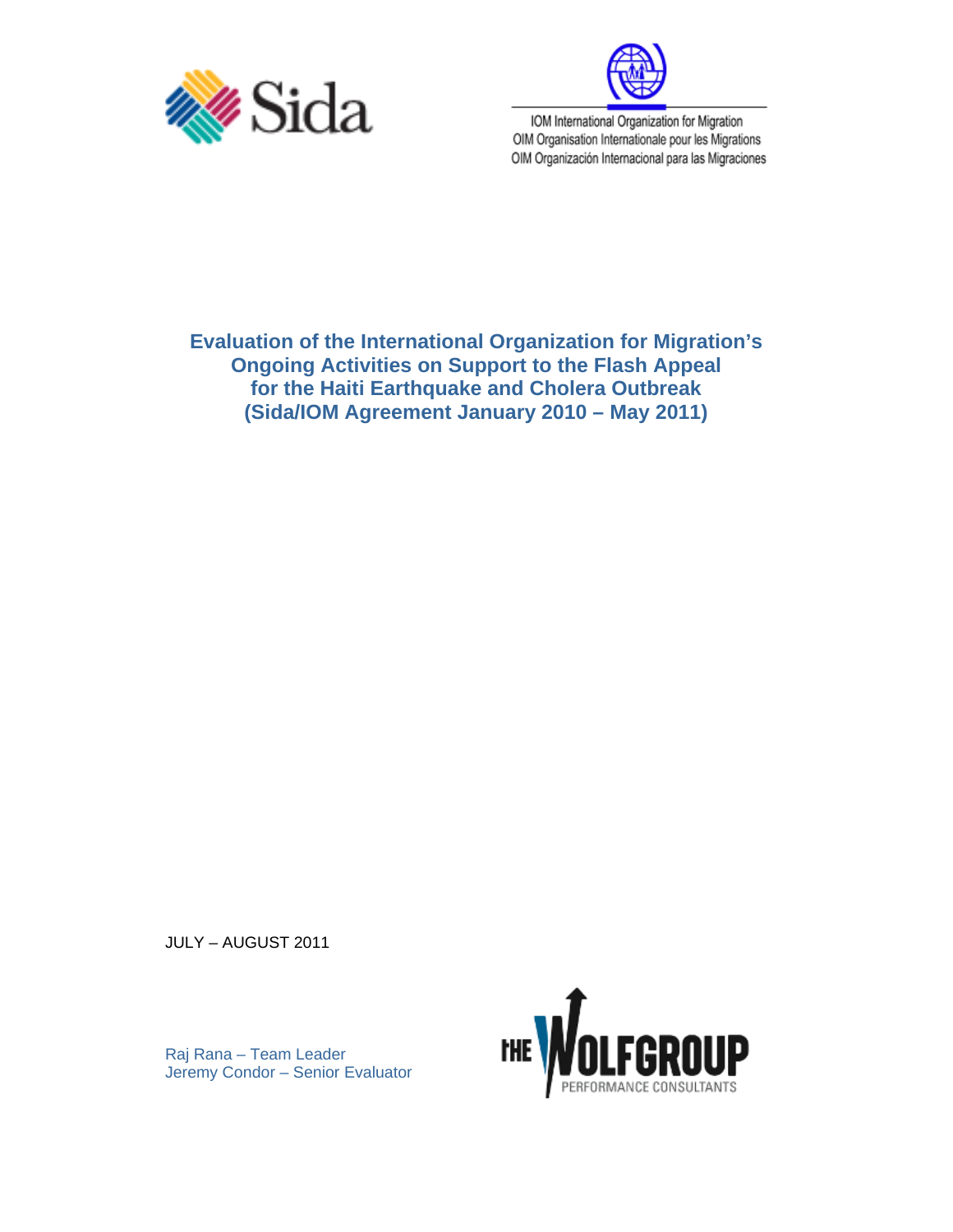# **Executive Summary**

This report is an external evaluation of the International Organization for Migration's Ongoing Activities on Support to the Flash Appeal for the Haiti Earthquake and Cholera Outbreak (Sida/IOM Agreement), undertaken by Jeremy Condor and Raj Rana. The evaluation is part of the original agreement with Sweden signed on 24 January 2010, and was undertaken 2 months after the completion of project activities. The detailed Terms of Reference (ToR) are found in Annex 6.

IOM's Sida-funded projects have all contributed substantially to IOM's reputation as a leading humanitarian agency in Haiti. In general **all the projects evaluated have fulfilled their planned outputs** as stand-alone projects. As a portfolio of projects they have been clearly complementary to each other, thus enhancing both efficiency and effectiveness. Viewed together, they add up to substantially more than the sum of their parts, especially in terms of the wider IOM program in Haiti, thus leveraging support for – and adding content value to – other programming. This holistic approach has also facilitated diversified funding. Considering that Sida funding constituted only 5.5% of IOM's operating costs in 2010, Sweden's contribution has delivered conspicuously high value for taxpayers' money.

**Sida's flexibility and rapid response** to IOM's programming support requests has complemented and enhanced the evident agility of its implementing partner. The fact that Sida has been open to project design adjustment, and has been able to act quickly is a demonstration of a good level of partnership between IOM and its funding partner. IOM has proved amply worthy of Sida's trust. While Sida has provided further funding for IOM Haiti in 2011, it is not linked to the original Flash Appeal donation of 2010. There is a clear commitment by both partners to the value added by the CAP process.

**Project design has been generally good**, although the evaluators noted disparities in the development and presentation of individual project Logframes. Coordination has been complex, because different projects came on stream at different times. Nonetheless, coordination between projects is of a high level. Project reporting has been regular and of consistently good quality.

IOM Haiti has enjoyed an **unusually low level of staff turnover at the management level**. This is complemented by the general high level of staff technical qualifications and experience, which has provided IOM with consistency and a deep understanding of its volatile and highly complex programming environment. This has clearly benefitted the program as a whole, and the Sida funded projects in particular. Staff members at all level manifest commitment, energy and an impressive level of team cohesion – all elements that have contributed significantly to project and program quality and potential impact.

IOM now finds itself at a **programming and funding crossroads**. The CCCM Petionville pilot project for camp closure is evidence that the agency is thinking ahead, and that planning is informed by the Common Humanitarian Action Plan. However, a somewhat scattershot funding approach to project maintenance, while understandable, will not support a strategic approach to camp closure or an effective transition to longer-term development investment. What is needed now is a country program strategy that funding partners co-own with IOM, and that supports a coherent transition while preserving life-saving services, especially in the case of WASH and shelter.

It is time to bring IOM's funding partners together to discuss how their funds can be best used to support a **genuinely strategic approach to the future**, building on IOM's hard-earned experience in project delivery and program coordination. The alternative would effectively be a 'fizzle out' of existing projects, the loss of key internal capacity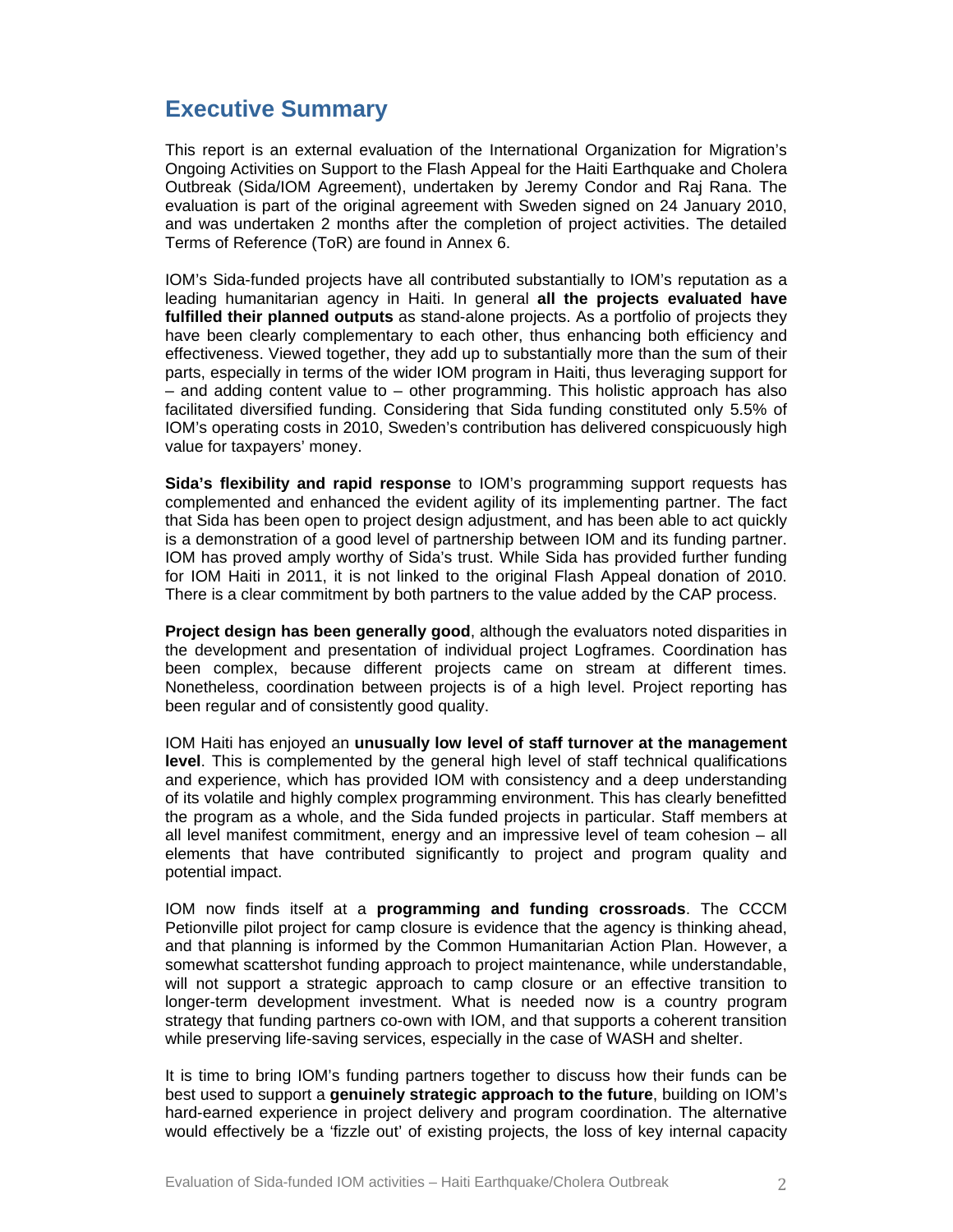and a missed opportunity to take IOM's considerable gains forward into the next programming phase.

IOM needs to **reconsider the manner in which it uses its frontline service expertise**. The logic of project-specific community mobilization/facilitation teams no longer applies to the programming challenges of the transition. The organization would be better advised to consolidate its current program portfolio and to bring project level teams together into a multi-disciplinary frontline team, deployed as needed through the transition, and at the service of the entire program. Such an approach would mitigate against critical loss of basic services as camps close down or transition to neighbourhoods. It would also mean that the organization could retain its best national staff, and open the door to potential cost reductions and greater synergies across projects.

The consultants note that many of their recommendations and suggested steps forward are aligned with suggested strategic options proposed by IOM international and national staff during facilitated self-assessment and ideas generation workshops conducted during the evaluation. A SWOT overview presentation in Annex 4 provides an illustrative overview of staff suggestions and recommendations and further demonstrates IOM staff capacity, creativity and commitment.

# **Summary of Major Recommendations**

#### **Further increase visibility for IOM**

IOM is commended for its active membership of the UNCT and also for its active participation in inter-agency processes such as the CAP. It should further increase its visibility efforts in order to capitalise on its credibility and strengthen its fundraising opportunities.

#### **Retain capacity and add value as an interim measure**

Consolidate existing field animation and mobilization personnel into a multi-disciplinary team to support all projects, as dictated by needs and funding.

#### **If funding fails to match ambition scale back ambition and reset achievable goals**

In cases where ambitious projects are not supported by sufficient funding as per design, (e.g. the Psychosocial Project) IOM should consider project redesign rather than simply scaling back on ambitious goals.

#### **Prepare now for continuing cholera outbreaks**

Given the likelihood of on-going outbreaks of cholera during the rainy season and beyond, IOM and Sida should plan for a rapid response and funding support as part a jointly agreed transition strategy. WASH teams should be retained as part of the plan.

#### **Integrate business-like and humanitarian approaches**

IOM should share its substantial knowledge of what works in the Haitian context – and what does not - with partners and peers. This could range from the mechanics of using private contractors for highly efficient demolition, to commissioning an academic case study on Haiti considering the challenges of humanitarian response to natural disasters in urban areas.

# **Leverage IOM's conspicuous credibility as a first responder, and as an agency with a (pre-earthquake) record of investment in capacity development**

IOM should at length keep investing in long-term capacity development at the government level. It should leverage its current program success to ensure that the organization plays a leading role in long-term change in Haiti.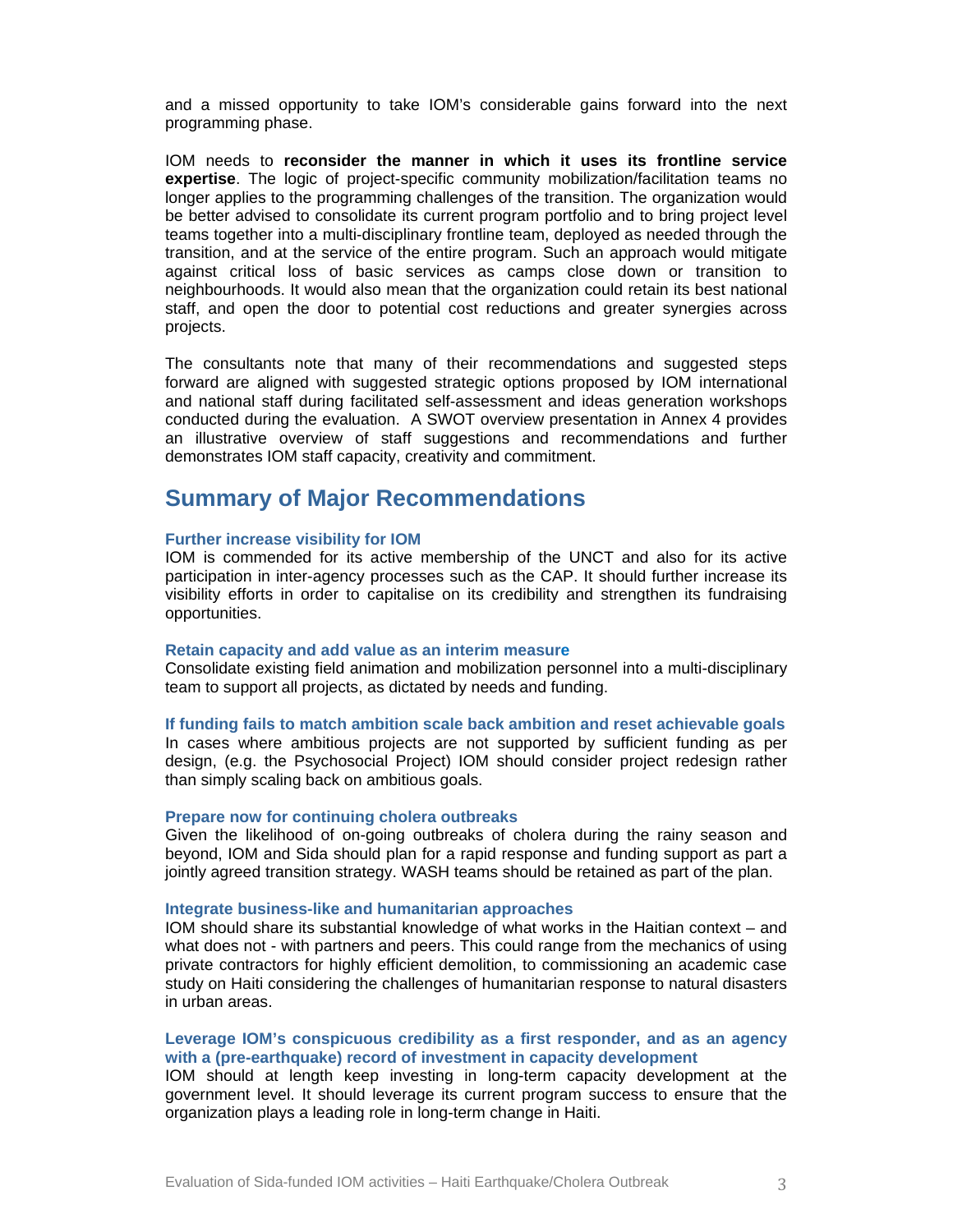#### **Forge closer links between Shelter and CCCM internally and at the Cluster level**

IOM should leverage its privileged position in terms of CCCM (Cluster lead) and Shelter (major actor). These Clusters and IOM units would punch well above their weight if they found new ways to bring together the breadth of their capacities and worked towards common strategic solutions. Given that the IOM will again assume the Shelter Cluster lead, this approach could be piloted within IOM Haiti and then projected to the Global Cluster level.

#### **Use the Haiti experience as a platform for learning**

Institutionally, IOM should invest in its own capacity in global fundraising, Human Resources, knowledge management and policy development to channel the best of its learning in Haiti to future emergency responses.

# **Sida should encourage project integration and added value in its project design and reporting requirements**

Sida and IOM would both benefit if they agreed that projects should be designed as far as possible to be complementary, with a reporting line indicating how this is being achieved.

#### **Conduct a program-wide strategy review**

IOM and its key funding partners should conduct a program level strategic review as soon as possible. Key national and international staff should be brought into the process to assist in the development of a country program strategy that ensures lessons learned are acted upon and that the considerable value of project level outputs is harnessed for the benefit of IOM and its funding partners.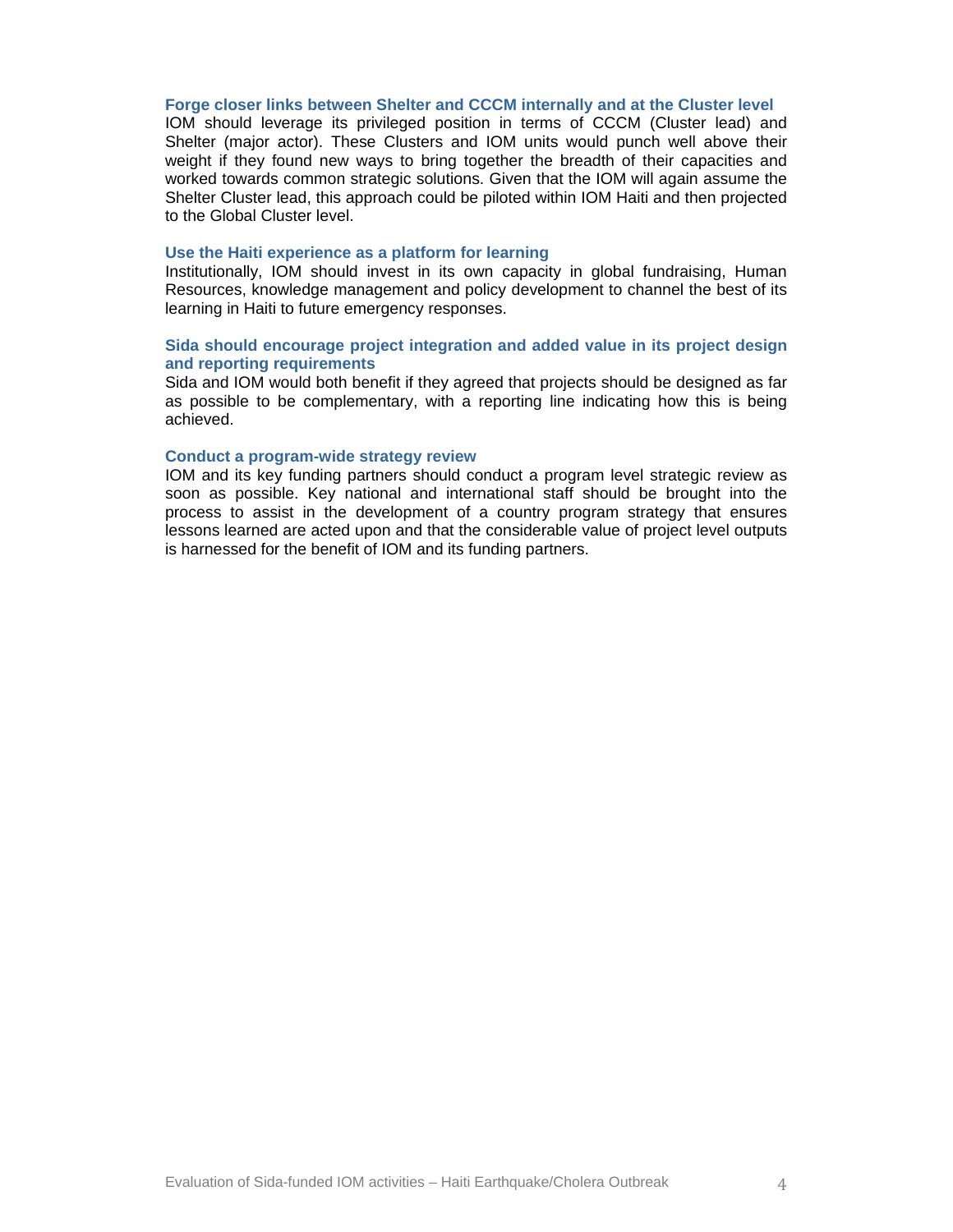# **Glossary of Abbreviations and Acronyms**

| CAG               | <b>Community Action Group</b>                                       |
|-------------------|---------------------------------------------------------------------|
| <b>CMA</b>        | Camp Management Agency                                              |
| CAP               | <b>Consolidated Appeals Process</b>                                 |
| <b>CCCM</b>       | Camp Coordination and Camp Management                               |
| CfW               | Cash for Work                                                       |
| <b>CHAP</b>       | Common Humanitarian Action Plan                                     |
| <b>CMO</b>        | <b>Camp Management Operations</b>                                   |
| <b>DPC</b>        | la Direction de la Protection Civile                                |
| <b>DRR</b>        | <b>Disaster Risk Reduction</b>                                      |
| <b>DTM</b>        | <b>Displacement Tracking Matrix</b>                                 |
| GoH               | Government of Haiti                                                 |
| <b>GBV</b>        | <b>Gender Based Violence</b>                                        |
| <b>HCT</b>        | Humanitarian Country Team                                           |
| <b>HR</b>         | Human Resources                                                     |
| <b>IASC</b>       | Inter Agency Standing Committee                                     |
| IC                | <b>International Community</b>                                      |
| <b>IFRC</b>       | International Federation of Red Cross and Red Crescent Societies    |
| <b>IDP</b>        | <b>Internally Displaced Persons</b>                                 |
| <b>IHRC</b>       | Interim Haitian Reconstruction Commission                           |
| <b>IOM</b>        | International Organization for Migration                            |
| <b>ISF</b>        | (UN) Integrated Strategic Framework                                 |
| <b>KAP</b>        | Knowledge/Attitude/Practice                                         |
| <b>MSPP</b>       | Ministère de la Santé Publique et de la Population                  |
| <b>MHPSS</b>      | Mental Health & Psychosocial Support                                |
| <b>OSE</b>        | Office (of the UN) Special Envoy                                    |
| <b>PDNA</b>       | <b>Post Disaster Needs Assessment</b>                               |
| <b>PM</b>         | <b>Project Manager</b>                                              |
| <b>PREPEP</b>     | Programme de Revitalisation et de Promotion de l'Entente de la Paix |
| <b>PCSU</b>       | Programme Coordination and Support Unit                             |
| Sida              | Swedish International Development Agency                            |
| <b>SWOT</b>       | Strengths, Weaknesses, Opportunities, Threats                       |
| <b>T-shelters</b> | <b>Transitional Shelters</b>                                        |
| ToC               | Theory of Change                                                    |
| ToR               | <b>Terms of Reference</b>                                           |
| <b>UNCT</b>       | <b>UN Country Teams</b>                                             |
| WASH              | Water, Sanitation and Hygiene                                       |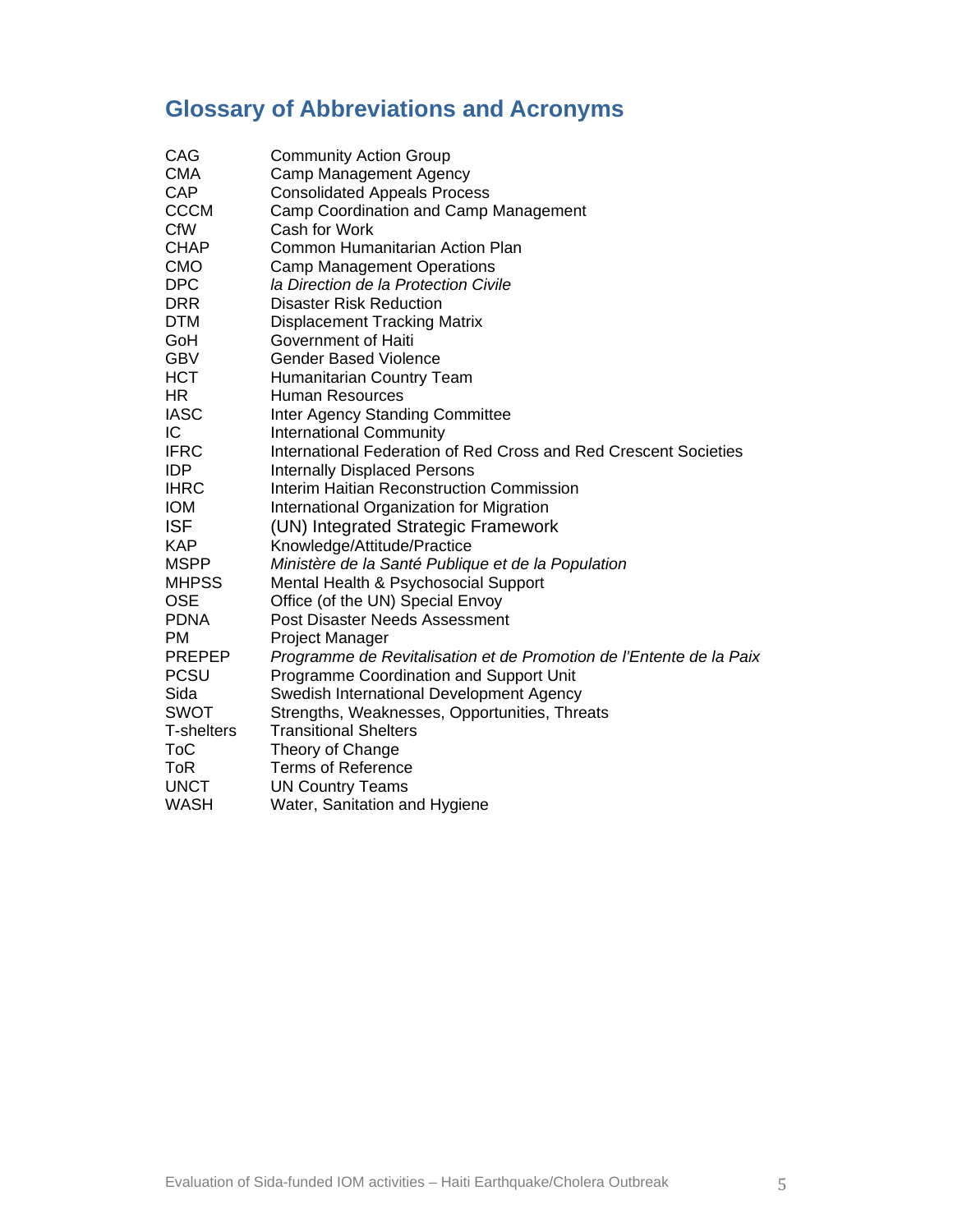# **Table of Contents**

| Annex 5 - Theory of Change Model and Evaluation Framework 36 |  |
|--------------------------------------------------------------|--|
|                                                              |  |
|                                                              |  |

Disclaimer: The views expressed in this evaluation are those of the independent consultants and are not necessarily those of the International Organization for Migration or Sida.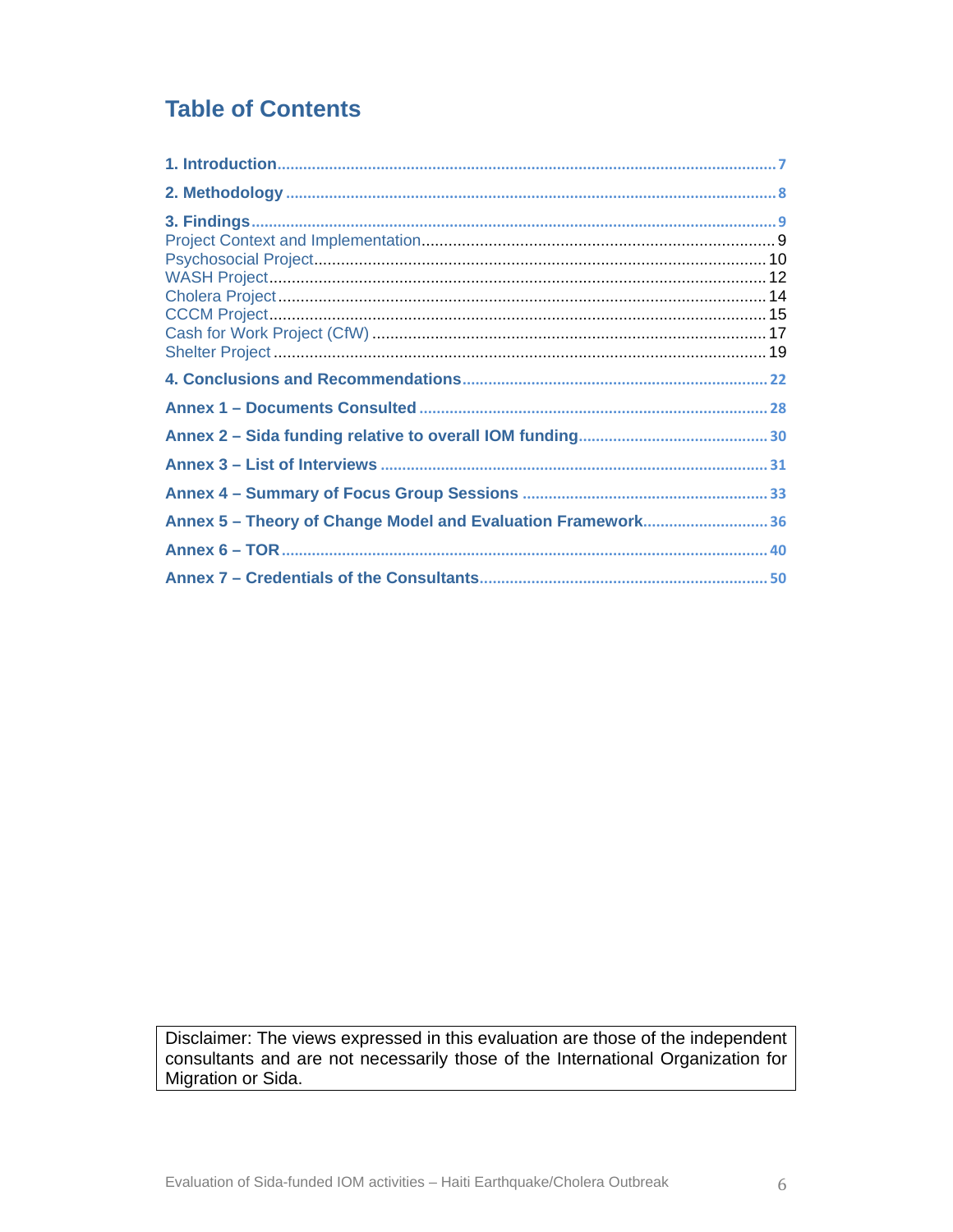# **1. Introduction**

*The purpose of this external evaluation is to assess the performance and whenever possible the outcome and impact of the activities carried out by IOM, with a main focus on funding received from SIDA, in order to identify lessons learnt and good practices for IOM's implementation of projects and management. The evaluation was*  planned to take place during the implementation in order to provide IOM Haiti *program managers with useful inputs that could be used as suggestions before the end of the project itself and for the implementation of other projects.* 

*The evaluation specific objectives are:* 

- *To assess the projects through evaluation criteria (relevance of the intervention to the humanitarian situation, effectiveness, efficiency, impact and sustainability. A particular attention will be paid to the coverage, coherence, connectedness, coordination among other subjects) with a particular focus on the results (Results-Based Evaluation) and in particular to identify the lessons learnt and*  related recommendations based on the qualitative and quantitative analysis of *results in terms of the changes occurred in the lives of beneficiaries and the degree to which the level of previous living condition have improved.*
- *To identify best practices that could be applied on a wider scale in the activities implementation, taking into account the particular profile and vulnerability of the target beneficiaries.*
- *The evaluation should also serve as accountability purposes towards the donor, in particular towards the SIDA-IOM agreement, and partners and providing transparent information between programmes and IOM units allowing improvement in the planning and management of current and future projects.*

[From the evaluation ToR]

This report is an external evaluation of the International Organization for Migration's Ongoing Activities on Support to the Flash Appeal for the Haiti Earthquake and Cholera Outbreak (Sida/IOM Agreement), undertaken by Jeremy Condor and Raj Rana. The evaluation is part of the original agreement with Sweden signed on 24 January 2010, and was undertaken 2 months after the completion of project activities. The detailed Terms of Reference (ToR) are found in Annex 6.

In terms of *how* the evaluation will be used, it was agreed that the full version of the report would be used for learning and accountability by IOM and its donor, the Swedish International Development Agency (Sida). Given that the evaluation is being undertaken after the project's completion, and not during its implementation, the results of this report are intended to inform on-going IOM activities in Haiti. The executive summary and key recommendations can be shared with project stakeholders and beneficiaries at IOM's discretion.

The report was written with the goal of being a brief working document. The section **Findings** examines the six projects' objectives, outputs and outcomes as laid out in the project logical frameworks; lessons and recommendations conclude the findings for each project. The **Conclusions and Recommendations** section is structured around evaluation criteria of IOM, and draw broader conclusions about the Sida-funded projects as a portfolio. The evaluators have added a section entitled **Strategic Issues Emerging**, which groups together observations about IOM and its programming that go somewhat beyond the scope of the ToR, in response to specific requests by Sida.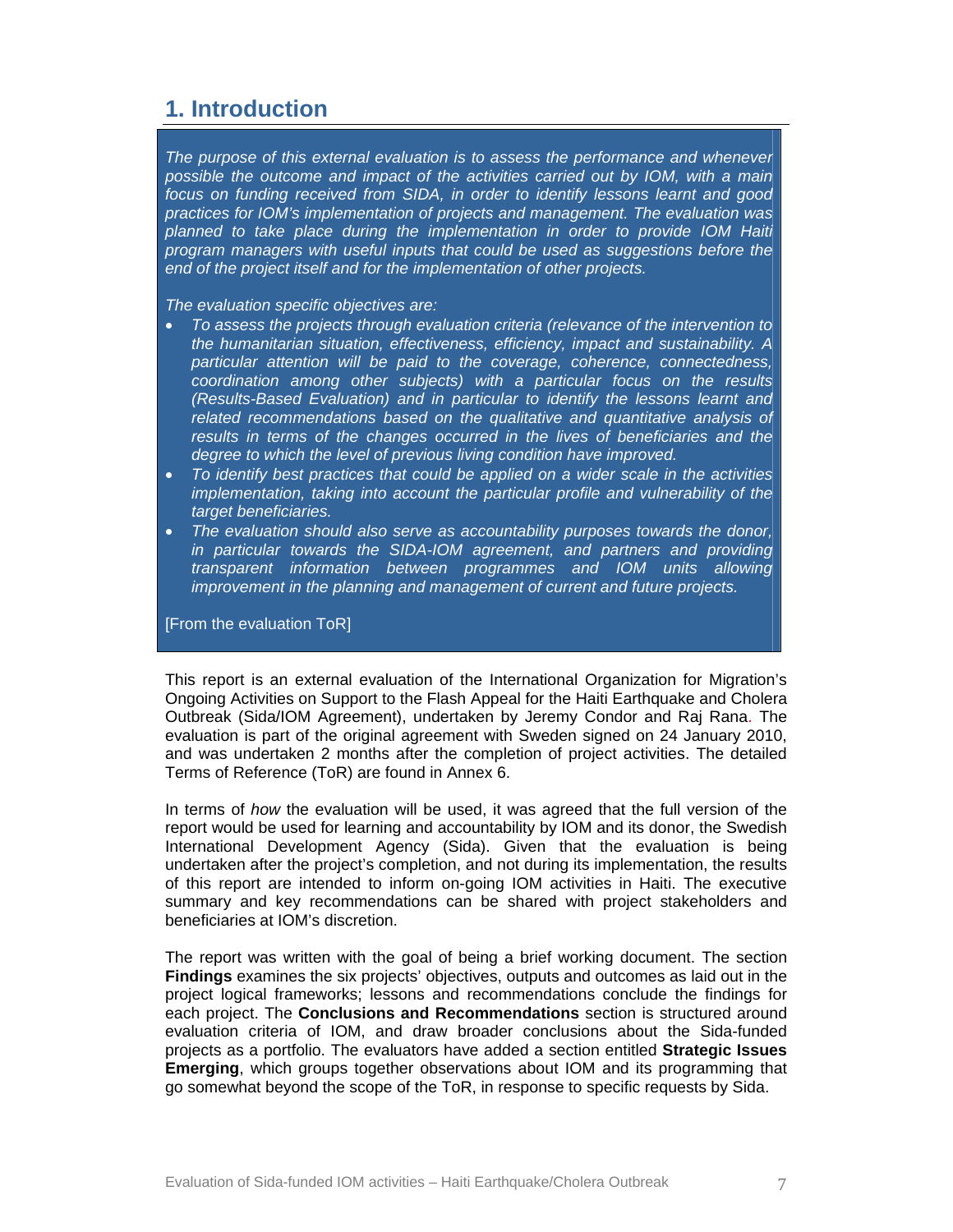In total, over 60 documents were provided to the consultants before and during the evaluation, and 29 interviews and focus group discussions were conducted during 9 days of site visits in Haiti. These activities allowed for the collection of substantiated triangulated findings, to establish patterns and to draw corresponding lessons and recommendations.

# **2. Methodology**

The **evaluation process** included preparation, data collection, data analysis and reporting. The methodology for the data collection was comprised of:

- Documentation review of reports, project proposals, and other material produced by the projects (Annex 1);
- Individual interviews and focus group discussions with IOM project managers and staff and a selection of specific stakeholders, and target beneficiaries (Annex 3 + 4);
- Direct observation during field evaluation visits; and,
- Follow-up interviews after field visits

In the Inception Report, the evaluators confirmed the evaluations stated intent and suggested some additions in scope and approach to the Terms of Reference (Annex 6), which were in turn agreed with IOM and Sida. These included:

- Designing the methodology to ensure a **shared focus on accountability and learning/best practices**.
- Exploring **how the evaluation can 'zoom in' on the Sida-funded portion of IOM projects,** which represents only a portion of the IOM-programming in the same sectors. The consultants recognize that the respective project managers and their teams had to guide them in being able to limit the evaluation to the scope of Sidafunded activities.
- Sida requested a particular examination of the **role that the Swedish contribution has had on the IOM operation as a whole**, and whether their funding contributed to specific results, and in what ways its support was different from that of other funding partners. The evaluators have written the report with a **balance between project-level findings and a more program-centred approach**.
- The findings section of the report looks at the results and outcomes of the individual projects, while the conclusions to focus on the evaluation criteria at a meta - or program-level.
- Given that this is an *ex post* **evaluation, and given that the SIDA-funded projects represents only a portion of similar on-going activities of IOM**, there did not appear to be added value in undertaking surveying of beneficiaries. It was agreed that IOM monitoring data would provide a further evidence base for the evaluation.

# **Theory of Change and the Evaluation Framework**

As a means of compiling the projects into a unified framework, the evaluators have developed a **reconstructed theory of change (ToC) model.** A theory of change model is used to illustrate the pathway from project activities to the intended impact. The model assists the evaluation team in identifying the intended and actual outcomes and impact of the projects and considers external influences on the changes seen. This has equipped the evaluators in developing an evidence-based measure of in how far the projects achieved - or can be expected to - achieve their outcomes and impact. It is understood that as we move from outputs to impacts, we are moving from attribution towards contribution. The complete reconstructed ToC and the evaluation framework are found in Annex 5. Each project presented in section 4 includes a tabular version of the project's revised results chain.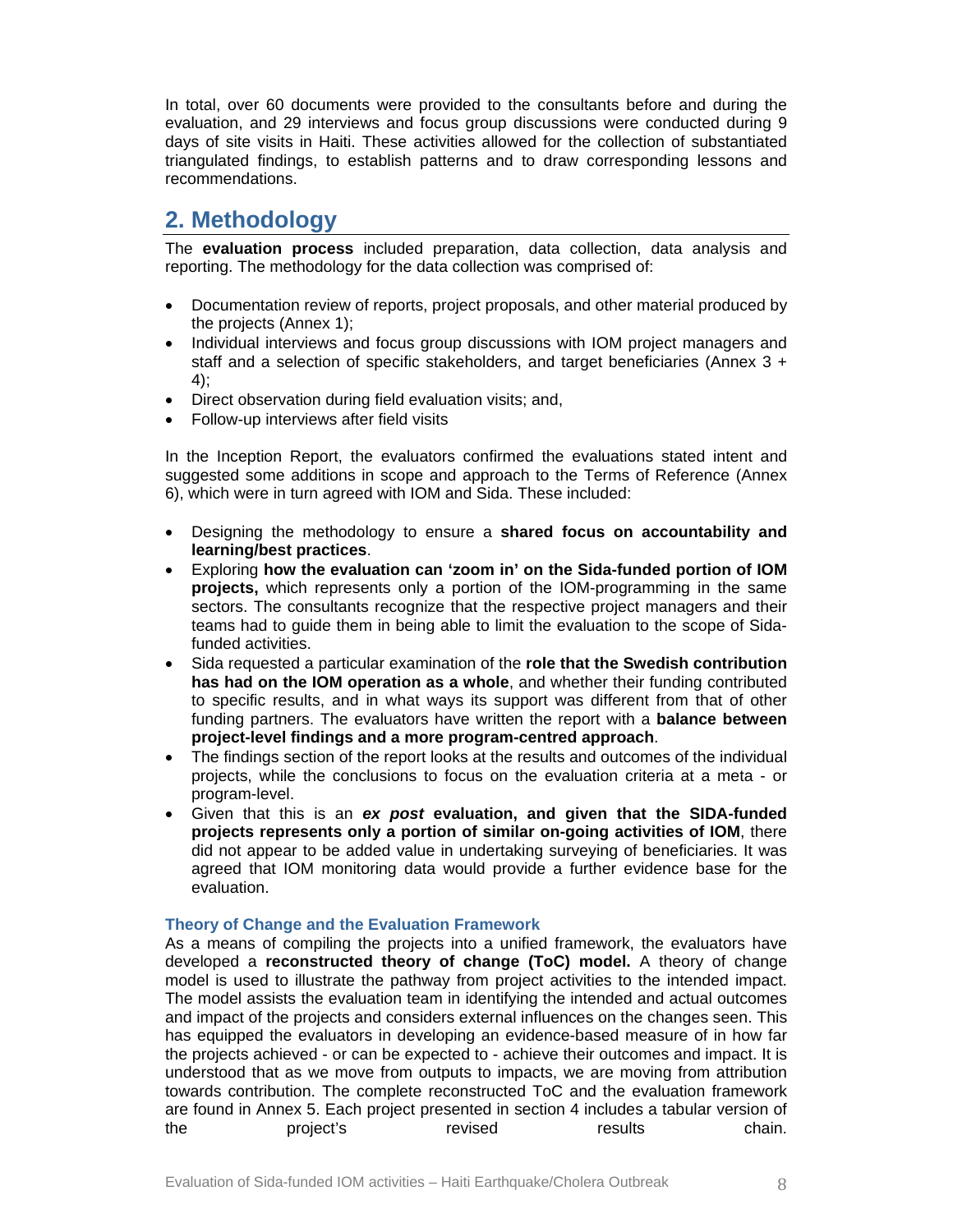# **3. Findings**

This section presents a broad overview of the Sida-funded projects and their activities, organized according to the project proposals and their logical frameworks and budgets. The evaluators consider the achievements of each project underline strengths and weaknesses and consider the dimensions of coverage, coherence, connectedness and coordination illustrated within. Following each project a selection of lessons and recommendations have been included.

# *Project Context and Implementation*

To situate the six projects being evaluated, it should be highlighted that the Sida funding was received via IOM's contribution to the Haiti Flash Appeal 2010. Both organizations have reinforced their commitment to the Flash Appeal and CAP processes. This is a very positive development. As stated in the funding agreement, '*IOM may reallocate funds between the approved projects as per need'*. This clause has allowed the requisite flexibility and agility to IOM to use Sida-funding towards its planned and unplanned activities (cholera).

For the sake of brevity, this report does not include an exhaustive introduction to the successive Haitian earthquake and cholera crises in 2010. It should be underlined that the cholera outbreak of October 2010 was an unexpected chapter in an already complex earthquake response affecting urban populations. The **cholera emergency took attention and funding away** from the progress that had been made by the humanitarian community since January 12.This crisis was compounded by the political paralysis leading up the December election, and the instability that accompanied the election itself. These are only a few of the factors that IOM Haiti had to accommodate in its project implementation.

# **Project Design**

In general all the Sida **project designs were based on sound assessment and drew on IOM's long experience in Haiti**. Overall, the Logframes were presented in a clear and user-friendly manner. Logframes were generally well balanced between ambition and pragmatism, and no unrealistic expectations were proposed in terms of projected project budgets.

Given that the funding was provided within days of the January earthquake, **Sida accepted that the actual use of funding would vary as the response evolved**. For the final reporting, and with the agreement of Sida, IOM revised the project objectives to ensure that they accurately reflected the activities implemented.

The consultants acknowledge that all the Sida-funded projects were delivered in the broader context of a wider IOM program, and could not always be easily disaggregated from their wider sector framework. Nonetheless, it would have been more helpful for Sida if IOM had used a consistent Logframe model for all the projects. This would also have been helpful for IOM's reporting consistency and quality, and the 'evaluability' of the projects themselves. The **nature and timeframe of the Sida-funded projects themselves are quite different**, with some projects being models of brevity (CfW, Shelter), while others worked in a mid-term timeframe at a wide range of levels (Psychosocial).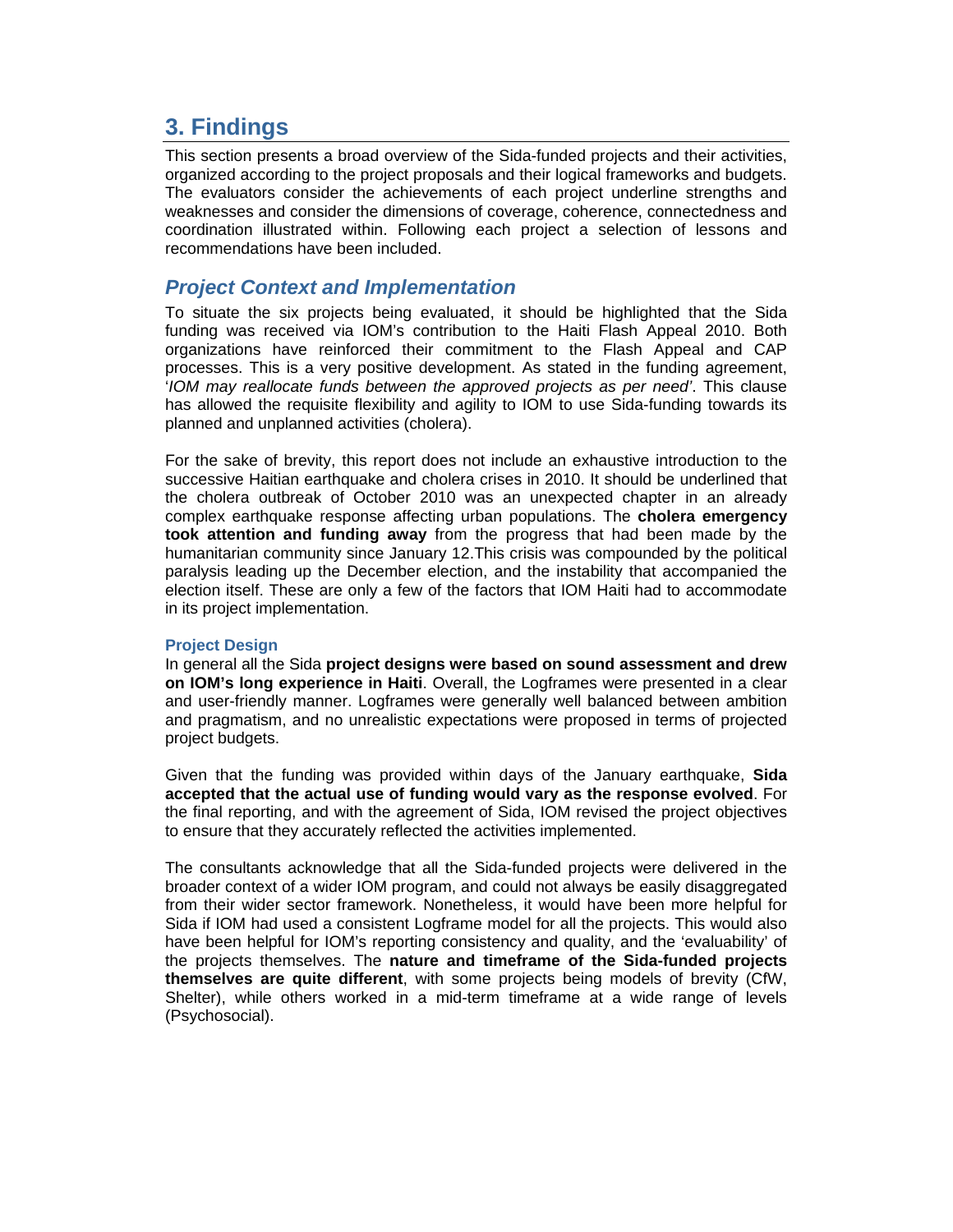# *Peychosocial Project*

| I SYCHUSUCKI I IUJUCI                                                                                                                                                                                                                                                                                                                                                                                                                                                                                                                                                                                                                                                                                                                                                                                              |                                                                                                                                                                                                                                                                                                                                                                                                                  |                                                                                                                                                                                                                                                                                                                                                                                                       |
|--------------------------------------------------------------------------------------------------------------------------------------------------------------------------------------------------------------------------------------------------------------------------------------------------------------------------------------------------------------------------------------------------------------------------------------------------------------------------------------------------------------------------------------------------------------------------------------------------------------------------------------------------------------------------------------------------------------------------------------------------------------------------------------------------------------------|------------------------------------------------------------------------------------------------------------------------------------------------------------------------------------------------------------------------------------------------------------------------------------------------------------------------------------------------------------------------------------------------------------------|-------------------------------------------------------------------------------------------------------------------------------------------------------------------------------------------------------------------------------------------------------------------------------------------------------------------------------------------------------------------------------------------------------|
| <b>Outputs</b>                                                                                                                                                                                                                                                                                                                                                                                                                                                                                                                                                                                                                                                                                                                                                                                                     | <b>Short Term Outcomes</b>                                                                                                                                                                                                                                                                                                                                                                                       | <b>Medium Term Outcomes</b>                                                                                                                                                                                                                                                                                                                                                                           |
| • Persons living in camps and other settlement<br>by the CCCM Cluster will receive<br>identified<br>psychosocial first aid.<br>• Persons living in camps and other settlements<br>identified by the CCCM Cluster will receive<br>counselling follow up and referral.<br>• IASC MHPSS working group provides guidance and<br>referral services.<br>• Humanitarian workers able to provide psychosocial<br>first aid.<br>• Community, primary, secondary health workers<br>trained on psychosocial first aid.<br>• Recreational and counselling centres are available<br>for patients needing psychosocial assistance.<br>• Needs assessment elaborated as a basis for the<br>implementation of a national in service course of<br>academic level, to enhance the national capacity of<br>response on the long term. | psychosocial<br>• Provide<br>support,<br>and<br>psychosocially<br>humanitarian<br>aware<br>assistance and shelter, for affected victims<br>resettled in the IOM, or CMCC identified<br>shelter including facilitating referrals to other<br>required services, while facilitating the<br>country's capacity to respond, through<br>capacity building of professionals, and<br>creation of decentralized centres. | Reduce<br>morbidity<br>and<br>mortality<br>due to emotional<br>distress of the population,<br>the<br>particularly<br>most<br>vulnerable groups over the<br>short term,<br>prevent<br>the<br>stagnation<br>of<br>relevant<br>behavioural,<br>emotional<br>and<br>cognitive<br>outcomes,<br>and<br>quarantee<br>that<br>basic<br>psychosocial<br>awareness<br>informs<br>assistance<br>the<br>provided. |

# **Objective:** *To provide psychosocial support and psychosocially aware humanitarian assistance and shelter, for earthquake-affected victims in identified<sup>1</sup> settlements.*

The five psychosocial teams manifest enthusiasm and commitment in their work with affected communities, bringing a high-energy approach to their target audiences that is clearly appreciated. Field visits provided opportunities to see them at work with displaced communities, including their animation of children's activity sessions and hands-on work with a group of patients at a Port au Prince psychiatric unit and in a camp. Some inputs (notably with children) seemed somewhat didactic, but overall the approach was participative.

The teams provide a **wide range of psychosocial support services** to communities and individual patients as per the Logframe design. Each team works in what seems to be a complementary manner, depending on the demands of any given situation. Staff members have benefited from IOM's staff capacity building investments and are convinced advocates for the notion that psychosocial support services are a critical investment for disaster-affected communities.

Referral services constitute a key element of the project, especially where teams are not positioned to provide services directly. Training provision for government health staff has been well received, and this constitutes one way in which the project aims at sustainability of effort, even if the GoH cannot ensure accreditation in psychosocial support services. The simple act of exposing non-specialist health workers to basic psychosocial service provision has **helped to demystify the notion of psychosocial support and to de-stigmatize mental health issues** among hospital staff trained or provided with in-service exposure opportunities by IOM. Similar training efforts were made to support humanitarian workers in integrating psychosocial concerns in their programming. This training further reinforced the CCCM focus of IOM.

The IOM served as co-lead of the Mental Health and Psycho Social Support (MHPSS) Working Group, in addition to being an active member. Its teams worked to accepted norms of psychosocial support for disaster-affected communities and established best

 $\overline{a}$ 

<sup>&</sup>lt;sup>1</sup>Sites identified by IOM and other CCCM partners.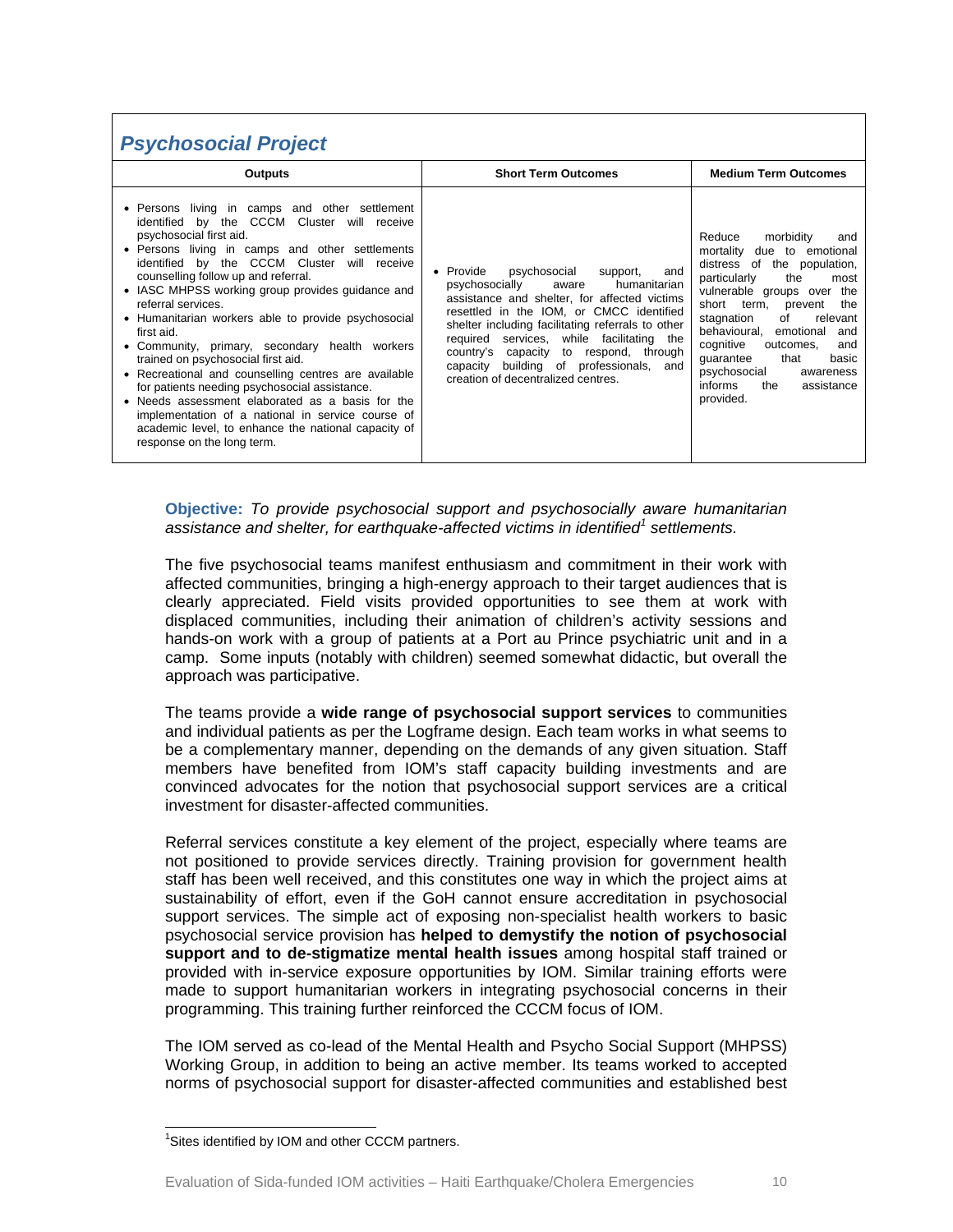practices, including the ethno-systemic approach. These norms were established based on findings from an inter-agency assessment, where IOM played a key role.

Some anecdotal feedback from non-IOM interlocutors suggests that foreign psychosocial support services are overly generic and insufficiently adapted to Haitian realities. Some NGO (and IOM) interlocutors even questioned the value of providing psychosocial support at all, favouring a livelihoods-based approach to rebuilding selfconfidence and optimism about the future. However, IOM was aware of this challenge and ensured that it verified its assessment tools and therapeutic instruments with national specialists and university supervisors, thus building academic credibility for its intervention.

The initial project design as per CAP 2010 submission was ambitious in its scope and was truncated in scale as it was only 35% funded- Sida provided 557,880 USD of a projected budget of 1.6 million USD. Even though the Logframe provided priorities based on specific criteria (e.g. relocation, eviction, community unrest, etc.) IOM was thus obliged to re-prioritize the work of its psychosocial teams after it became clear that funding would not be forthcoming from other funding partners.

In Petit Goave, respondents in a community meeting in Sector 7 all spoke of their continued fears and concerns about the earthquake, as well as mentioning the longterm impact of the quake on their overall wellbeing. While psychosocial support services have not been made available to them directly by IOM (who provided technical support to the organisations providing psychosocial support services in Petit Goave); they mentioned radio programmes and the church as possible sources of support. In another example, the evaluators met privately with seven women in one camp who all expressed their hopelessness and pessimism about the future. They expressed no particular view about the psychosocial support service other than their appreciation that it provided what amounts to a crèche facility, thus giving them an occasional break from childcare.

**Psychosocial programming results are hard to measure at any level**. Nonetheless the team claims to have seen significant reductions in the manifestation of trauma and stress among camp dwellers, as well as increasing demand for their animation services for children – as a direct result of their work. The team claims particularly significant patient benefits in its work with distressed individuals and families.

The teams, the Director of one of the city's Psychiatric Hospital and indeed two professors from the University of Port au Prince all voiced concern about the lack of accreditation for psychosocial professionals. They also voiced worries about the potential **sustainability of psychosocial services at the level of state provision into the medium and long-term**.

Overall, this project proposed in the CAP was an ambitious scope of activities that sought to provide support from the tactical to the strategic levels. The Psychosocial Project Logframe would have benefitted from a redesign after it became clear that the project would not be multi-donor funded. Rather than reduce the number of activities to a more feasible level, the project simply limited their geographic scope and the number of teams. This may not have been the most effective way of addressing the budgetary limitations. The IOM contribution to the more strategic dimensions was equally constrained and appeared to be a scattershot approach that achieved some results, though not to the scale intended. There is a key question of the compatibility of emergency/Flash appeal funding with a project that demands a sustained, mid-term investment in order to bring about enduring results in partnership with state institutions.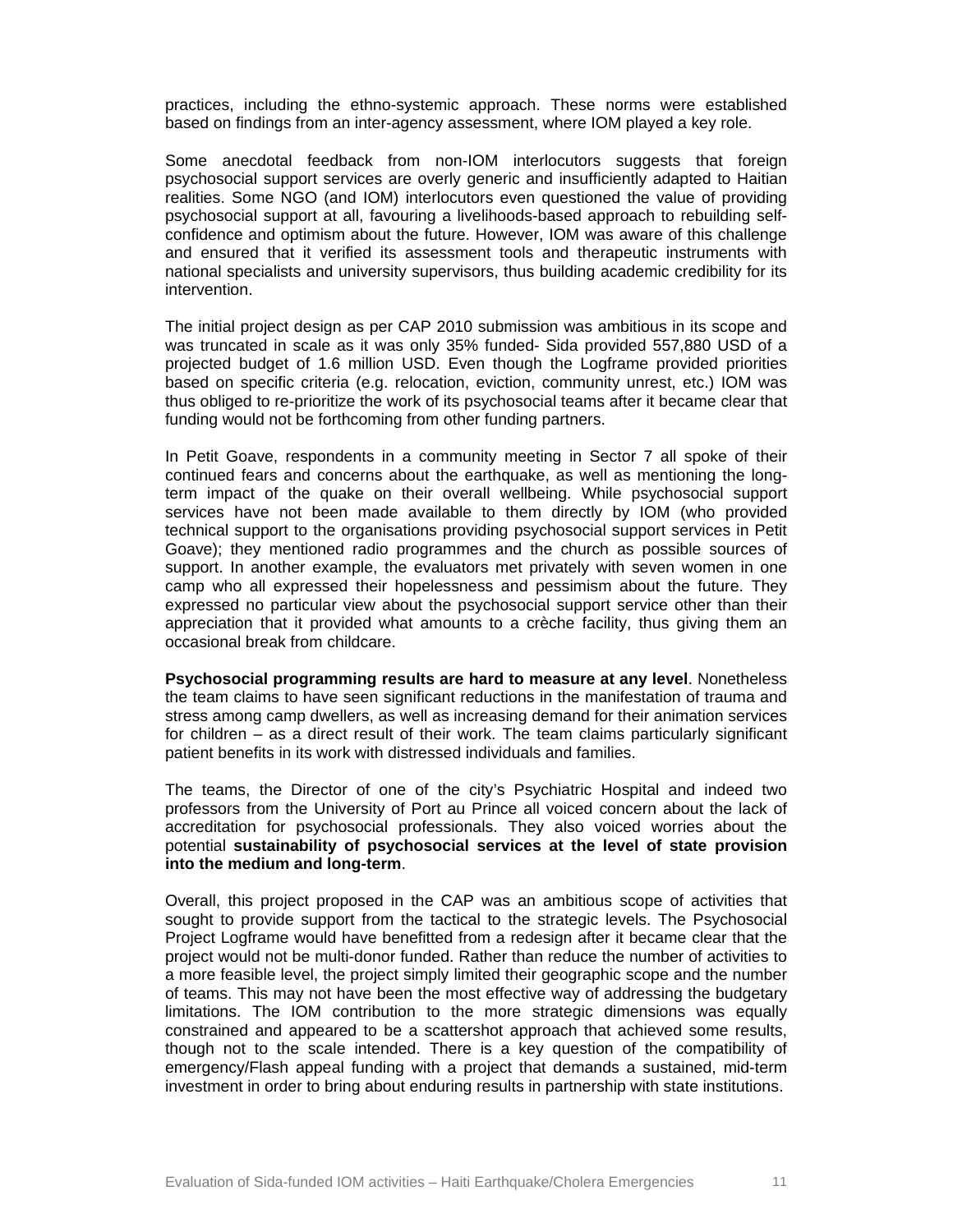#### *Lessons and Recommendations***:**

- When a large-scale project of this kind finds itself with only partial funding, there would be **value in a project redesign** rather than simply scaling back on current deliverables and thus diminishing potential value and impact.
- The **psychosocial support team could be the basis of a core team of multidisciplinary community mobilizers** working as an internally deployed service to all appropriate IOM projects/units.

# *WASH Project*

| <b>Outputs</b>                                                                                                                                                                                                                                                                                   | <b>Short Term Outcomes</b>                                                                                                                                                                                                 | <b>Medium Term Outcomes</b>                              |
|--------------------------------------------------------------------------------------------------------------------------------------------------------------------------------------------------------------------------------------------------------------------------------------------------|----------------------------------------------------------------------------------------------------------------------------------------------------------------------------------------------------------------------------|----------------------------------------------------------|
| • Effective WASH monitoring<br>IDP<br>for<br>system<br>settlements established.<br>• Hygiene promotion activities to reduce public health<br>risks.<br>• Urgent needs and WASH emergencies in IDP<br>settlements are resolved.<br>• Vector Control measures are increased in IDP<br>settlements. | • To contribute to on-going Government and<br>international community efforts to enhance The living conditions and<br>IDPs' access to water, sanitation and<br>facilities.<br>WASH<br>through<br>hygiene<br>interventions. | health of IDPs in temporary<br>settlements are improved. |

**Objective:** *To contribute to ongoing Government and international community efforts to enhance IDP's access to water, sanitation and hygiene facilities through situation monitoring and rapid response coordination.* 

# **WASH Project**

The WASH Cluster took on the overall monitoring system for IDP settlements described in the project Logframe, thus slightly modifying the project design, though not to its detriment. According to WASH interlocutors, IOM remained a key contributor to the Cluster's functioning. Vector control, mentioned as further activity in the project Logframe, was conducted by the IOM's Health Unit and is thus not reported on here. The key activities of the project were in hygiene promotion to reduce public health risk, and addressing urgent needs and WASH emergencies in IDP settlements.

The bulk of WASH activities have focused on the urgent needs of WASH within IDP (camp) settlements, balanced with a parallel provision of similar services in neighbourhoods. Through the project's high quality WASH infrastructure delivery, **IOM has reinforced its role as an acknowledged leader in the WASH sector.** Project reporting has been accurate and timely and has made good use of existing resources within the CCCM unit. Project planning has been informed by generally high quality assessment and feasibility studies, thus ensuring appropriate structures and services being installed in camps and neighbourhoods. All service users interviewed reported consistently high levels of satisfaction with IOM's approach to its infrastructure provision and indeed to the manner in which communities have been consulted and involved.

A major hygiene promotion investment was conducted through the **employment of Community Action Groups (CAGs)**. All the evidence available suggests this has been a successful way of scaling up the required awareness raising. The 600 individuals were salaried by IOM for the 12 months of the project. Since January 2011, they are provided with small incentives to continue their work, though no data is available on whether the volunteers are continuing to function as actively as before. The **CAGs remains IOM's best investment in the continued propagation of**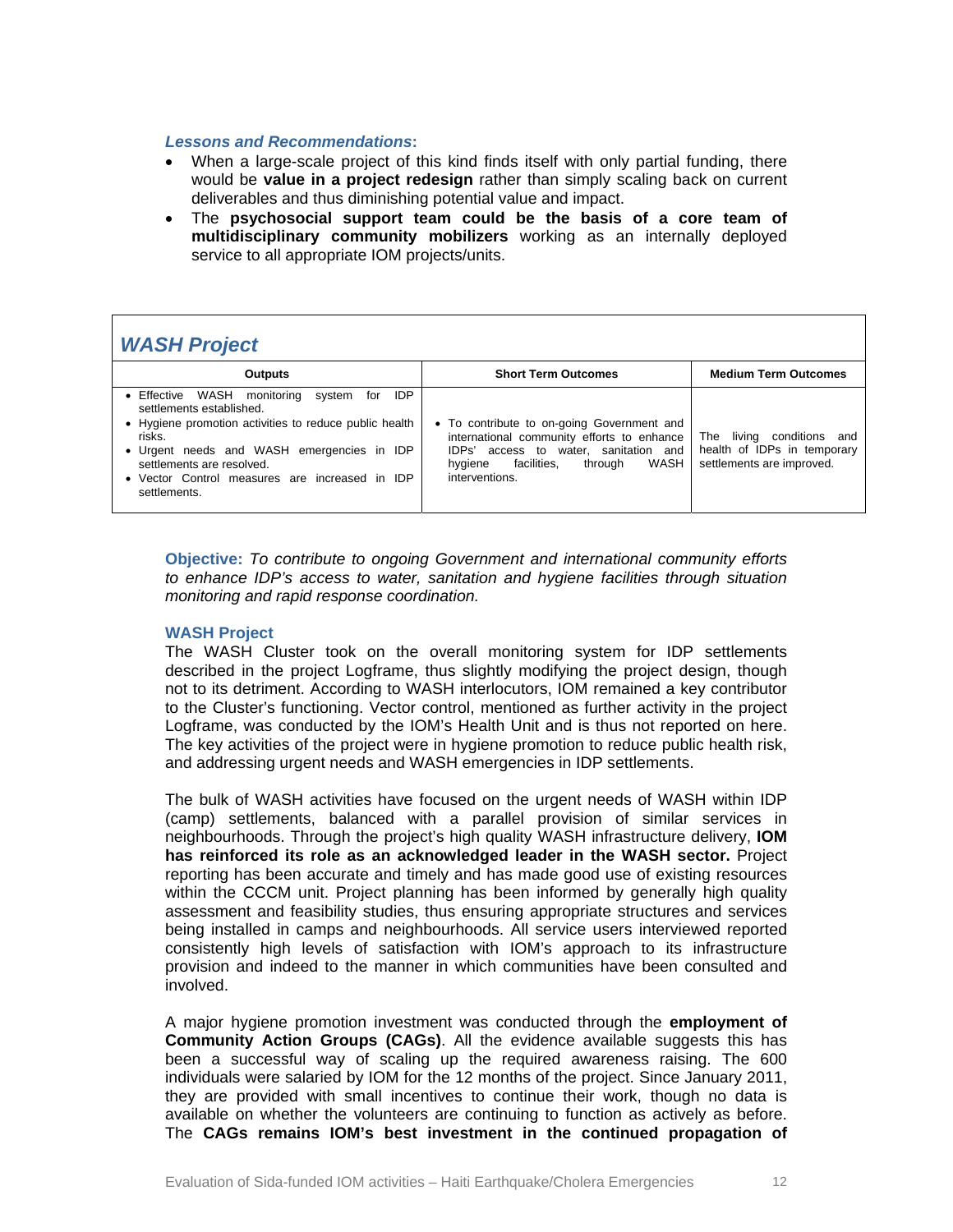**community health messages within targeted communities**. However it remains unclear to what extent all CAGs have assumed ownership of the projects from which their communities have benefitted.

Radio Tap Tap<sup>2</sup> and IOM's cartoon newspaper *Chimen Lakay* represent highly innovative, creative and successful ways of reaching specifically targeted audiences for the transmission of WASH, cholera and other health messages. Radio Tap Tap broadcasts have been taken up by a variety of sponsors and have proven a low cost, high impact investment, adding significant value to the project, especially as these elements were not Sida funded. Equally innovative approaches to sanitation provision (e.g. digesters for sewage, producing piping gas for cooking) have provided useful lessons to be learned about how to derive optimum value and impact from even a short to medium-term project investment.

Overall the project's efficiency and effectiveness has not only **reinforced IOM's credibility as the CCCM Cluster lead, but committed the organization to its role as the provider of last resort**. **This is a commitment rarely implemented by other Cluster leads, and has to be strongly applauded**. The transfer of the WASH unit from the Health to the CCCM unit in 2010 was a relevant decision, and allowed IOM to fully engage in the substantial WASH needs in Haiti and ensure the connectedness with its large scale CCCM activities. The project has clearly been designed with medium-term outcomes in mind, even in an environment where solutions are shortterm and urgent and where infrastructure may be removed further to camp dweller relocations. Overall, Sida funding has played a role in reinforcing a comprehensive and connected CCCM strategy in Haiti.

The onset of cholera as described earlier caused some delay to the intended activities of the WASH project. The WASH project strategy would probably be further advanced had the cholera outbreak not happened, but it has not detracted from the **WASH project's evident focus on sustainability of effort and public awareness building**. Interviewees did lament the fact that cholera drew not only funding away from the planned WASH activities, but also took focus away from the importance of prevention activities.

The Project Manager has been given approval to fundraise directly with potential funding partners in order to extend the life of the project and the essential services it provides in camps and in neighbourhoods. While the PM is tireless in this effort, **questions remain about the viability of the WASH project's future funding in a declining funding environment for camp-based WASH solutions, against a policy of camp closures despite the fact that IOM Haiti plans for WASH includes camps and return areas. Activities in return areas have the objective to ensure successful returns and improve hygiene in the return communities**.

WASH is serving as the provider of last resort for CCCM in assuring minimal WASH conditions in camps, while attempting to extend its WASH services towards neighbourhoods in support of the policy of return. Given that the volume of available funding and WASH implementing agencies are in steady decline, it can be assumed that IOM will be forced to allocate its diminishing funds to the most urgent situations in camps, to the detriment of the return policy. The worst-case scenario has conditions in the camps continuing to degrade, and limited evidence suggesting that numbers of cholera cases are already rising. There is a clear case to be made that IOM WASH should be funded to ensure that it can continue its parallel focus on camps and neighbourhoods, while ensuring minimal conditions to avoid a further cholera outbreak.

 $\overline{a}$ 

<sup>&</sup>lt;sup>2</sup>http://citizenhaiti.com/radio-tap-tap.html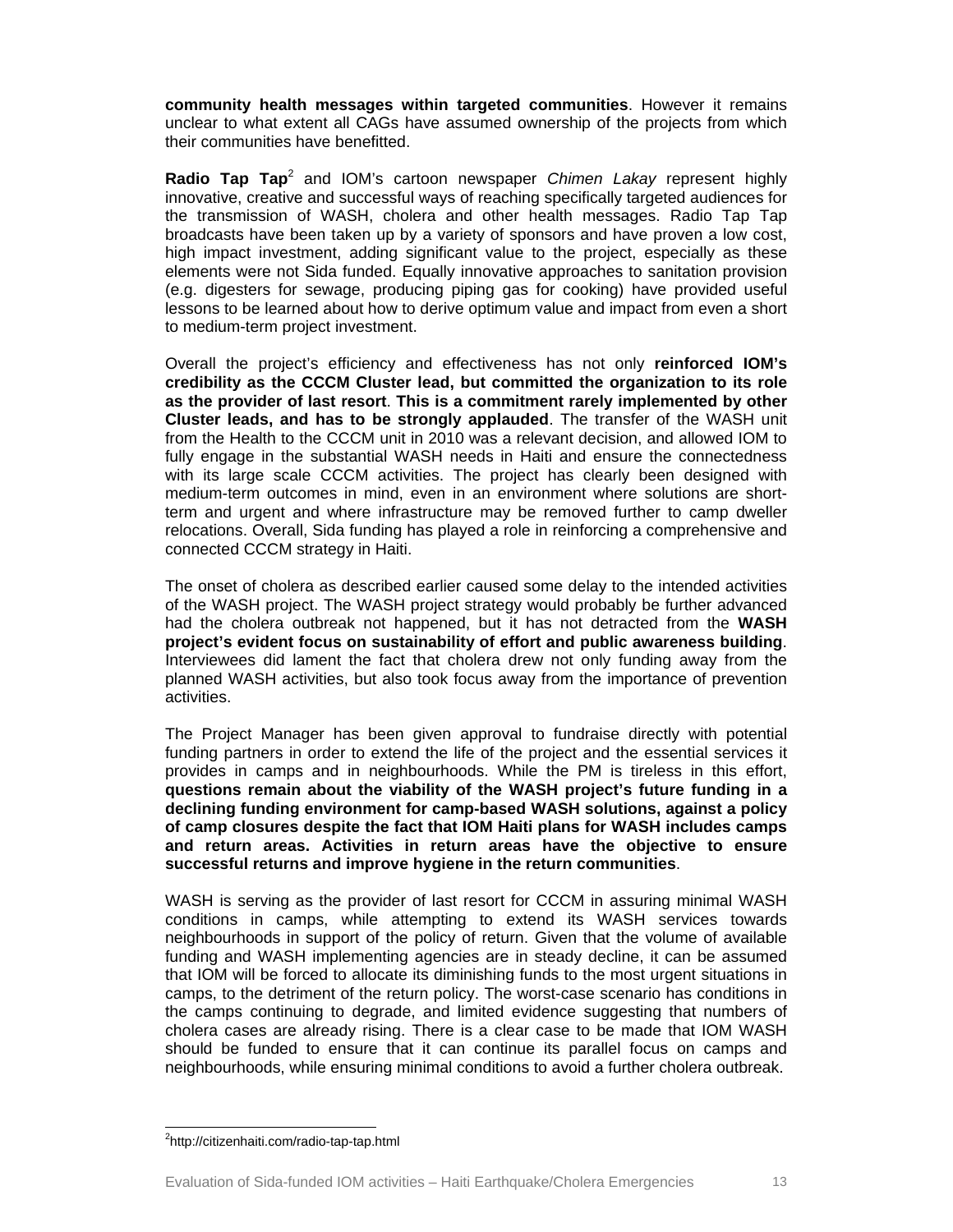#### *Lessons and Recommendations***:**

- The decision to employ 600 CAGs had income generation for the displaced as its secondary agenda. This approach might have been to the detriment of other, possibly more sustainable or efficient approaches to hygiene promotion and community building.
- The measurement of CAG success could be attributed to the number of CAGdriven actions that have directly contributed to WASH infrastructure maintenance, protection (anti-theft) or repair thus assisting IOM in demonstrating **both shortterm success and sustainability of effort**.
- Ongoing funding efforts for WASH, while admirable, will yield fewer and fewer funds unless the **WASH project is integrated into a consolidated and integrated IOM return and longer-term infrastructure development/reconstruction program**. A review of IOM's overall program is now needed to ensure that WASH and other projects are completed strategically rather than permitted to close down on a piecemeal basis.

# *Cholera Project*

| $\frac{1}{2}$                                                                                                                                                                                                                                                                                                                                                                                                  |                                                                                                                                                                                                                                                                                                                                                                                                                                                                                                                                                                                                         |                                                                                                                                                                                                                                                                       |
|----------------------------------------------------------------------------------------------------------------------------------------------------------------------------------------------------------------------------------------------------------------------------------------------------------------------------------------------------------------------------------------------------------------|---------------------------------------------------------------------------------------------------------------------------------------------------------------------------------------------------------------------------------------------------------------------------------------------------------------------------------------------------------------------------------------------------------------------------------------------------------------------------------------------------------------------------------------------------------------------------------------------------------|-----------------------------------------------------------------------------------------------------------------------------------------------------------------------------------------------------------------------------------------------------------------------|
| <b>Outputs</b>                                                                                                                                                                                                                                                                                                                                                                                                 | <b>Short Term Outcomes</b>                                                                                                                                                                                                                                                                                                                                                                                                                                                                                                                                                                              | <b>Medium Term Outcomes</b>                                                                                                                                                                                                                                           |
| Conditions in up to 250 IDP sites improved through<br>WASH<br>promotion<br>and<br>facility<br>hygiene<br>construction/rehabilitation / cleaning (including hand<br>washing stations, water tanks and latrines) to support<br>efforts of ORS focal points.<br>Capacity of CCCM partners to carry out Cholera<br>response and prevention activities improved through<br>continued support from the CCCM Cluster. | To augment prevention initiatives through<br>community mobilization<br>and hygiene<br>promotion in up to 250 high risk sites with<br>no clear WASH or camp management<br>agency<br>To support cholera response initiatives<br>through improving WASH conditions in IDP<br>sites where ORS<br>focal points are<br>established and in need of additional<br>support.<br>To continue to provide support to partners<br>٠<br>as CCCM Cluster lead ensuring that basic<br>particularly in relation to<br>services.<br>prevention and treatment of cholera, remain<br>accessible to the displaced population. | Within the framework of Camp<br>Coordination<br>Camp<br>and<br>Management, this<br>proposal<br>aims to carry out cholera<br>prevention<br>and<br>response<br>activities in support of the<br>GoH and the Humanitarian<br>cholera<br>Community's<br>response strategy. |

# **Objective:** *To support GoH and the Humanitarian Community's cholera response strategy towards the implementation of prevention and response activities within the framework of Camp Coordination and Camp Management*

The Cholera Project provides a striking example of the level of confidence enjoyed between IOM and its Swedish funding partner. The project began rapidly and effectively, with IOM responding to the outbreak without up-front funding. IOM was convinced of the importance of an immediate response and was vindicated by the developing health crisis. **Few other agencies were similarly positioned to undertake such an immediate reaction.** Sida was flexible and adaptable with its operating partner and thus allowed IOM to take a creative approach to response and prevention. This represents a model of good programming methods and of funding partner-implementing partner relations.

The project design and Logframe indicate a **realistic approach built upon IOM's experiences** in similar contexts, leveraging its investment and knowledge of Haiti and the tools and data of the CCCM Cluster and the Site Planning Unit. The design raised no false expectations about short-term success, while nonetheless proposing appropriate and timely inputs. All deliverables were achieved.

The project brought together all relevant IOM units in taking **an integrated approach to the cholera response- the same credit which can be extended to Sida's flexible**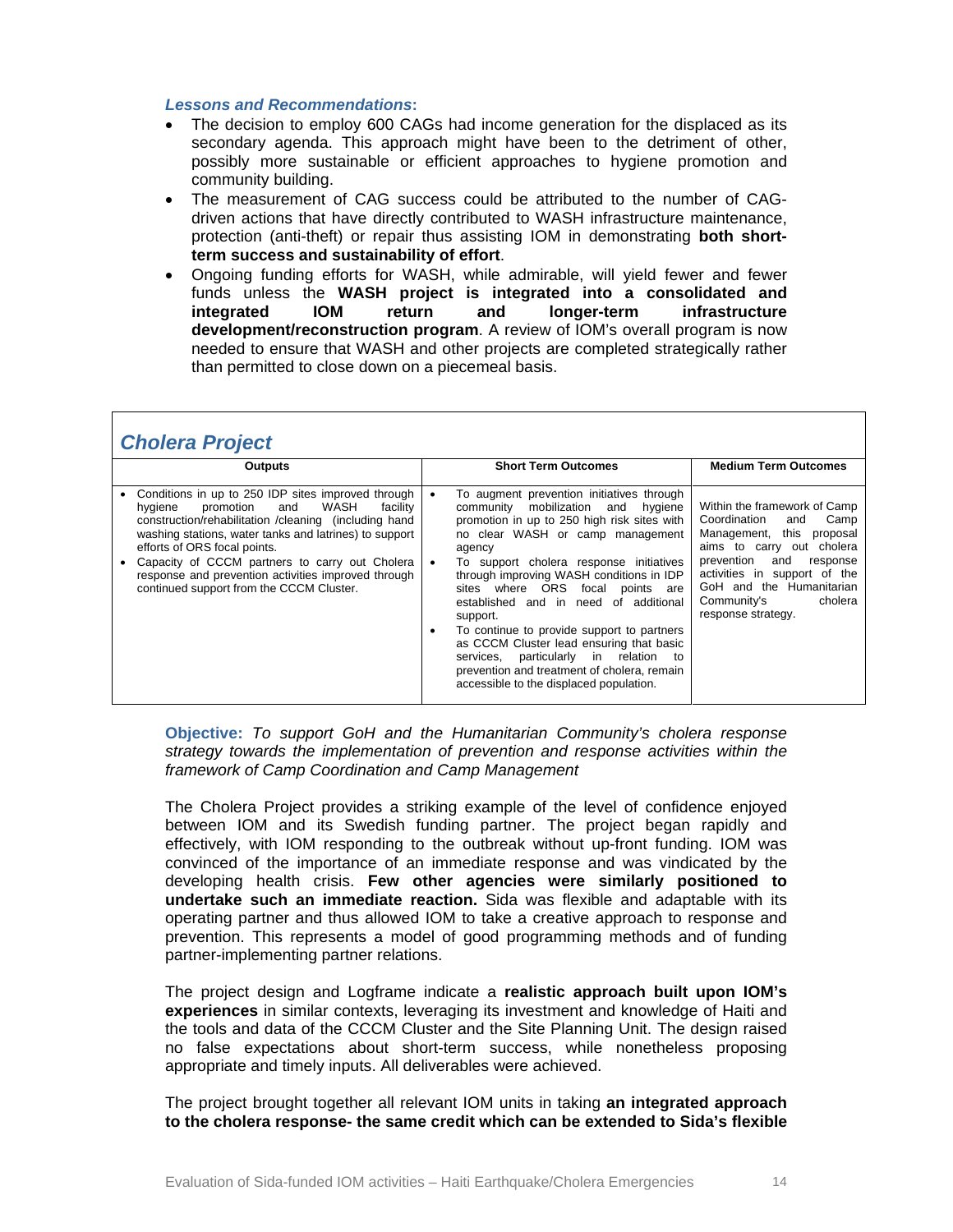**and rapid funding**. IOM's overall response to the cholera outbreak reinforced existing WASH programming investments in both infrastructure and awareness raising and health message transmission. To this extent the project became an integral part of WASH, while nonetheless retaining clearly ring-fenced activities for essential reporting purposes. Health messages from the WASH teams were seamlessly adapted and refocused to ensure the cholera response became an integral element of community awareness building. This was particularly effective in camps where there was no camp management agency, which was the focus of IOM's WASH cholera response. The project leveraged the parallel IOM investment in DPC agents (CCCM project).

The project benefitted significantly from IOM's communications approaches and techniques that were designed to reach service users and the public. Thus **Sida's funding was unusually well leveraged to capitalize on the agency's proven communications methods.** Radio Tap Tap continues to target cholera hit areas, and the WASH teams continue to promote cholera prevention methods in all areas served by IOM.

# *Lessons and Recommendations***:**

- The value of incorporating cholera response into WASH adds significant value and impact, and represents excellent value for finding partner investment.
- **Two-way communications with affected populations** and the general public is a critical factor in achieving scale in cholera prevention health messages.
- **IOM and Sida should be ready to launch a similar project during the rainy season and beyond**. The cholera threat will remain a chronic health challenge as long as living conditions for camp dwellers and displaced people remain precarious.

| <b>CCCM Project</b>                                                                                                                                               |                                                                                                                                                                                                                       |                                                                                                                                                  |
|-------------------------------------------------------------------------------------------------------------------------------------------------------------------|-----------------------------------------------------------------------------------------------------------------------------------------------------------------------------------------------------------------------|--------------------------------------------------------------------------------------------------------------------------------------------------|
| <b>Outputs</b>                                                                                                                                                    | <b>Short Term Outcomes</b>                                                                                                                                                                                            | <b>Medium Term Outcomes</b>                                                                                                                      |
| local risk and disaster management<br>Increase<br>capacities within the camps in coordination in strong<br>coordination with the Civil Protection Direction (DPC) | • To ensure the implementation of risk<br>management strategies in the camps to<br>increase awareness regarding current risks<br>faced by IDPs, promote the development and<br>implementation of mitigating measures. | To reduce the vulnerability of<br>Internally Displaced Persons<br>(IDP) living in spontaneous<br>settlements and<br>organized<br>priority camps. |

**Objective:** *To reduce the vulnerability of Internally Displaced Persons (IDP) living in spontaneous settlements and organized priority camps.*

This project adopted a hands-on approach to individual capacity building, with some potential impact at the level of institutional capacity building. Through a formal cooperation agreement with the *Direction de la Protection Civile* (DPC), 111 agents were seconded to IOM and trained to support camp management operations in line with the CCCM strategy. Particular focus was placed on the **deployment of these agents to camps that lacked CMO presence**.

During the project lifespan the DPC staff received a comprehensive training in all aspects of camp management and DRR, including crosscutting themes such as protection, GBV and psychosocial support. There was a high level of commitment displayed by DPC staff, not least of which was their pride in having been key Haitian contributors to the success of CMOs, and providing assistance to the Haitian people.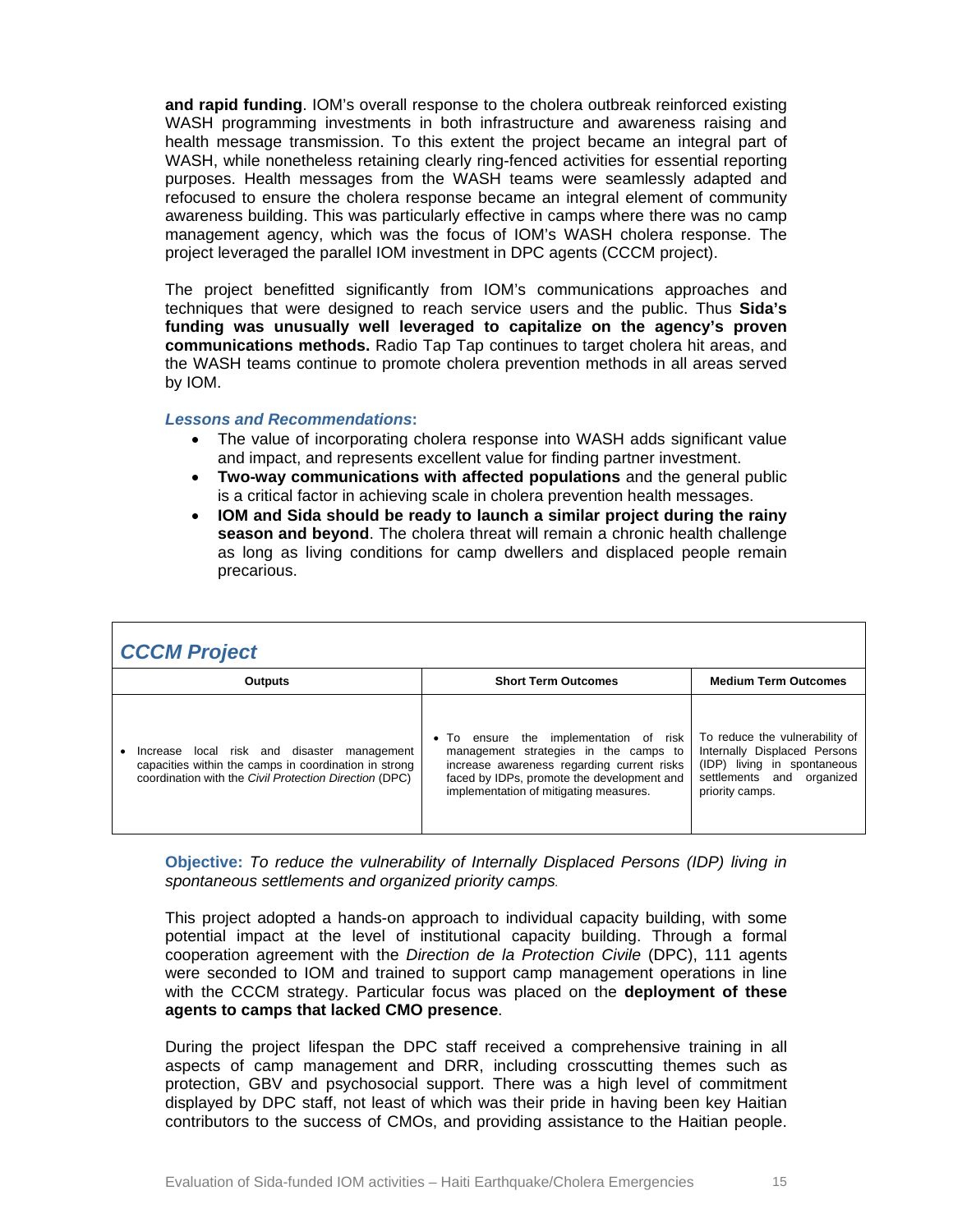#### That said the **loyalty of the staff appeared to be greater towards IOM than to the DPC**.

This initial project was seen as a pilot project for a more robust investment in DRR and the DPC. Funding was not obtained, and IOM reduced its support to DPC at the project's conclusion in January 2011. Today, some 50 DPC agents, receiving allowances from IOM, continue in their CMO role. The remaining 61 continue to contribute to CCCM on a voluntary basis; respondents noted that they are less committed and available than before.

IOM used this project to support objectives beyond those included in the project's revised Logical framework:

- To **strengthen the Government of Haiti's capacity, in particular in camp management** and disaster preparedness, through the provision of trainings, technical support and the integration of the DPC team leaders in the CMO teams active in earthquake-affected communes.
- To **enhance the collaboration with the Government of Haiti and improve the relationship with the local authorities**, in particular the Department of Civil Protection, which is the entity designated by the Government for camp management.

These objectives struck the evaluators as being the core of the CCCM project: magnifying the visibility and implication of the GoH by having the IOM-trained DPC agents actively involved in camp management and coordination. The run-on effect was the strengthening of the CCCM Cluster as a whole. The project's investment in DPC CMOs resulted in the **GoH being able to state that it was leading camp management in over 50% of the camps**. Equally, the 111 DPC staff became resources that IOM and other humanitarian partners were able to use in support of their own operational/CCCM activities. This included direct support to the cholera response, in monitoring the situation in camps in general and in specific situations where IOM and the international staff were not able to travel to camps due to security restrictions (elections in December 2010).

The DPC project (similarly to WASH), was consistent with IOM's lead and investment in CCCM as a whole, and **underlined a high level of operational coherence and consistency**. The individual agents brokered connections between IOM and DPC beneficiaries with assistance/support, and enabled connections between the individual camps and the CCCM Cluster. In some instances the DPC agents were credited with being catalysts for greater IOM inter-unit coordination, in their role as camp managers. The scale of the DPC teams trained is small, but represents high quality and a good return for the Sida investment.

The CCCM project is a good case study for the question of capacity building that emerges in different projects considered by this evaluation. There was clearly a robust investment in building **individual capacity**- the DPC secondees have received an impressive volume of training, and IOM has even influenced their participation in training by other humanitarian actors. While the stature of the DPC was increased through this project, there appeared to be **limited explicit institutional capacity building of the department itself**. While IOM argues that the DPC has been strengthened with this pool of experienced staff, and the provision of infrastructure (phones, laptops), there was limited investment in the efficient functioning or capacity of the department itself. It is a telling sign that the DPC is not seen as a well-functioning state entity, as evidenced when IOM made the deliberate choice to pay the secondees directly, as opposed to providing salaries through the DPC. Any criticisms have to be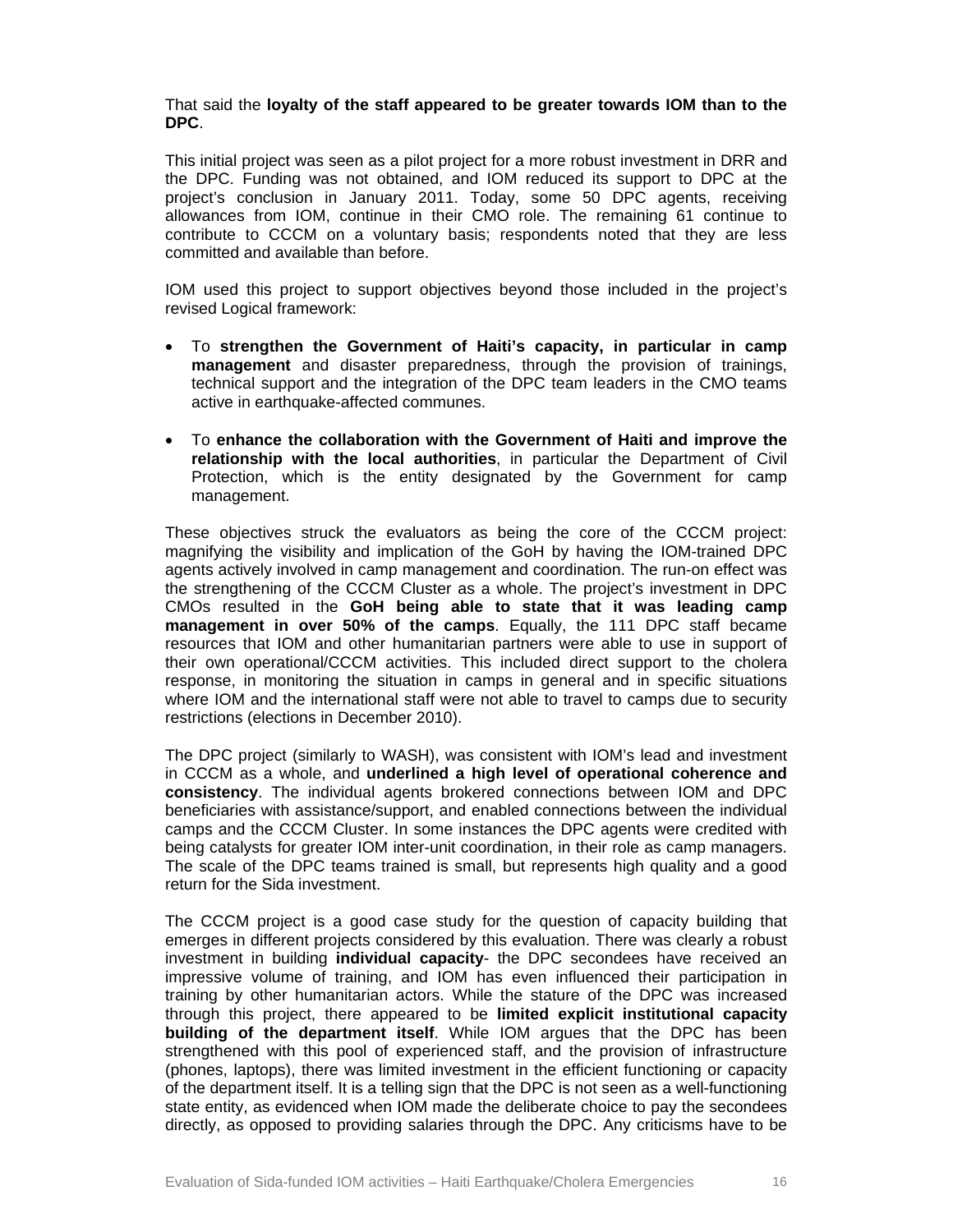balanced with the reality that camps were a new phenomenon for Haiti. Thus IOM was attempting to transfer its institutional knowledge to the DPC in a manner that developed quick, operational capacity to deal with a major crisis. The true measure of how effectively institutional capacity has been built will be future autonomous operational response by the DPC.

In parallel with diminishing funding for the Haiti earthquake response, there is an **ongoing reduction in the number of non-DPC camp managers**. It can be assumed that there is a growing gap in camp management that will increase over time. The sustainability of the project will be tested in the coming months, as the DPC will be obliged to significantly increase its contribution and coordination of the trained DPC agents and its participation to the CCCM Cluster. Lacking resources, there appears to be limited optimism that this will be the case; this might again test IOM's commitment as provider of last resort to the CCCM Cluster.

#### *Lessons and Recommendations*:

- The project identified some operational sufficient **time should be taken to ensure the quality and breadth of partnership that such an investment requires**. At a more administrative level, more thought must be given to the possibility of providing a fixed office space for the DPC agents, and consider the cost/logistics of transport for such work.
- **Future capacity building should put equal emphasis on institutional as well as individual capacity building**. Without this there is little hope for enduring results/sustainability, and fully leveraging Sida/IOM investment.

| <b>Cash for Work Project (CfW)</b>                                                                                                                                                                                                                                                                                                                                                                                                                                                                                                                                                                                    |                                                                                                             |                                                                                                                                                                                                                                                                                                                                       |  |
|-----------------------------------------------------------------------------------------------------------------------------------------------------------------------------------------------------------------------------------------------------------------------------------------------------------------------------------------------------------------------------------------------------------------------------------------------------------------------------------------------------------------------------------------------------------------------------------------------------------------------|-------------------------------------------------------------------------------------------------------------|---------------------------------------------------------------------------------------------------------------------------------------------------------------------------------------------------------------------------------------------------------------------------------------------------------------------------------------|--|
| <b>Outputs</b>                                                                                                                                                                                                                                                                                                                                                                                                                                                                                                                                                                                                        | <b>Short Term Outcomes</b>                                                                                  | <b>Medium Term Outcomes</b>                                                                                                                                                                                                                                                                                                           |  |
| • Labour-intensive rehabilitation/reconstruction<br>projects are identified in most vulnerable areas.<br>• Rubble, garbage and debris removal, street cleaning<br>and repairs, as well as rehabilitation/reconstruction of<br>minor infrastructure (such as small scale basic<br>infrastructure, critical social facilities, public lighting,<br>etc.) is carried out, through cash-for-work and/or<br>cash-and-food-for-work program;<br>• Immediate income-generating opportunities<br>are<br>created for the displaced population, thereby<br>reducing their vulnerability and supporting their early<br>recovery. | • To facilitate clearance and removal of rubble<br>and debris and rehabilitation of minor<br>infrastructure | facilitate clearance and<br>T∩<br>removal of rubble, garbage<br>and debris and to engage into<br>rehabilitation, in order to<br>support reconstruction in view<br>of facilitating the eventual<br>return and reintegration<br>of<br>displaced people<br>and<br>to<br>initiate the resumption<br>of<br>economic and social activities. |  |

**Objective:** *To facilitate swift clearance and removal of rubble and debris and rehabilitation, in order to facilitate reconstruction, the return and reintegration of displaced people and the resumption of economic and social activity.*

The evaluators found that this **project clearly delivered on its intended results**. The project design was clear in its intent: to contribute to early recovery through quick impact projects and to avoid competing with other similar projects by other actors. The project was flexibly written and addressed relevant needs. It should be underlined that **IOM undertook rubble removal in schools on a large scale in Port-au-Prince.** As such, Sida funding was supportive a broader strategic focus of the organization. IOM is seeking funding to enable it to engage in school reconstruction in future programming.

The CfW activities were emergency responses launched within 3-4 weeks of the earthquake, addressing immediate needs and identified in coordination with relevant stakeholders. Stakeholders portrayed **IOM as having been a genuine partner**,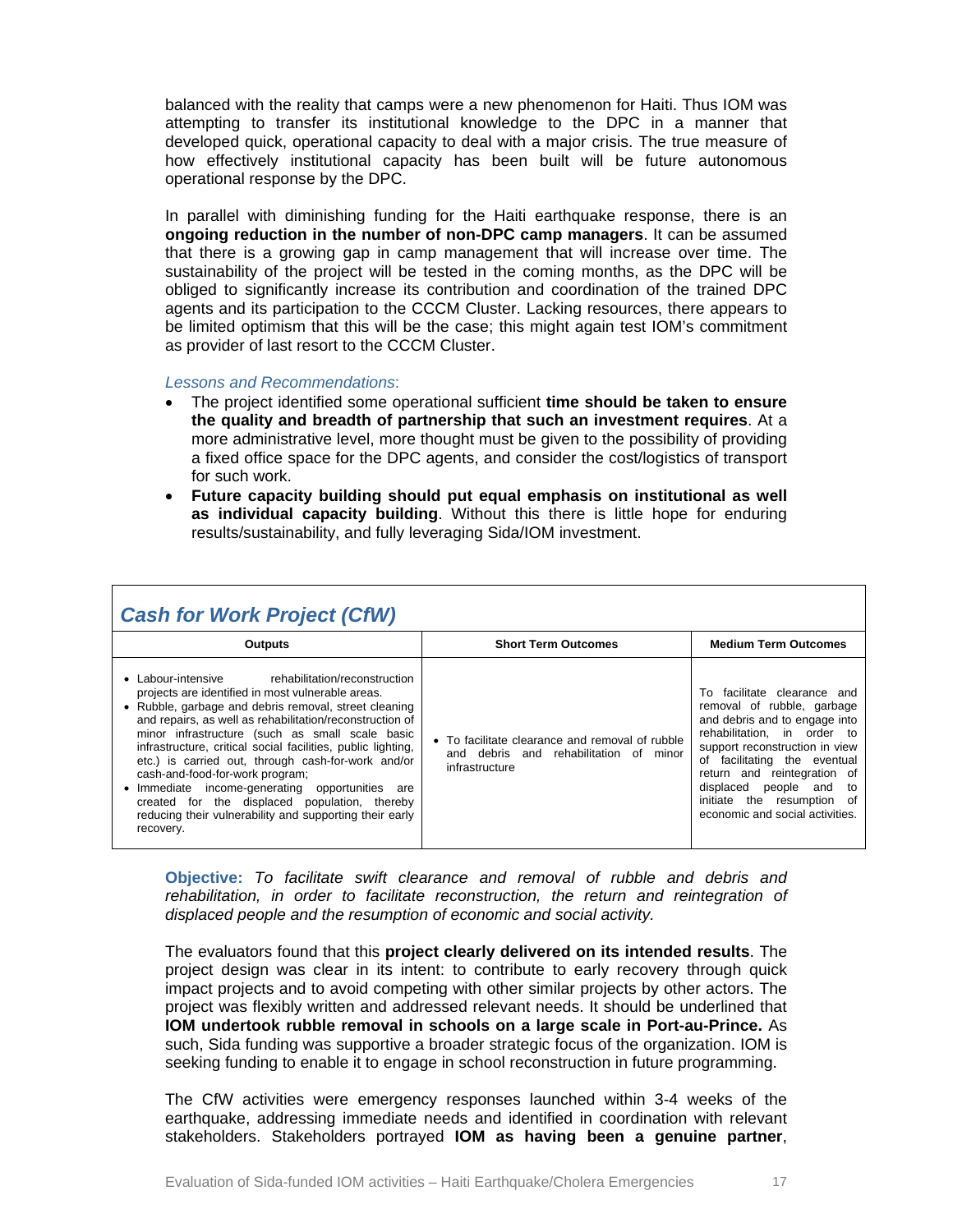working closely with relevant GoH authorities, the Early Recovery (ER) Cluster and other actors. IOM announced its intentions to undertake rubble removal, selected projects from lists provided by ER Cluster and mayor office, conducted joint site visits and subsequently delivered on promises made. This was achieved while avoiding duplication of effort in a period when there was fierce competition with other international actors for projects and visibility. Respondents underlined that they found the partnership and project delivery to be timely, professional and in line with their needs. In most sites visited by the consultants, the rubble removal had been followed by temporary school structures.

The focus of the project was limited to rubble removal and did not stray into the range of other potential cash for work projects included in the project description. This choice was based on the long experience of IOM and its staff in Haiti, in knowing 'what works and what doesn't' in the context. In particular, there have been- and remain- examples of ineffective CfW approaches by other actors, disparagingly described as 'cash for sitting'. The **IOM approach was underlined by interlocutors as being a successful operational choice**. If IOM were to have undertaken a traditional CfW approach, overseeing the project with IOM staff, it would have been far less efficient.

Rubble removal contractors were hired in a competitive and transparent bidding process, in accordance with established IOM procedures. In turn, these contractors, to varying degrees, **naturally hired local daily workers** therefore generating incomegenerating opportunities for the displaced population, selected from lists of the local *Mairie*, or through their own networks. The project reports that the 10 sites that were cleared generated 21,934 days of work. In some instances, contractors were contractually obliged to hire up to 30% local labour. In other examples the rubble removal was undertaken with more manual labour than was strictly necessary, explained as having been a means to provide more work to displaced populations, as opposed to simply bringing in heavy machinery. Although a perhaps semantic detail, evaluators questioned the title of 'Cash for Work' for this project, given that private sector contractors bid and then managed the actual work. The project appeared to be a highly efficient recovery activity that generated income opportunities for affected populations as an implicit result. The CfW title risks becoming a 'humanitarian veil', rather than highlight the pragmatism of the project's intent.

The **level of flexibility in this project is to be highlighted for both IOM and Sida in its funding partnership**. IOM provided a general orientation for the types of work they intended to undertake, and then took the time to identify projects where they felt would have the greatest impact. The reconstruction of a key bridge in Delmas municipality is an excellent example of IOM pragmatism and Sida flexibility. An important road link was quickly and efficiently restored as a result of a flexible funding partnership, and was possibly a project that would not have attracted another international partner.

#### *Lessons and Recommendations***:**

- Project staff highlighted two operational lessons to be learned for future responses to natural disasters in urban areas. These included: **organize the transport of rubble at night** to avoid adding to traffic problems in a disaster-affected city. Secondly, better prepare for the **discovery of mortal remains in demolition operations**. This would include proper equipment for workers who unearth and subsequently bury the dead and the capacity to provide them with psychosocial support.
- In light of IOM Haiti's strong opinions as to appropriate cash for work approaches, the organization should **clarify its CfW position and share best practices with other actors** both in Haiti and globally.
- Given the uncertainty expressed by respondents as to when- or if- reconstruction funding would be made available by the GoH, and in light of IOM's strategic and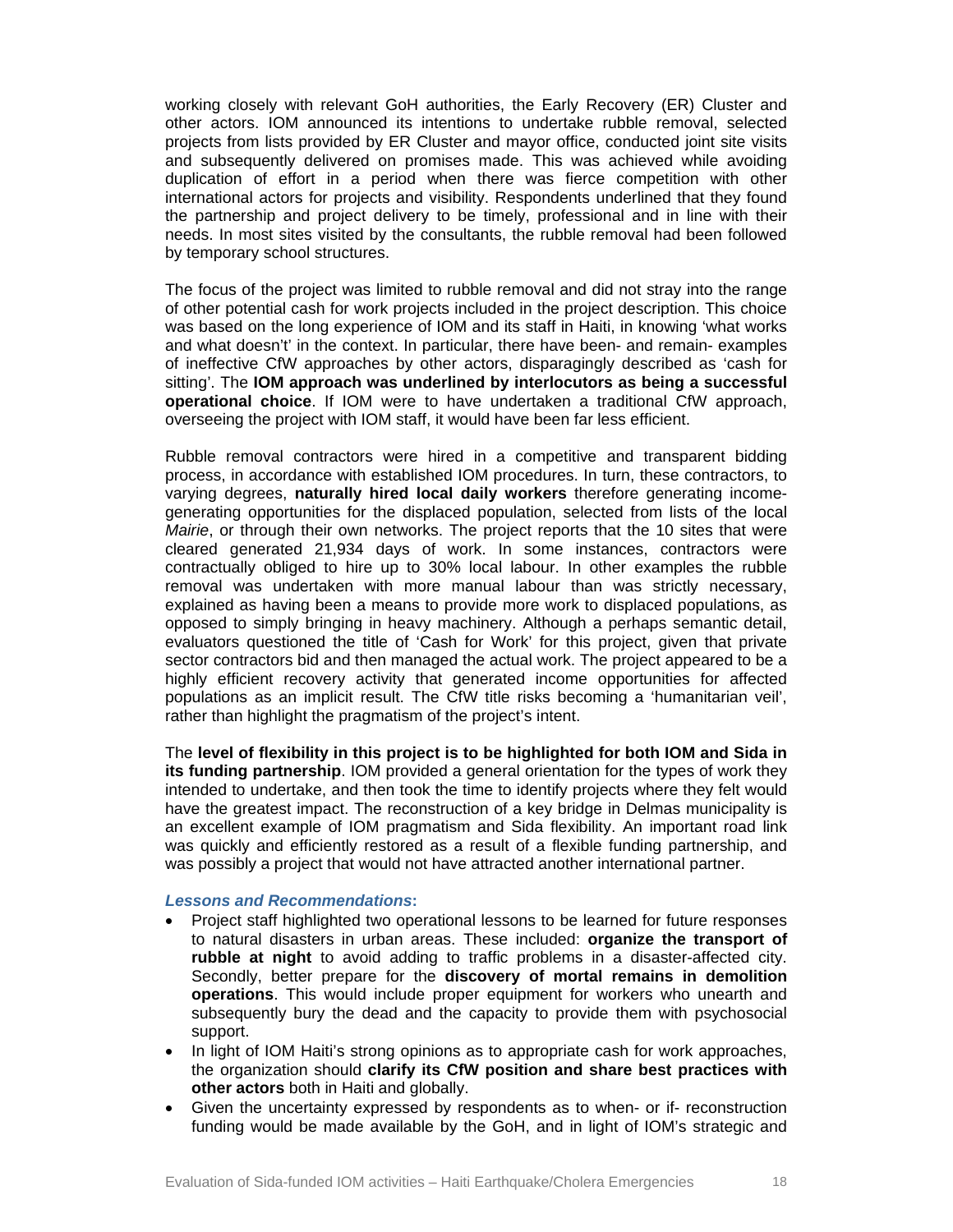historic investment in school construction, **there is an opportunity for Sida to consider extending its relationship with IOM in this domain.**

• The planned IOM audit of the Sida-funded projects could be used to further assess the transparency and rigour of the contracting mechanism and the recruitment process of daily workers.

| <b>Shelter Project</b> |  |
|------------------------|--|
|                        |  |

| <b>Outputs</b>                                                                                                                                                                                                                                                                                                                                                                                                                                                                                                                                                                  | <b>Short Term Outcomes</b>                                                                                                                                                                                                                                                                                               | <b>Medium Term Outcomes</b>                                                                                                                                                                                                                                                                         |
|---------------------------------------------------------------------------------------------------------------------------------------------------------------------------------------------------------------------------------------------------------------------------------------------------------------------------------------------------------------------------------------------------------------------------------------------------------------------------------------------------------------------------------------------------------------------------------|--------------------------------------------------------------------------------------------------------------------------------------------------------------------------------------------------------------------------------------------------------------------------------------------------------------------------|-----------------------------------------------------------------------------------------------------------------------------------------------------------------------------------------------------------------------------------------------------------------------------------------------------|
| Up to 100 transitional shelters are provided to<br>medical institutions in Carrefour feuille (20), Croix<br>des Bouquets (58) and Port au Prince (22).<br>• 250 IDP families in Petit Goave provided with<br>transitional shelters.<br>• Affected populations are informed and updated of<br>shelter assistance interventions, through community<br>outreach and public information activities.<br>Guidance and technical support is availed to the<br>Government of Haiti for the development of the<br>design and establishment of durable shelters and<br>human settlements. | To provide transitional shelter assistance to<br>٠<br>earthquake-affected medical institutions<br>and IDP families in Haiti. The objective of<br>the proposal is in line with the strategy of<br>the Cluster for information sharing and<br>activities.<br>coordination of<br>through<br>established Cluster mechanisms. | To provide comprehensive<br>assistance<br>shelter<br>to<br>earthquake-affected<br>communities in Haiti. The<br>objective of the proposal is in<br>line with the strategy of the<br>Cluster for information sharing<br>and coordination of activities,<br>through established Cluster<br>mechanisms. |

**Objective:** *To provide comprehensive shelter assistance to earthquake-affected communities in Haiti in line with the goal of the shelter Cluster for information sharing and coordination of activities, through established Cluster mechanisms.*

The shelter provision funded by Sida represents a small portion of the funding available to IOM in the shelter domain: IOM is ranked as the second largest transitional shelter provider in Haiti. Historically, IOM led a joint CCCM-Shelter Cluster from 2008 until February  $15<sup>th</sup>$ , 2010. The IFRC was appointed as the Shelter Cluster lead; in November 2010 it handed over to UN-HABITAT.

The quality and sophistication of the shelter unit's business processes and approach to assessment, identification of beneficiaries, coordination with authorities, construction, and post-construction monitoring **represented what the evaluators would comparatively describe as best practice in transitional shelter provision**. The community outreach component of the project was similar to the best practices observed in other projects. The IOM shelter unit was perceived by its peers as being a committed and professional member to the Shelter Cluster, making technical and policy contributions in the appropriate forums at the right time. IOM's shelter design and provision were seen as in line with the Cluster strategy and coordinated through established mechanisms. IOM is credited with pushing the initial emergency thinking from a limited approach of shelter kits to a more robust transitional shelter standard. The organization also funded a shelter policy advisor to work with OSE in the Haitian commission.

Evaluators conducted site visits to the t-shelters provided to IDPs and medical institutions in Petit Goave and Port-au-Prince, respectively. In both cases there were high levels of satisfaction with the quality and timeliness of the shelter provided.

The approaches for medical institutions and IDP contexts were significantly different:

• **Medical Institutions:** Site visits were made to the central hospital, psychiatric facilities and the TB hospital. In all cases, the buildings had sustained earthquake damage to varying degrees, and the IOM shelters were providing temporary capacity to ensure continued functioning of these institutions. There were **indications that IOM adapted shelter design over time**; the t-shelters, designed for residential use, were gradually adapted for their use in medical contexts. This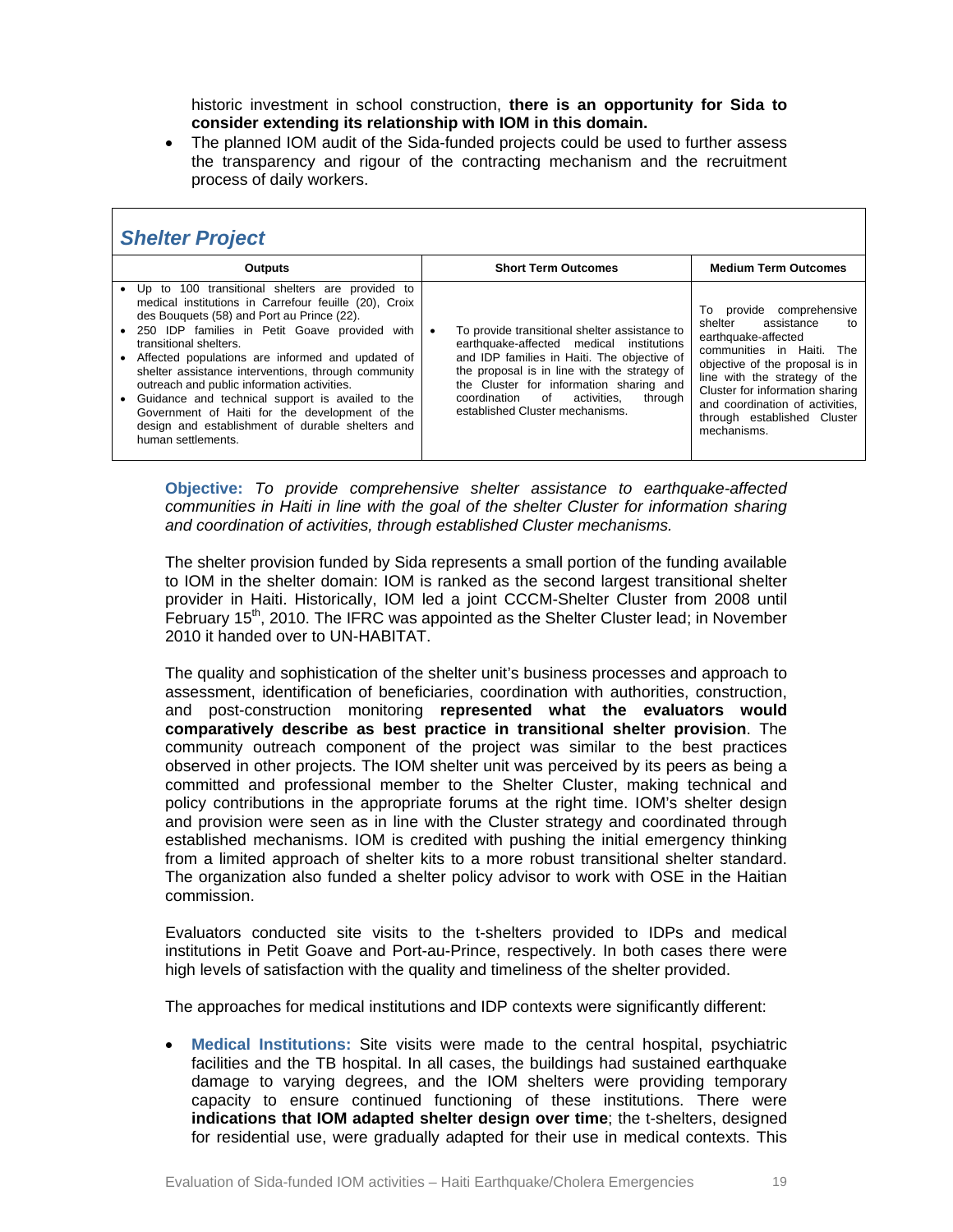included rain gutters, providing extra roofing sections to keep the passages between buildings dry and later designs having metal frames and higher foundation walls. This operational choice of transitional shelter in the health sector appeared to be a logical one, given that others actors have made pledges for the longer-term reconstructions of major medical institutions and infrastructure. There was a consistent message of, 'IOM promised, and IOM delivered'.

• **IDP families:** Evaluators visited the Petit Goave constructions and found that the IOM example reinforced the perception of the organization as having been a **committed partner with the Shelter Cluster and local authorities and coordination mechanisms**. IOM took responsibility for selected geographic sectors, undertook assessment, made promises and delivered. The IOM commitment to build t-shelters in hard to reach areas was a valued contribution to the global effort, given that other actors showed a tendency to build in easily accessible areas.

The Petit Goave region posed particular challenges and specific responses from the IOM Shelter Team. Given the limited number of construction firms and the quality of their work, **IOM supported the creation of small firms by independent trades people**. Equally, given the proximity to shelter recipients, IOM managed greater beneficiary contribution to the construction of their shelters than was found in Port-au-Prince. These successes suggest some question as to whether there were missed opportunities:

- Could more have been done in **enhancing the construction skills of locals** through the construction process- and supporting future reconstruction efforts?
- Were there **possibilities to involve the beneficiaries more in construction activities in the urban context of Port-au-Prince**?

The evaluators uncovered some broader questions concerning the integration of the shelter unit in IOM Haiti. While WASH, CCCM, Cholera and Psychosocial were firmly structured around the CCCM Cluster and unit, shelter appeared to be working somewhat separately. This is not to say that there was no coordination; it was simply stated that the approach and agility of these project groupings were less compatible. While CCCM acts- and reacts- in a fairly agile manner, the shelter unit and its business processes are more rigid. Between the decision to provide t-shelters and the handover of keys, a minimum of 3-4 months is required - the procurement demands alone are demanding, dependent on sophisticated logistics efforts and verification of land tenure. Given the interdependence of the CCCM policy of camp closure, and the requirement to ensure new shelter solutions for those camp dwellers, there **could have been greater synergies to ensure the connectivity and complementarity between IOM CCCM and Shelter units**. 3

There is an **unclear strategic horizon for the shelter unit**. By the end of 2011, the planned t-shelter constructions will be completed. Funding and political decisions for future reconstruction remain at best uncertain. The challenges of finding housing solutions for current camp residents will only increase in complexity, and there is no clear indication that IOM has developed a strategy for addressing this challenge, nor attempted to bundle its funding approach into a holistic strategy for IOM. Two ideas did emerge in discussions: In terms of shelter solutions, it was observed that perhaps the Shelter Cluster initially adopted a limited view of transitional shelter. In order to address increasingly complex solutions, a **more varied range of shelter solutions will be required**. In considering the future of the CCCM and Shelter Clusters, one respondent

 $\overline{a}$ 

 $3$ In late July, following the field visit by evaluators, IOM was formally requested by the UN Humanitarian Coordinator to assume the coordination of the Shelter Cluster and to shift the emergency related aspects of 'Shelter and NFI' to a broader CCCM and Shelter framework.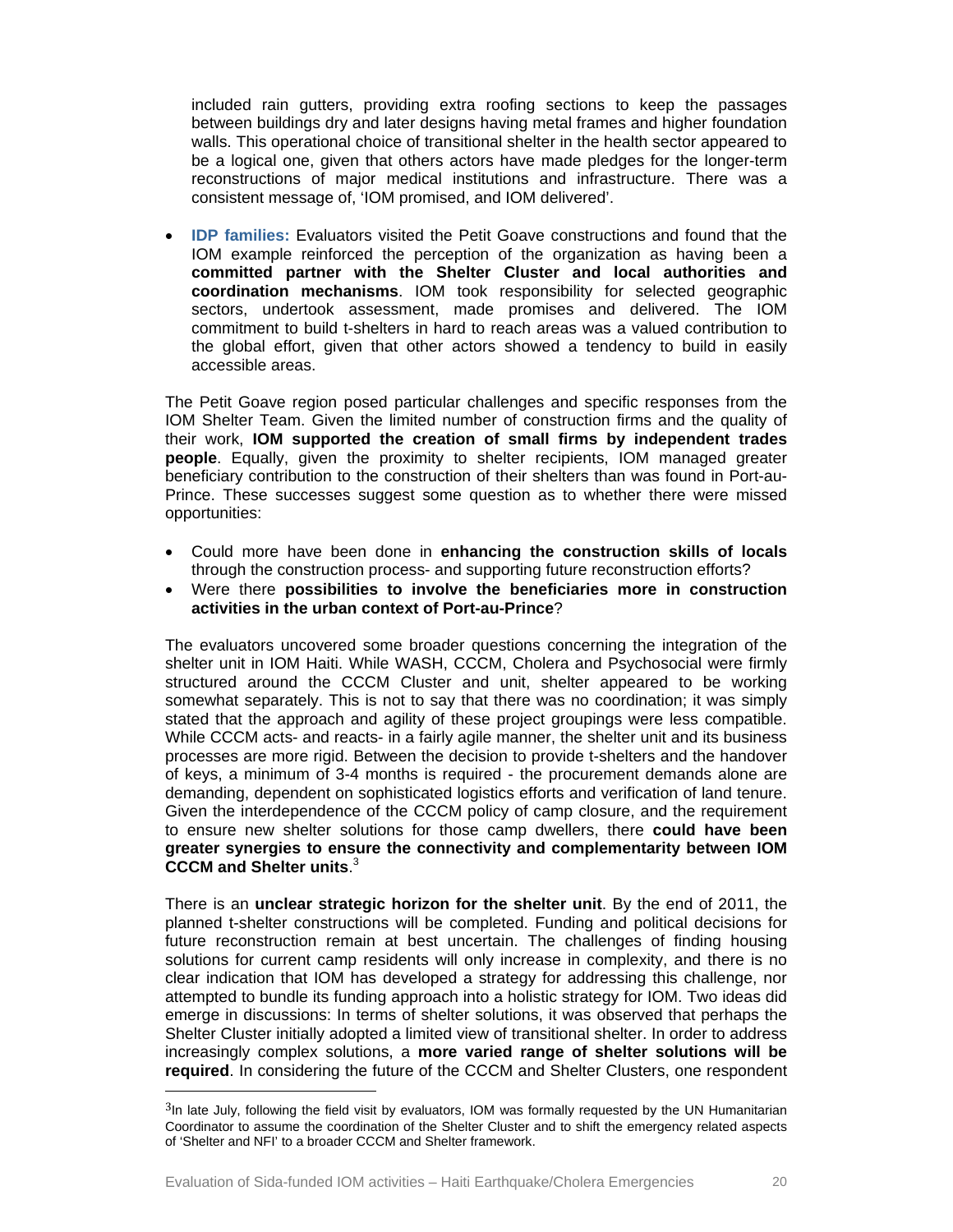suggested that the CCCM and Shelter Clusters should merge, in order to force the required synergy that the coming months and years will require. This latter solution is one that IOM Haiti could consider as an internal restructuring; as IOM will lead both Clusters in future, they are positioned to consider the former as well.

# *Lessons and Recommendations***:**

- IOM should explore means to **forge closer links between Shelter and CCCM at the Cluster level and internally**. IOM Haiti could serve as a laboratory that would eventually feed into debates at the Global Cluster level.
- Given IOM's expertise and credibility in shelter construction, there is **clear potential for the organization to position itself as a key reconstruction actor in future**. This will demand an investment in development of strategy and in ensuring that the unit possesses the right technical capacities to address an invariably growing palette of shelter solutions.
- IOM staff identified a key lesson from Haiti earthquake: the **importance of taking time to study local building techniques and material availability, and to design and construct pilot shelters to test feasibility.** This is clearly a best practice to be institutionalized, and reflected the means, expertise and experience that IOM deployed in the Haiti response.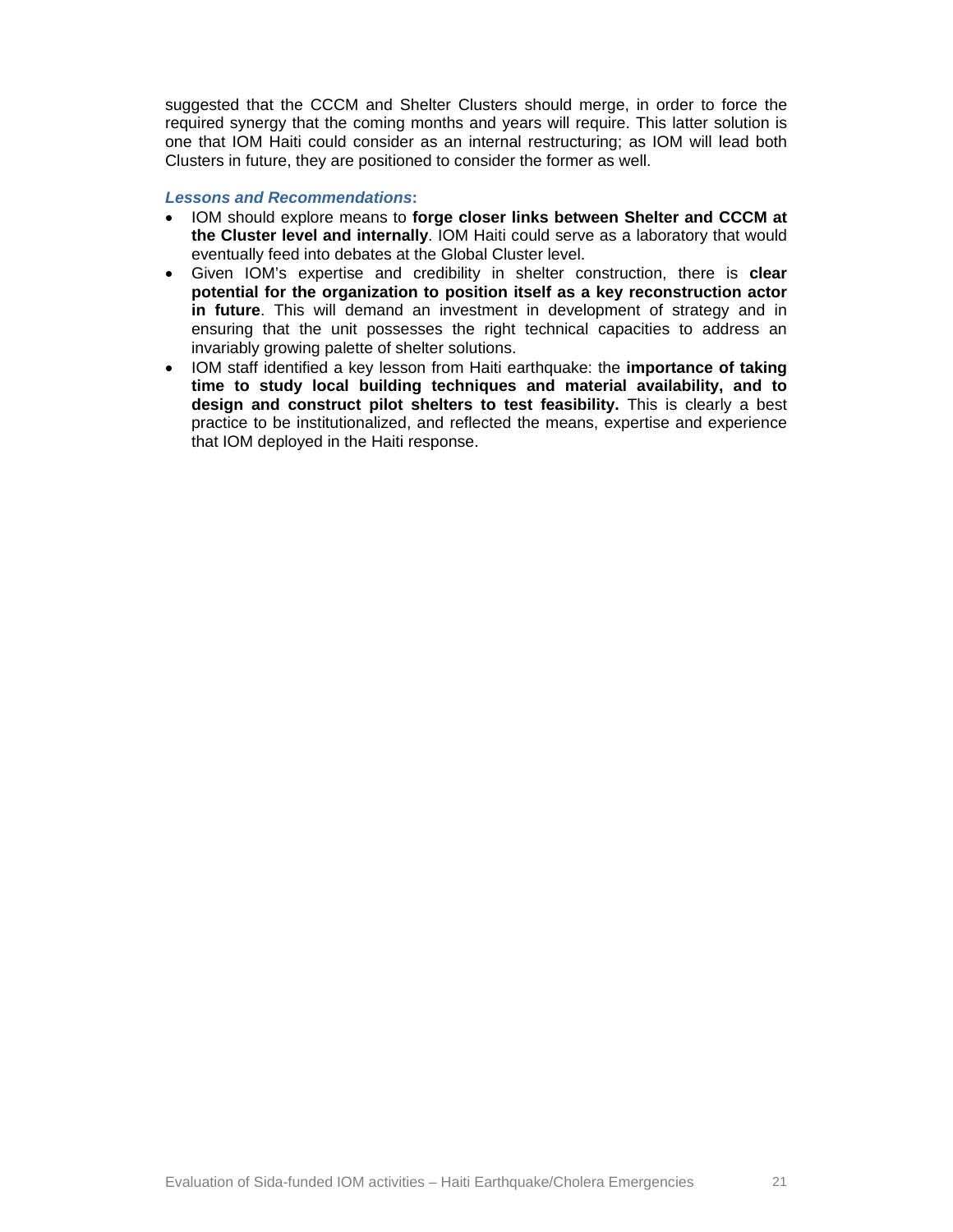# **4. Conclusions and Recommendations**

This section takes the adopted criteria of the evaluation and draws some broader conclusions on the project's effectiveness, impact, efficiency, sustainability and relevance/appropriateness.

It should be noted that the portfolio funded by Sida covers projects, which by their nature have very approaches and different timelines for their results (e.g.: CfW vs. Psychosocial). The evaluators have provided broad conclusions in order to leverage optimum value from the evaluation findings.

# **4.1 Relevance/Appropriateness:** *concerned with assessing whether the project is in line with local needs and priorities (as well as donor policy).*

**In general all projects were well designed.** All projects were appropriate to - and consistent with - the assessed needs of the situation. Logframes were not overly ambitious, though they could in some cases have been more specific and SMART. Logframes provided a level of flexibility for IOM and Sida appropriate to a volatile programming environment. Logframe designs also permitted IOM to make minor modifications to project inputs without needing to refer constantly to Sida.

Logframes of the different projects, if compared, were not consistent in terms of layout, detail or focus. This suggests to the evaluators that projects may have been developed in relative isolation at the unit level, compiled at the management/Project Support Unit level, and then integrated at the delivery level.

Given its credibility and visibility, the evaluators suggest that IOM could have been a stronger voice as an advocate to both funding partners and the GoH. Such an approach would also have supported transition funding and enabled a more strategic funding package for transition projects.

It is assumed by the evaluators that the projects are in line with Sida policy. The Sida funding of 2010 and 2011 has apparently been allocated to different projects and targets. This strikes the evaluators as a missed opportunity for the donor to have made a continued commitment to the projects under evaluation, and play a greater role in their transition and future strategy setting.

# *Lessons and Recommendations:*

- In future multi-project initiatives of this kind, Sida should consider **requiring its operating partners to provide evidence of how each funded project is designed to complement and add value to other projects** – as appropriate.
- **IOM should organize a funding partner forum in Haiti** (and indeed in Geneva) in order to showcase its success in integrating projects and deriving value added for service users and funders. Sida could become a partner in such an initiative, as a means of reinforcing its funding partnership with IOM.

# **4.2 Effectiveness:** *measures the extent to which an activity achieves its purpose, or whether this can be expected to happen on the basis of outputs (attribution). Implicit is the question of timeliness.*

IOM has **conspicuously and consistently delivered on its promises**. All the projects delivered as designed, and monitoring of their effectiveness has resulted in appropriate modifications and adjustments where called for. While psychosocial programming is perforce harder to measure the project has nonetheless reported well on planned outputs. The evaluators would conclude that IOM has met the standard in terms of accountability to donors.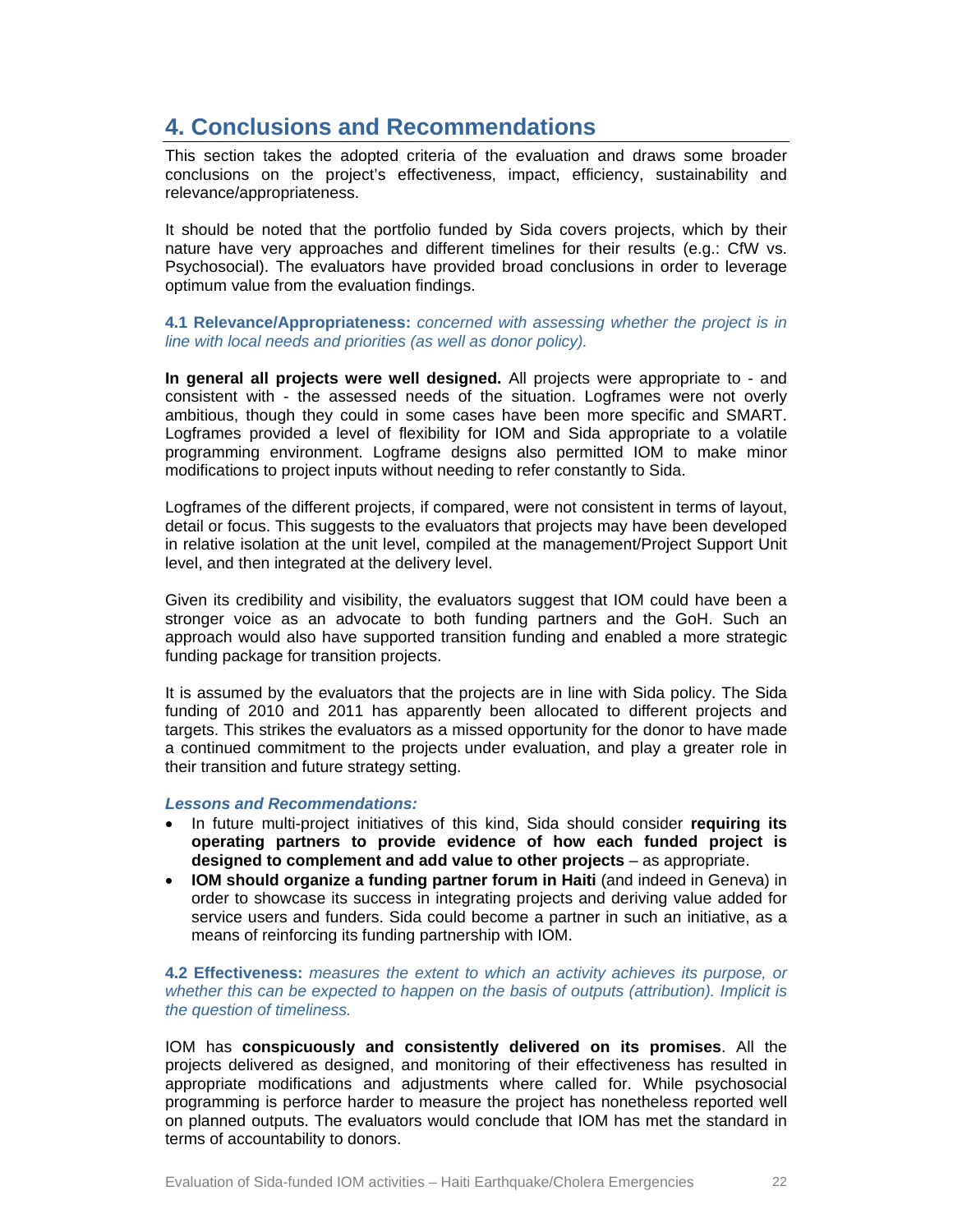As a frontline service the various field mobilization and support teams are often the corporate face of IOM to communities and community leaders – regardless of their specific technical focus. It is not clear to what extent IOM at a broader service level has understood **how to benefit from the unique access and feedback opportunity these teams provide**. Given that other projects (Psychosocial, WASH, Shelter, CCCM) employ their respective teams of community mobilizers and animators, and employ a variety of community engagement approaches, it seems that the IOM may have missed an opportunity to obtain optimal value of out its frontline communications with - and its mobilization of- disaster-affected communities. A core, multidisciplinary team of community mobilisers could have been strategically deployed across all the Sida-funded projects according to need, thus adding coherence, value and potentially reducing staff costs for all Sida-funded projects.

There is little doubt that without IOM's unique programming, technical, logistics, procurement and design capability, **few other agencies could have responded with a similar level of effectiveness and speed.** The IOM Cluster lead of CCCM has anchored and underwritten much of the effectiveness of the program as a whole.

#### *Lessons and Recommendations:*

- IOM should consider how to **capitalize on its learning gains from the emergency phase** in order to carry forward critical programming elements into a strategic investment in Haiti's development.
- IOM should consider the **recruitment and deployment of multi-sector front line teams in future emergency programming.** This would support sustainability of effort, enable efficiency and effectiveness, gains and foster inter-project learning.
- IOM Haiti should urgently **design a strategic scale-down plan**, in order to streamline its business costs and approach, and to identify the greatest synergies between its operational units and teams.

# **4.3 Efficiency:** *measures the outputs- quantitative and qualitative- achieved as a result of inputs. This implies considering alternative approaches to achieving an output to see whether the most efficient approach has been used.*

Many of the comments mentioned under 'Effectiveness' can be equally applied in terms of efficiency. In the example of integrated, multi-sectoral frontline teams would be an efficiency gain for IOM even if initial deployment would be more complex. Even if IOM judges the notion of multi-sector frontline teams impracticable at the early stages in the implementation of a broad and rapidly developing project portfolio, the gradual melding together of separate frontline teams is still viable as an option, especially as the transition period evolves and consolidation opportunities emerge.

The CfW project is a strong contender as an example of efficiency. As a direct result of the project other organizations have been able to construct temporary school buildings, thus leveraging IOM's initial support and reducing their own costs. This is complemented by the relative efficiency of having employed private contractors for the actual rubble removal, as opposed to having to directly manage traditional CfW activities. Sida obtained good value for its investment in the clearance of rubble – and the investment can be seen as having enabled the work of other actors and funding partners.

**Two-way communications with service users has been a relatively unsung success story of IOM Haiti**, and yet this area is critical to success in terms of preventative messaging on health (notably cholera and WASH), security and a myriad other key issues in both emergency and post emergency programming (managing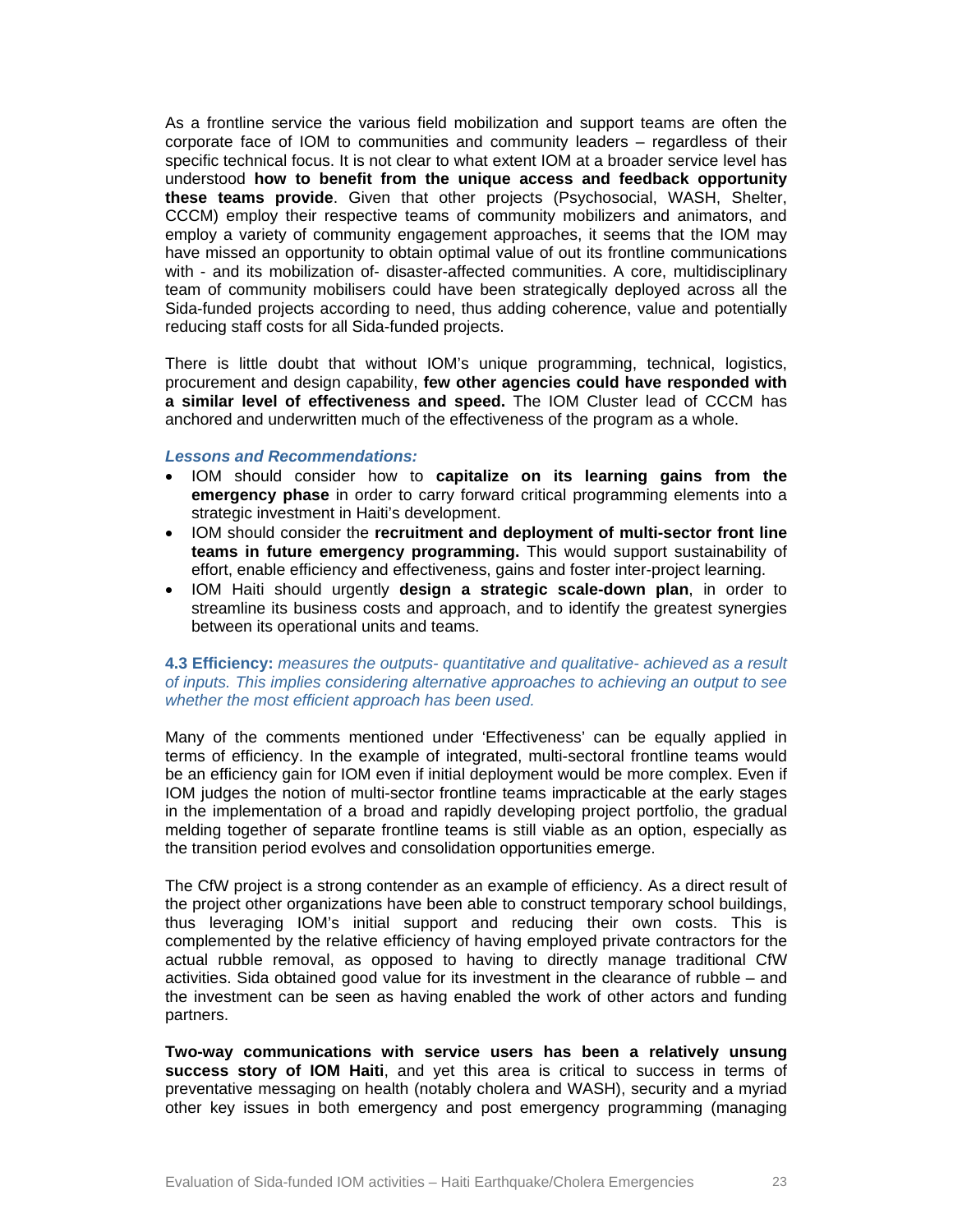expectations of beneficiaries, for example). These relatively inexpensive add-ons greatly increased project and programme efficiency.

Relative to IOM's overall budget for 2010 and 2011, (see Annex 2) the proportion of Sida funding is  $5.6\%$  and  $16.6\%$  respectively.<sup>4</sup> It is clear that this relatively small proportion of overall funding (most notably in 2010) has added value to IOM's existing (non Sida-funded) programming, and provided both Sida and IOM with good value for the investment. In virtually all projects, linkages with other, non-funded Sida projects contributed to enhanced value.

#### *Lessons and Recommendations:*

l

- Before losing some of IOM's best performing and most talented Haitian and international human resources, the organization should consider the **composition of a multi-sectoral frontline team under the leadership of CCCM**. The teams would be deployed to support any project as required. All members would be trained in community mobilization and negotiation, while sub-groups would be retained for specific sector-related work as required.
- **Invest in M&E capacity** to learn how initiatives like Radio Tap Tap, the cartoon newspaper *Chimen Lakay*and other forms of two-way communications are utilized and their impact and leverage IOM program effectiveness and efficiency.
- **Capitalize on the learning and approaches of two-way communications** with beneficiaries as best practices that IOM can use in Haiti and globally.

# **4.4 Impact:** *looks at the wider effects of the project- social, economic, technical, capacity. Can be intended and unintended, positive and negative, macro and micro.*

**In the Haiti post-earthquake emergency, impact is a moving target.** There is no doubt that many of the Sida-funded projects in this portfolio are potentially significant contributors to impact in terms of the movement towards land tenure for the landless, improved health, governance reform and DRR-related issues.

Some projects' impact are obvious – the Cash For Work project has evidently enabled other agencies to set up temporary schools, ensuring that the school year could begin with basic infrastructure in place. The impact is powerful, if not easily measureable in simple CfW terms. The CCCM project can be looked at in the same ways- there is the potential that the investment in the DPC agents will have contributed- or been a catalyst- for broader organizational change within the department. While IOM will have been a *contributing* investment in the results chain, other external factors and actors will play critical roles in seeing that impact in future. Similar comparisons could be made for the psychosocial project, where a mid-term view is necessary to consider the wider effects- real, potential and unexpected- that the project may have in the mental health domain in Haiti.

What remains unclear to the evaluators is the **specific direction IOM intends to take beyond its highly agile and well-organized response to the earthquake and cholera outbreak**. The current program portfolio - Sida-funded projects included provides a strong platform of learning, capacity and indeed infrastructure that would provide powerful leverage for IOM in moving to post-transition stage programming. The evaluators were not given access to the IOM Haiti strategic plan during the evaluation,<sup>5</sup> but understand that it is fundamentally driven by the CCCM focus on camp closure. Current CCCM pilot programming in Petionville suggests that IOM is taking a habitually

<sup>&</sup>lt;sup>4</sup>The figures for 2010 represent the annual operating budget plus the funding received for the cholera outbreak response; the 2011 figure considers only the funding received for the first six months of the operating year.<br><sup>5</sup>The desument

The document '*La Strategie de l' IOM en Bref'* was only provided following submission of the first draft of the evaluation.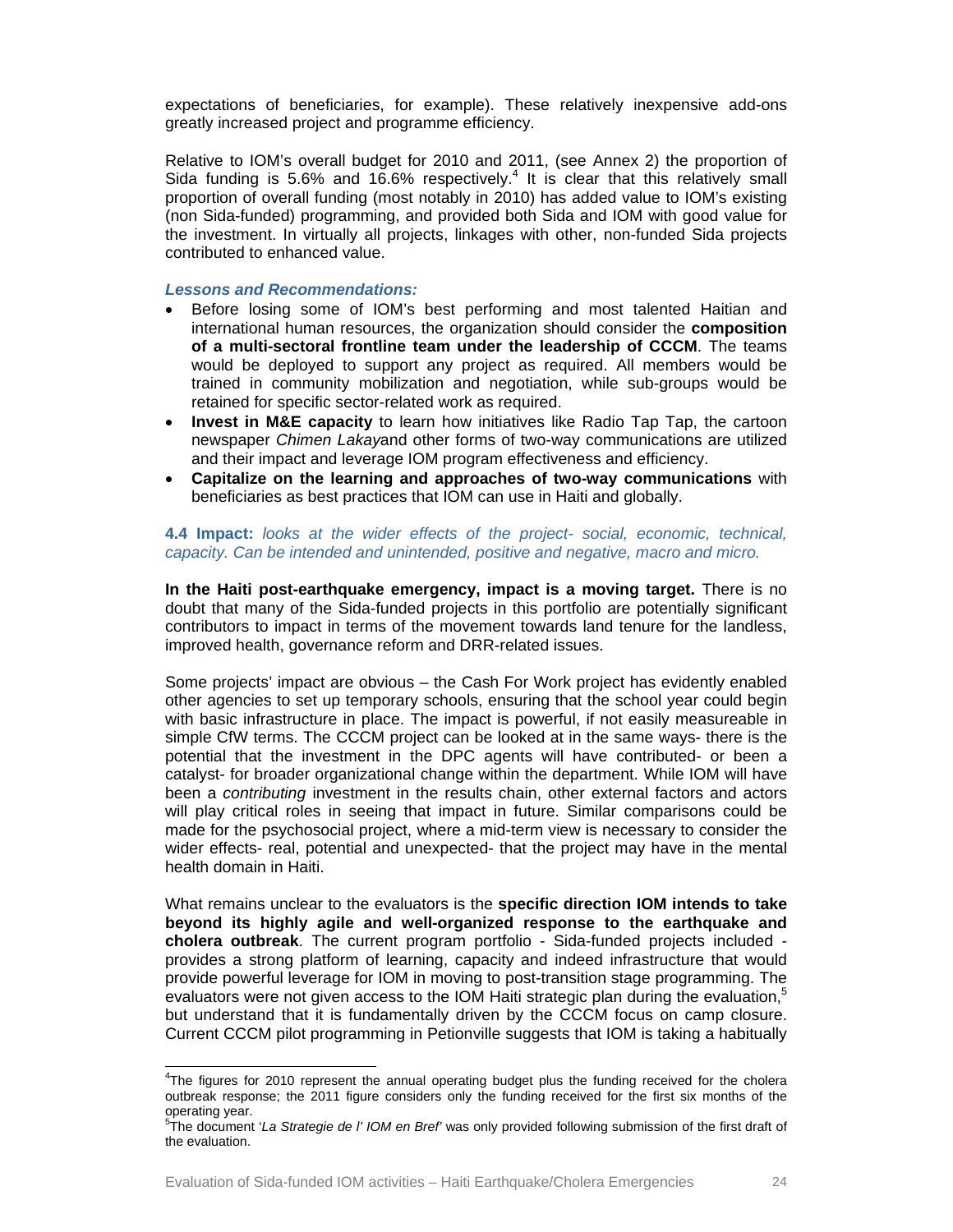careful and integrated approach to the closure of camps, with both humanitarian and systemic issues fully to the fore.

# *Lessons and Recommendations:*

• **IOM should leverage its programming credibility to design, in concert with its funding partners, a coherent and impact driven development program beyond camp closure and its immediate transition**. This would involve the consolidation of existing projects under a simple and coherent management structure.

# **4.5 Sustainability:** *the probability of long-term, enduring benefits.*

Interviews with IOM project managers all indicate that senior staff members at IOM have divergent views about what a sustainable approach should look like. Senior staff seemed unaware of IOM's strategic direction for Haiti. This suggests to the evaluators that even if a strategy has been developed, it is not entirely clear to those who will drive it forward.

WASH and CfW offer abundant evidence of medium level sustainability – both in terms of effort and of service. Medium level sustainability is evidenced by value-added elements such as the WASH methane digester project, or the demolitions works that served as enabling activities for future actors. IOM has made some investments in GoH capacity, and the potential to go deeper into this approach remains available. This is particularly the case re housing, infrastructure and education.

While more complex to measure in terms of sustainability, IOM's community mobilization and awareness raising investments at all levels will be key sustainability elements as the camps are closed down or are converted into permanent settlements – and as neighbourhoods are developed into areas that act as a magnet for people to move out of camps. It is the knowledge, the attitudes and the practices/behaviours (KAP Indicators) engendered in many of the Sida funded projects that will from the backbone of community ownership going forward.

Essential services (e.g. WASH, Shelter) are now struggling to obtain extension funding for maintenance and new infrastructure. As the provider of last resort in CCCM, this represents a considerable challenge for IOM during the transition from camps to permanent solutions. No strategy seems to be in place to ensure that essential services of last resort are not closed arbitrarily because of a funding hiatus. **The potential weaknesses of a project-driven approach are disguised when project funding streams are strong.** Now that project funds are diminishing rapidly, the value of the project-driven approach is diminished and its weaknesses are potentially more damaging to sustainability. There seems little point in struggling to hold on to diminishing funding resources at the project level without putting in place a jointly funded strategy for transition. The evaluators recognize that IOM and other humanitarian agencies have worked collectively to develop strategic and sustainable plans (inter-Cluster Cholera Response Plan, CAP exercise) with poor response from donors. Good Humanitarian Donorship<sup>6</sup> include commitments to longer-term financing partnerships and supporting emergency response that support recovery and long-term development.

The consultants note that in 2011, the proportion of Sida funding relative to the overall IOM budget has risen to 16.6%(of the total budget for the first six months of the year). This represents a risk for IOM as it seeks to maintain and sustain essential services during the transition while both the amount of funding and the number of funding partners winds down. IOM is now more dependent on a less diversified group of

 6 http://www.goodhumanitariandonorship.org/gns/principles-good-practice-ghd/overview.aspx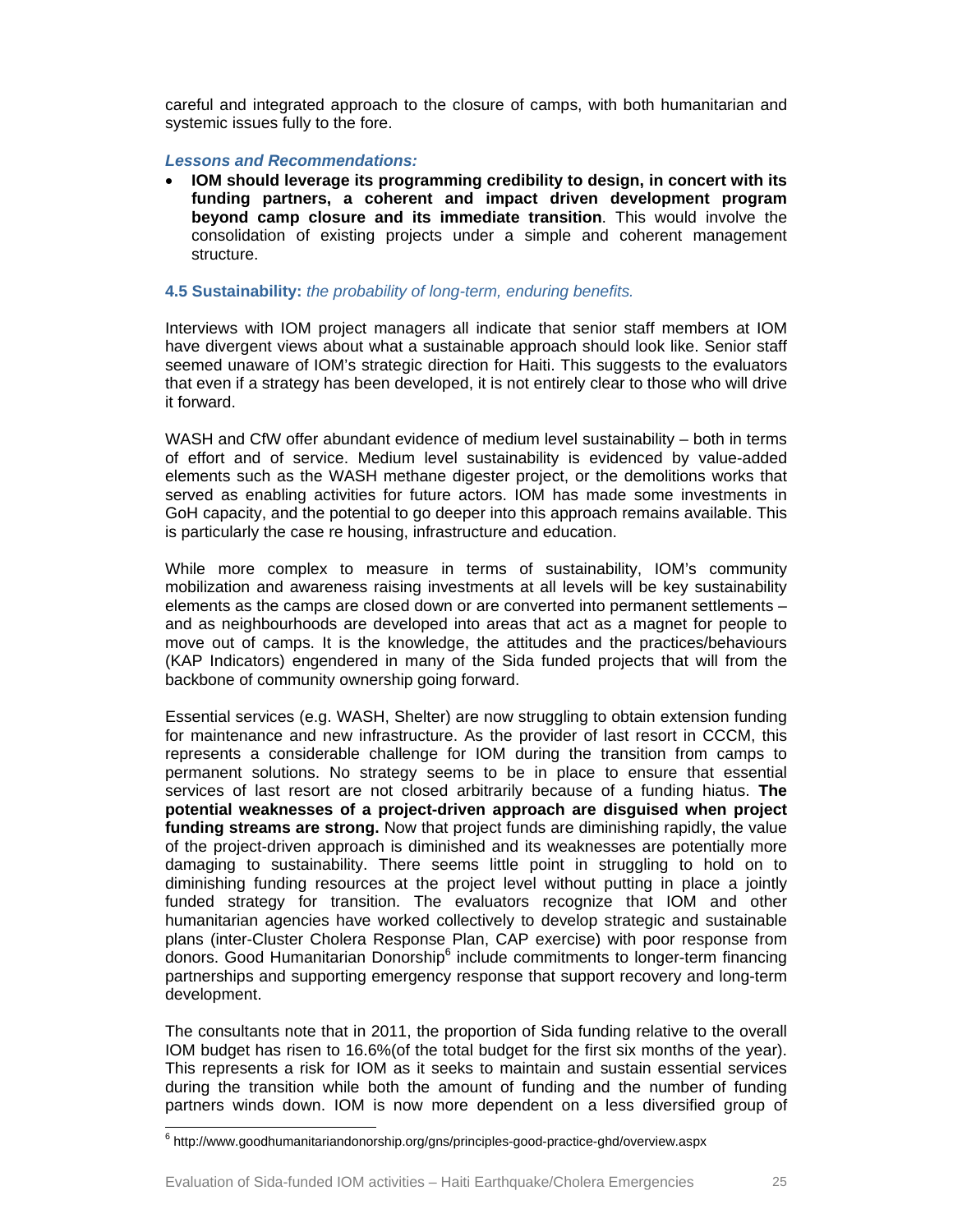committed funding partners at a time when a major injection of funds is required to build an effective transition out of camps and towards livelihoods, permanent housing solutions and governance reform. The project driven approach is not an appropriate way forward in such circumstances. There is no evidence yet that other finding agencies or the GoH will step in.

Having led the field with such conspicuous success during the Haiti emergency response, IOM has amply earned the right to play a key role in an innovative approach to the transition and the post-transition. The evaluators were left with the impression that IOM Haiti's intent was to scale-down its emergency activities while focusing on the transition strategy and plan to return to its earlier more traditional migration-associated and community development issues. This strategy strikes the evaluators as a missed opportunity- not only for IOM, but also for Sida. While this may well correspond with IOM's IASC-mandated responsibilities, it effectively excludes the possibility of making a more enduring contribution beyond the emergency response.

# *Lessons and Recommendations:*

- IOM **should leverage its current program success to ensure that the organization plays a leading role in long-term change in Haiti**. IOM should retain external technical assistance to design and market a transition strategy that optimizes all existing project level achievements. The strategy should be rolled out as soon as possible at a funding partner forum.
- Project level fundraising should be reconsidered as a viable way of sustaining current projects. Such fundraising should be subsumed into a **transition funding strategy**.
- Sida could **encourage funding counterparts to work closely with IOM** to design an effective and jointly funded transition and post transition strategy that mitigates against emergency project sustainability losses- even if Sida itself has not committed itself to a longer-term partnership in Haiti. The principles of Good Humanitarian Donorship should be underlined by IOM in its dialogue with funding partners, and signatories targeted in the development of such a strategy.

# **4.6 Strategic Issues Emerging**

The consultants noted critical and common strategic issues that emerged from interviews with project interlocutors, and observations of project sites and activities:

# **Staff (both national and international) have more to offer at the program strategy level:**

The SWOT overview in Annex 4 provides a matrix of consolidated recommendations and suggested steps forward as proposed by both international and national staff. While this material is not exhaustive it does illustrate:

- National staff has much to contribute to IOM's broader strategic thinking at the country program level.
- All participating staff (10 management and approximately 40 field staff) perceives the current program to be in imminent danger of 'fizzle out' rather than phase over to a coherent next stage in programming.

# **'Fizzle-out' or phase over?**

Most national and international staff members understand the current transition strategy of IOM as being focused on camp closure and continued to efforts to sustain ongoing operations. Most interpretations of current planning direction indicate that projects will gradually close, staff declared redundant and offices will be shut down. Few staff encountered during the course of the evaluation seemed to have a clear idea what direction their projects would take in the coming weeks and months.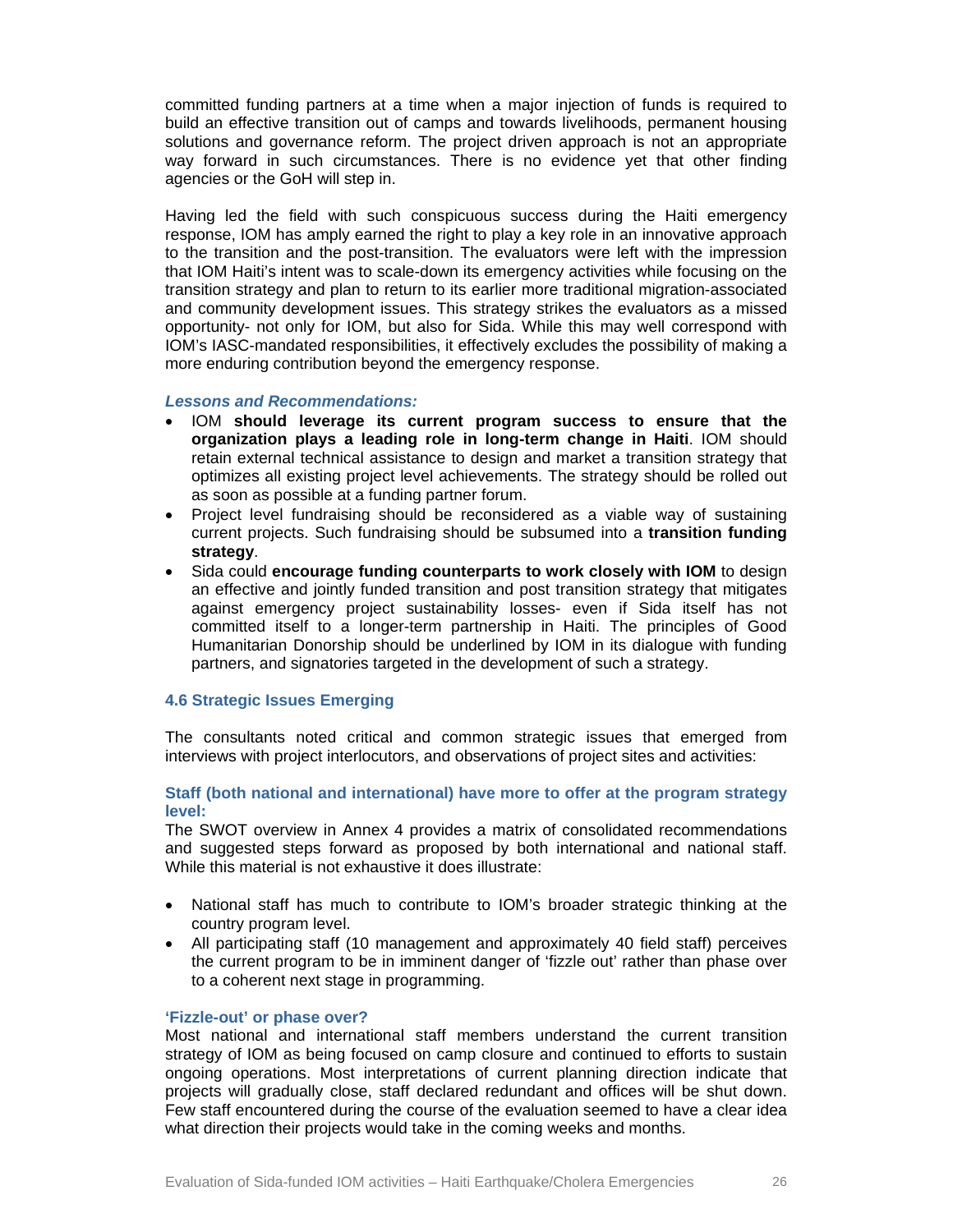# **Project driven fundraising policy reflects tactics, not strategy**

Project Managers' freedom to fundraise at this stage in the program cycle, while fostering entrepreneurism, has significant downsides, notably it:

- Makes it hard to ensure funder partner coherence
- Fosters silo thinking
- Exacerbates tactical rather than strategic thinking at a time when transition strategy is crucial for IOM and its funding partners

#### **Project level evaluations will be valuable, but they will not deliver strategy**

Evaluations at the project level will certainly provide useful lessons to be learned. However without a strategic review of the entire IOM program, the benefits of project level evaluations may be lost and opportunities for an effective program transition missed. There is a rich body of learning to be harvested from the IOM Haiti earthquake and cholera responses, and an operational-level evaluation of the country programme would facilitate the capture of this knowledge.

#### **Was Haiti the 'Perfect Storm' of factors for IOM success?**

Questions were posed as to the degree to which the IOM Haiti success could be replicable in other contexts. Evaluators were presented with some doubts as to whether there is sufficient institutional backstopping in terms of global fundraising, knowledge management/organizational learning and policy development that would support the transition of IOM Haiti experiences to future emergency responses.

The evaluators would like to thank the entire IOM Haiti team for its tireless efforts and forbearance during the evaluation. In particular, the evaluators thank Ms Valeria Falaschi for her organizational skills in ensuring the appropriate focus for the evaluation.

#### **Jeremy Condor, Raj Rana**

the WolfGroup Consultants http://www.theWolfgroup.org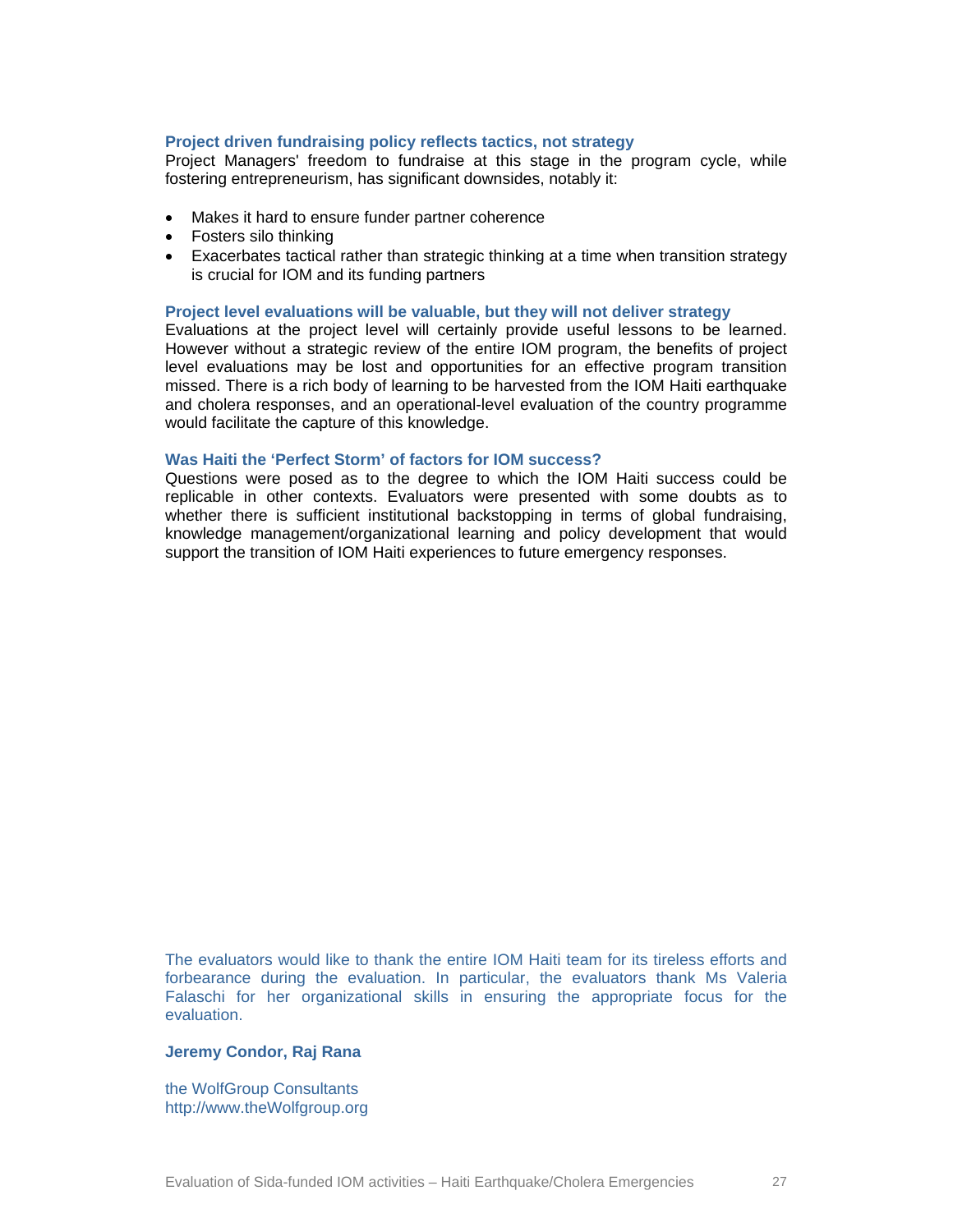# **Annex 1 – Documents Consulted**

# **Internal Documents**

• *Various Briefing Notes on the IOM Haiti Response Programmes/Projects (fact sheets), IOM CAP Compendium 2011, Flash Appeal 2010, La Strategie de l'OIM en Bref* 

# **Sida Grant Documents**

- *Agreement between Sweden and the International Organization for Migration on Support to the Flash Appeal for Haiti Earthquake 2010*, 24 January 2010
- *Amendment of the agreement for the cholera response*
- *Report to Sida 16 January 2010 17 December 2010*
- *Initial Project Logframes and Budgets*
- *Sida Visit Report (including updated project briefs, and comparison of CAP funding requested/received)*, September 2010

# *Cash for Work*

- *Final Report to Sida: 'Cash for Work: Facilitating Return and Restoring Livelihoods Through Rubble Removal'*, 09 December 2010
- *Before and After Photos of Rubble Removal Sites*

# *CCCM*

- *CCCM Cluster Haiti: Camp Coverage, October 2010*
- *CMO Organigram*
- *DPC/IOM Camp Manager's Involvement in Emergencies Response*
- *Human Resources and Team Structure of DPC agents*
- *IOM Haiti Earthquake Disaster Response*
- *List of DPC Camp Coverage*
- *List of DPC Camp Managers and Team Leaders by Commune*
- *List of DPC Camp Managers Remaining in July 2011*
- *Maps of DPC Camp Coverage*
- *Narrative: DPC Ability to Function in [security] Conditions when the International Community Actors Cannot*
- *Press Release: IOM Partners with Government of Haiti in Disaster Preparedness, August 2010*
- *Official Partnership Agreement with the GoH Ministry of the Interior*
- *Samples of Weekly Reports from DPC agents*
- *Statistics of Camp Management Coverage by DPC agents*
- *Terms of Reference + Letters of Commitment for DPC Staff (Coordinator, Team Leaders, Camp Managers)*
- *Training Curriculum and Attendance Statistics of the DPC Agents*

# *Psychosocial*

- *Assessment of the Psychosocial Needs of Haitians Affected by the January 2010 Earthquake*, September 2010
- *Document de réponses psychosociales liées aux croyances et perceptions des gens vivant dans les camps vis-à-vis du choléra, December 2010*
- *Emergency Psychosocial Assistance Project Presentation*
- *Mental Health, Psychosocial Assistance, and Cultural Integration in Emergency and Displacement: the IOM Perspective*

# *WASH/ Cholera*

• *Baseline Report, IOM EH/WASH Assessment, March 2010*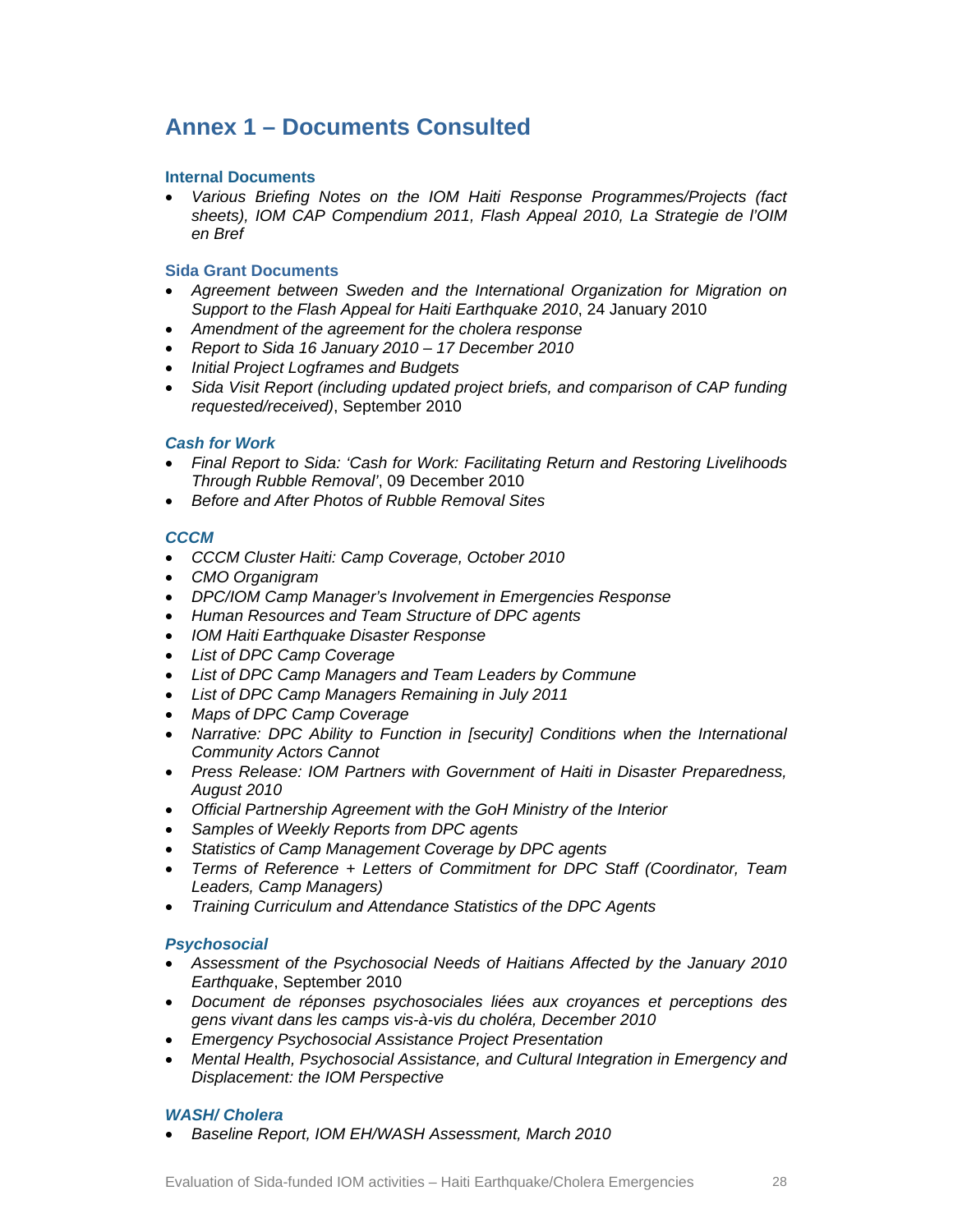- *Interim Report: Emergency Support for IDPs Through Provision of Water and Sanitation Facilities, July 2010*
- *Environmental Health in IDP Settlements Presentation*
- *Maps of Cite Soleil, Croix de Bouquets IDP sites and cholera facilities*
- *Map of IOM run ORPs functioning in IDP sites during the reporting period*
- *Recommendations for the Distribution of Long Lasting Insecticide Treated Nets (LLIN)*
- *Sample Initial Land Suitability Reports (sites for Cholera Treatment Units)*

# *Shelter*

- *Community Integrated Approach to Transitional Shelter Programme, June 2011*
- *IOM Beneficiary Selection Criteria*
- *IOM Guidelines for Beneficiary Identification and Transitional Shelter Provision*
- *IOM Haiti Initial Registration Form*
- *IOM Initial Community Assessment Form*
- *IOM Transitional Shelter Flowchart*
- *IOM Transitional Shelter Needs Analysis*
- *IOM Transitional Shelter Provision Scenarios*
- *Post Construction Monitoring Report: December 2010 Fond-Fable (Petit-Goave)*
- *Post-Earthquake Response: Shelter Presentation, January 2011*
- *Sample Beneficiary Study*
- *Sample Correspondence with Local Authorities*
- *Sample IOM Handover Certificate*
- *Samples of Post-Construction Monitoring Reports*
- *Shelter Provision Request Form*
- *Technical Assessment Form for Selection of Beneficiary*
- *Training Tool- Engagement with Local Leaders and Initial Assessment*
- *Transitional Shelter Contracts for Owners*

# **External Documents**

- *At Risk Tiger Team Analysis, Operation Unified Response, Joint Task Force Haiti US SOUTHCOM*
- *Crisis Reports: Haiti*, DARA
- *'Dye mon, gen mon' (Beyond the mountains, more mountains'). Social Theatre, community mobilization and participation after disasters: The International Organization for Migration Experience in Haiti, after January 2010's Earthquake.*  Research in Drama Education, The Journal of Applied Theatre and Performance, 2011
- *Haiti PDNA (Post-disaster needs assessment),* GoH and the International Community
- *Cholera Inter-Sector Response Strategy for Haiti*, November December 2011
- *IASC Guidance Note for Mental Health and Psychosocial Support- Haiti Earthquake Emergency Response, January 2010*
- *IASC Guidelines on Mental Health and Psychosocial Support in Emergency Settings*, 2009
- *Psychosocial Support: Psychosocial Response to the Haiti Earthquake: The Experiences of the International Organization for Migration* in Intervention Journal of Mental Health and Psychosocial Support, 2010
- *Public Health Risk Assessment and Interventions, WHO, January 2010*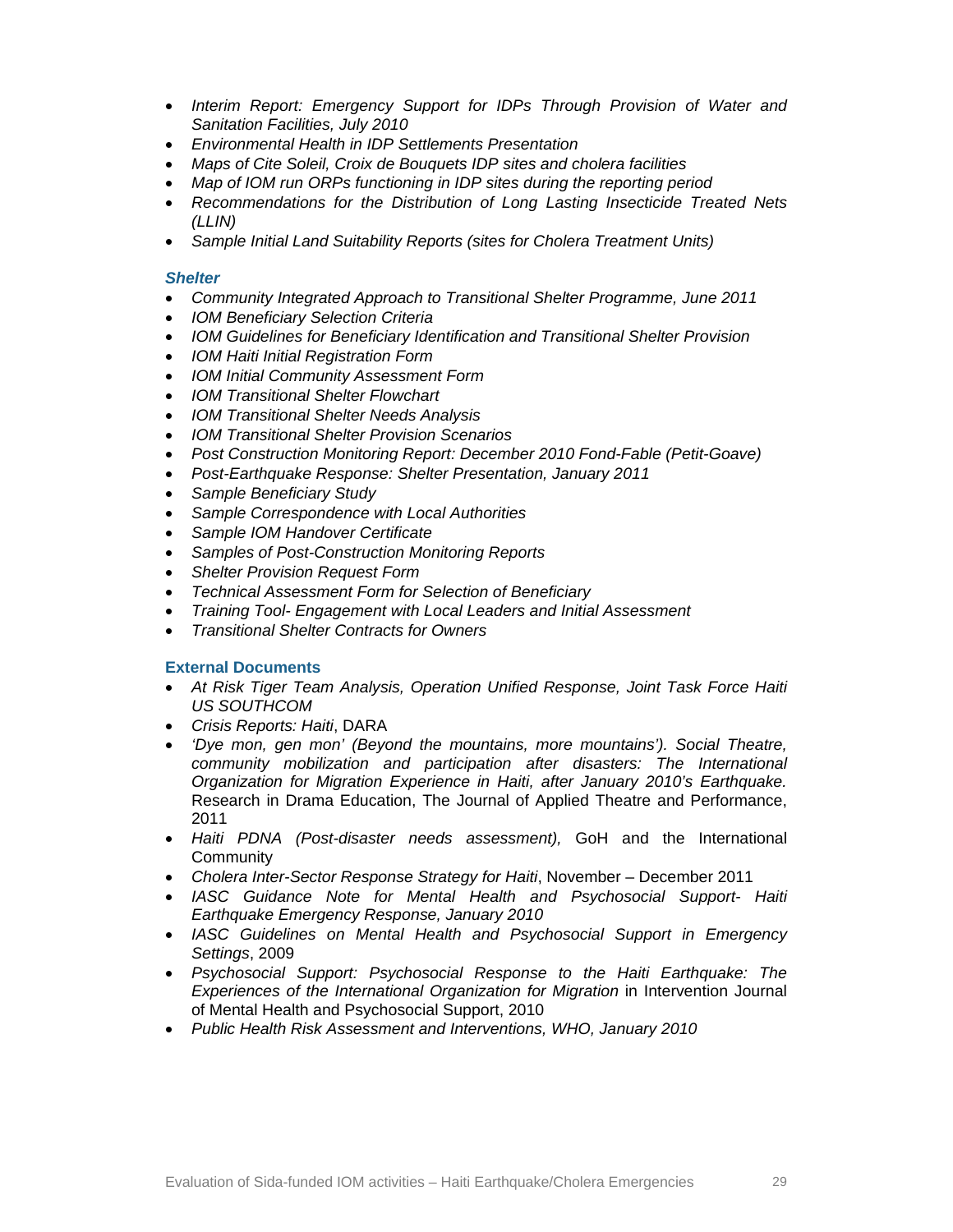# **Annex 2 – Sida funding relative to overall IOM funding**

**Haiti: Proportion of Sida funding relative to overall IOM funds** 

2010: 5.5%

2011: 16.6%





|                        | 2010                     | 2011                    |
|------------------------|--------------------------|-------------------------|
| Sida funds             | 4,878,158                | 3,892,868               |
| Sida funds: cholera    | 2,921,841                |                         |
| <b>Total Sida</b>      | 7,799,999                | 3,892,868               |
| <b>Total IOM Haiti</b> | 141,472,696 <sup>1</sup> | 23,390,492 <sup>2</sup> |
| % of Sida funds        |                          |                         |
| relative to<br>total   |                          |                         |
| <b>IOM Haiti</b>       | 5.5%                     | 16.6%                   |

1) 2010 Total IOM Haiti amount includes cholera emergency received in 2011 but allocated in 2010 budget and all IOM funding not related to the emergency (i.e. PREPEP, CBMM2) 2) 2011 Total IOM Haiti amount refers to the total budgets of new projects IOM Haiti mission received in the period 1 January 2011 until 30 June 2011.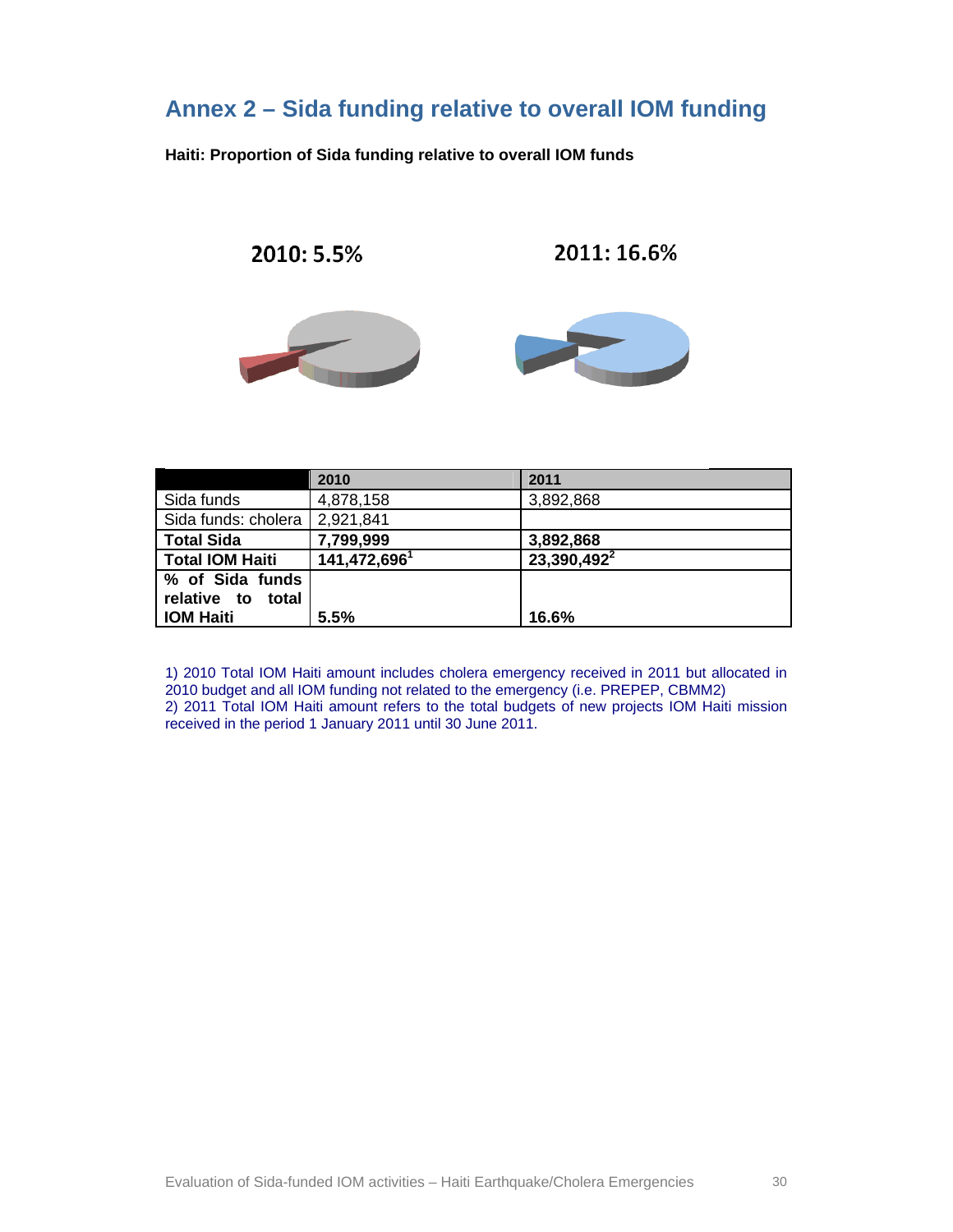# **Annex 3 – List of Interviews**

| Interviews, briefings, focus groups and site visits: 11 July - 20 July |
|------------------------------------------------------------------------|
|------------------------------------------------------------------------|

| <b>Focus</b>                                                      | <b>Interlocutor</b>                                              |
|-------------------------------------------------------------------|------------------------------------------------------------------|
| Chief of Mission briefing                                         | Bakary Doumbia, Program Support & Support<br>Unit, Manager       |
|                                                                   | RosaliaGitau, Liaison Officer                                    |
| <b>Evaluation briefing</b><br>Community Stabilization and Early   | Project Managers from all Sida funded projects                   |
| <b>Recovery Unit</b>                                              | Matt Huber, Project Manager                                      |
| <b>Health Unit</b><br>Psychosocial                                | Dr Patrick Duigan, Project Manager<br>AmalAtaya, Project Manager |
| <b>Shelter Unit</b>                                               | Takuya Ono, Technical Coordinator                                |
| <b>Health Unit</b>                                                | Dr Patrick Duigan, Project Manager                               |
|                                                                   | Miriam Mutalu, Community Mobilizer                               |
| <b>WASH Health &amp; CCCM Units</b>                               | Nicole Klaesener-Metzner, Project Manager                        |
| (WASH & Cholera)                                                  | Dr Patrick Duigan, Project Manager                               |
|                                                                   | Marc Levesque, Project Manager                                   |
| <b>CCCM-DPC</b>                                                   | FouadDiab IOM/DPC liaison officer                                |
| <b>CCCM</b>                                                       | Marc Levesque, Project Manager                                   |
|                                                                   | AntanasJurksaitis, Program Support Officer                       |
| Institutional relations between IOM                               | Dr Claude Surena, MoPH National                                  |
| and GoH/MoPH                                                      | Commissioner                                                     |
| Transitional pediatric wards built at<br>hospital                 | Dr Patrick Duigan, Project Manager                               |
| Psychosocial                                                      | <b>Hospital staff</b>                                            |
|                                                                   | Dr Eunice Alcindor                                               |
|                                                                   | Dr Wilma Isidor                                                  |
|                                                                   | Dr Louis                                                         |
|                                                                   | Psychosocial team                                                |
|                                                                   | Patients at the hospital                                         |
| Shelters at Carrefour faille TB Centre                            | Dr Dorlette, Director                                            |
| <b>Shelters</b><br><b>Buedet</b><br>Psychiatric<br>at<br>Hospital | Dr. Roger Malary                                                 |
| Psychosocial<br>(Tabbarrelssa<br>camp                             | Psychosocial team                                                |
| activities)                                                       | Beneficiaries (camp residents)                                   |
| <b>Hospital Shelters</b>                                          | Dr Marie Vanete Daniel, TB Hospital                              |
| Psychosocial                                                      | Psychosocial team                                                |
|                                                                   | Patients at the hospital                                         |
| Petionville Visit                                                 | Dr Patrick Duigan, Project Manager                               |
| JPHRO                                                             | Nicole Klaesener-Metzner, Project Manager                        |
| <b>CCCM/ORPs/WASH</b>                                             | Felix-Antoine Veronne, JPHRO                                     |
| University of Port au Prince                                      | Drs Serge and Professor Lenz                                     |
| discussion<br>with<br>Focus<br>group                              | Agencies and NGO staff                                           |
| psychosocial stakeholders including                               | Presline, TchakaDanse                                            |
| UN and NGOs                                                       | <b>Gina UNICEF</b>                                               |
|                                                                   | Patricia. UNICEF                                                 |
|                                                                   | Katia. UNIFEM                                                    |
|                                                                   | Patricia: ADRA                                                   |
| workshop<br>Focus<br>and<br>with<br>group                         | 5 Psychosocial teams                                             |
| psychosocial team                                                 | (25 people)                                                      |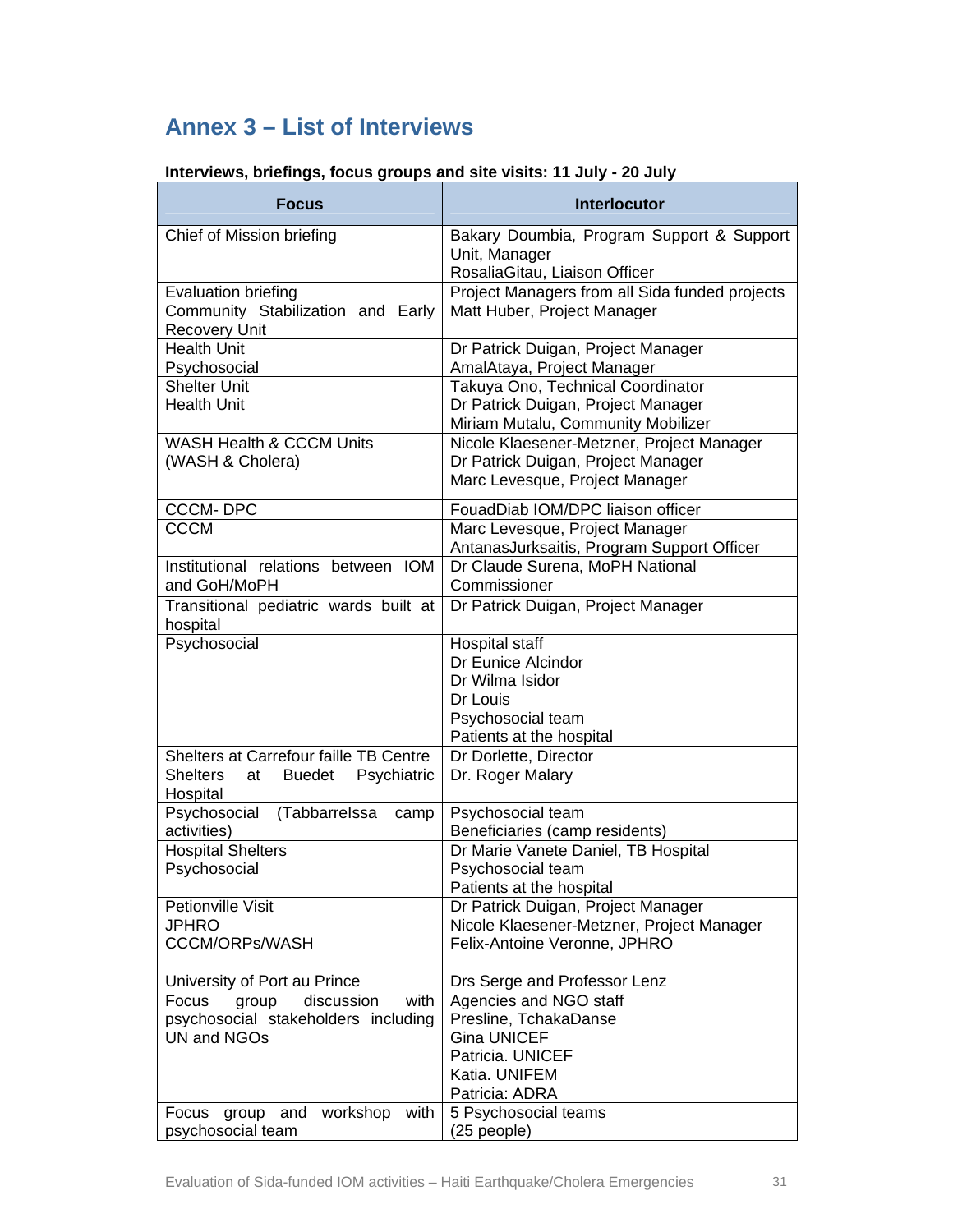| CFW rubble removal sites                                                        | Francisco Furlani, Program Officer<br>Wooley Bolivar, Community Mobilizer<br>Matt Huber, Community Stabilization and Early<br>Recovery Manager<br>Deputy Mayor of Delmas<br>Mode Eddy<br>Sinclair Jean Yvon<br><b>IOM Contractor</b><br>Père Brutus<br>Mr. Charles<br>Sister Genoveva<br>Director: Frere Fahrel<br>Responsible: Frere Wilner |
|---------------------------------------------------------------------------------|----------------------------------------------------------------------------------------------------------------------------------------------------------------------------------------------------------------------------------------------------------------------------------------------------------------------------------------------|
| Shelter staff briefing                                                          | Miriam                                                                                                                                                                                                                                                                                                                                       |
| Service users (6 individuals)<br>Neighbourhood committee<br>Site visit (Zone 7) | Francois Fournier, Head of Sub Office<br><b>Petit Goave staff</b><br>Service users                                                                                                                                                                                                                                                           |
| <b>Community Action Groups</b>                                                  | Nicole Klaesener-Metzner, Project Manager                                                                                                                                                                                                                                                                                                    |
| <b>WASH</b> infrastructure                                                      | Junior Joseph                                                                                                                                                                                                                                                                                                                                |
| of built and<br>Review<br>maintained                                            | Mayra Charles                                                                                                                                                                                                                                                                                                                                |
| toilets, water points, recycling centres                                        | Engineer Rubens Bien Aime                                                                                                                                                                                                                                                                                                                    |
| <b>WASH Cluster</b>                                                             | Nicole Klaesener-Metzner                                                                                                                                                                                                                                                                                                                     |
|                                                                                 | Kelly Naylor, UNICEF                                                                                                                                                                                                                                                                                                                         |
|                                                                                 | Julio                                                                                                                                                                                                                                                                                                                                        |
| Focus group with hygiene promotion<br>staff                                     | 9 HP staff                                                                                                                                                                                                                                                                                                                                   |
| Focus group with DPC agents                                                     | 1 DPC project Coordinator                                                                                                                                                                                                                                                                                                                    |
|                                                                                 | 1 DPC Team Leader                                                                                                                                                                                                                                                                                                                            |
|                                                                                 | 1 DPC camp managers                                                                                                                                                                                                                                                                                                                          |
| Shelter Cluster discussion                                                      |                                                                                                                                                                                                                                                                                                                                              |
|                                                                                 | Denise Venturini, UN Habitat<br>Gerhard Tauscher, IFRC                                                                                                                                                                                                                                                                                       |
| <b>DINEPA</b> briefing                                                          | Paul Christian, DINEPA                                                                                                                                                                                                                                                                                                                       |
| Debriefing workshop                                                             | Project Managers (all)                                                                                                                                                                                                                                                                                                                       |
| Evaluation findings presentation                                                | IOM staff (40 attendees)                                                                                                                                                                                                                                                                                                                     |
| Psychosocial project feedback review                                            | Patrick Duigan<br>AmalAtaya                                                                                                                                                                                                                                                                                                                  |
| Public Information                                                              | Leonard Doyle, Public Information Officer                                                                                                                                                                                                                                                                                                    |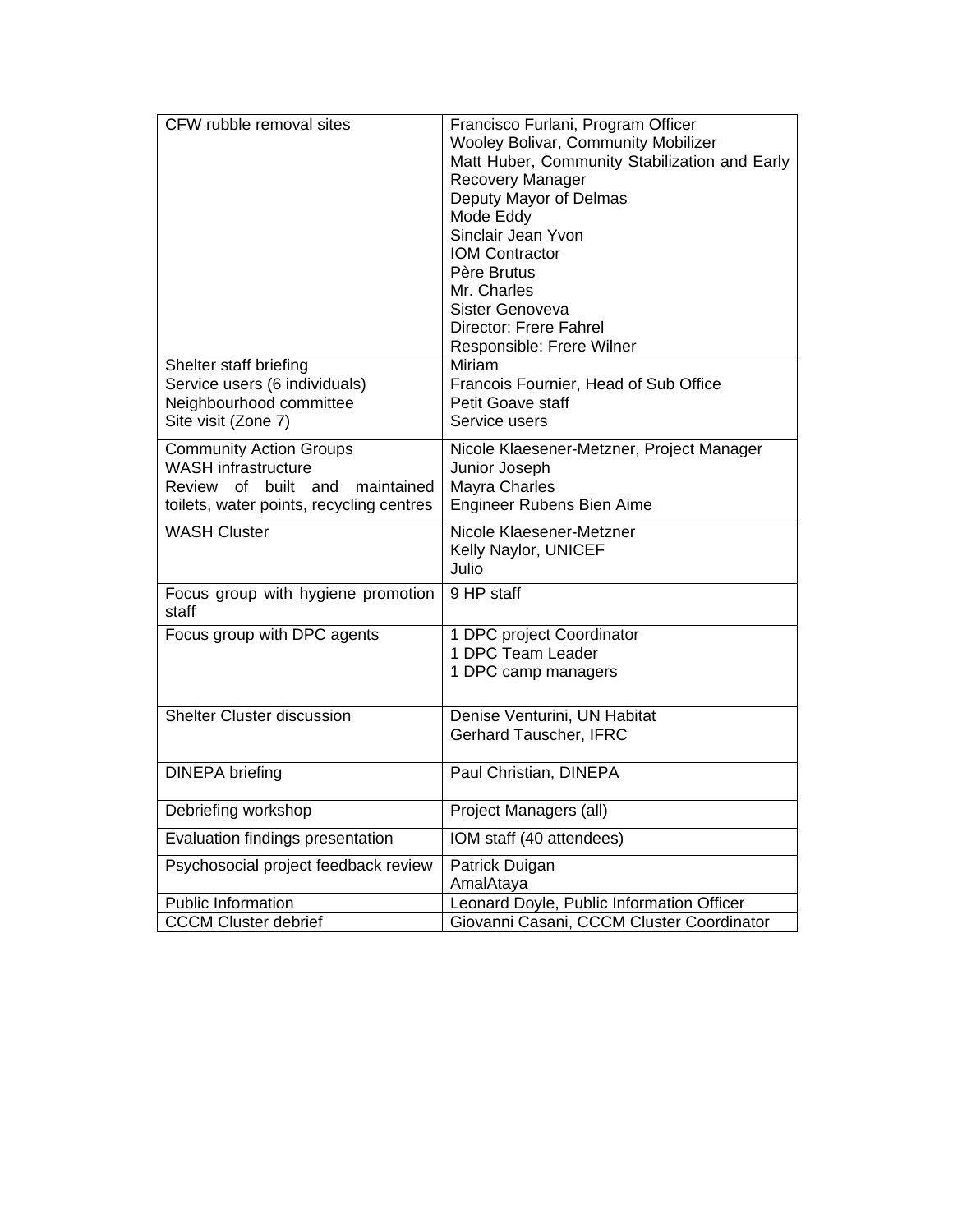# **Annex 4 – Summary of Focus Group Sessions**

The evaluators have collected the following summaries from focus group sessions undertaken with IOM national staff from psychosocial, WASH units and the IOM/DPC agents. The sessions were structured around exploring IOM's strengths, weaknesses and in giving space to staff to present their views of what IOM should become in future. This was complemented by an 'ideas marketplace' conducted with a group of some 40 IOM staff during the presentation of initial findings on 19 July 2011.

# **Where is IOM strong?**

- Commitment, enthusiasm, passion, goodwill of the teams/staff
- Teamwork and team spirit
- Cohesion and coherence within/across IOM units/projects
- Needs-based approach
- Strong experience in the activity domains- Camp management, DRR, WASH, Shelter, etc.- in very different ways- direct assistance or construction, repairs and maintenance, advice, coordination, individual and community support, innovation, emergency and recovery approaches, DRR- the list is long
- Coverage of camps, access to beneficiaries, being on the 'frontline', supporting the return of IDPs
- IOM has been a leader in various domains, serving as the spearhead and driving initiatives
- Multi-disciplinary nature of IOM teams
- Working through mobilization teams to force-multiply IOM messaging, goals
- Community-driven approach, community sensitization, community involvement in activity planning, reinforce the structure and routine in community life
- Reinforcing the resilience and autonomy of earthquake-affected populations, look after their well-being
- Contributing to behaviour changes through promotion activities, social change
- Tool available to GoH (DPC)
- 'Eyes and ears' of IOM/DPC
- Capacity building
- Undertaking prevention activities, thinking beyond emergency needs

# **Where is IOM weak?**

- Lack of coordination/communication across IOM units, need more communications between management/staff
- Defining exit strategies, in particular to find ways to support camp closure ensuring that IDPs can return in appropriate conditions
- DPC is too dependent upon international assistance
- Lack of GoH resources (funding, structure, will)
- No influence on decreasing volumes of assistance, inability to meet needs with diminishing resources
- Problems starting projects on time due to logistics constraints, or inadequate planning
- Lack of diversity in activities (funding constraint)
- Limited logistics to support project activities (computers, vehicles, etc.)
- Better inter-departmental awareness of projects
- Approach of fire-fighting in the use of some units, leading to an overload of work or taking focus away from core business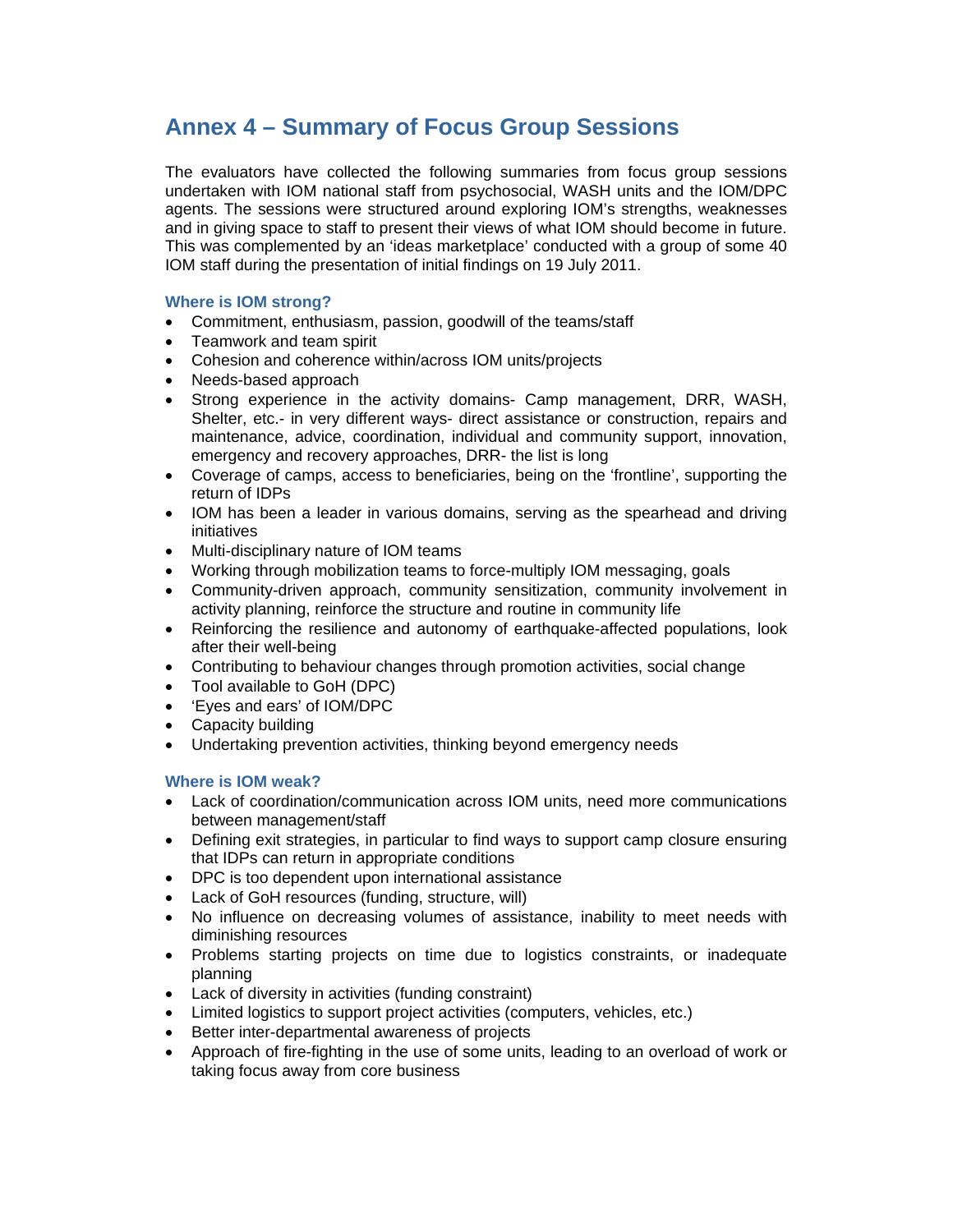# **Where should the future look like for IOM?**

- Continue to build staff capacity
- Increase the size of teams
- Reinforce relations between IOM and state actors (DPC, Hygiene Promotion, Psychosocial, etc.)
- Help to structure the use of DPC volunteers
- With IOM support, DPC develops tools and material stocks to equip volunteers to respond to catastrophes
- Shift to more durable forms of assistance
- Find ways to support more beneficiaries, despite decreasing funding
- Focus IOM operational footprint on neighbourhoods and schools [WASH]
- Extend the IOM coverage to regional and national level in order to improve conditions more globally, and to reduce the attraction of camps to non-earthquake affected populations
- Support the CCCM strategy of camp closure by developing a robust livelihood approach, extending the psychosocial program
- Invest in the planned psychosocial activities- the Executive Master program, alternative certificate programmes, more training for psychiatric staff, construction of psychosocial centres, enhance the partnership with the University of Haiti, develop a case study of the psychosocial approach in Haiti

# **Ideas generated in the 'ideas marketplace' for IOM in the coming3-5 years:**

- 'Progressively reduce emergency response programmes to focus on longer term development through infrastructure construction, income generation and livelihood projects, community access to health care and capacity building from community to national level authorities.'
- 'Communities have access to healthcare facilities through capacity building of community health workers and staff in the hospitals and clinics including Ministry of Health (MSPP).'
- 'Develop the psychosocial Masters degree with the goal of improving professional capacity of mental health workers and psychosocial support.'
- 'Increase the capacity of psychiatric centres in Haiti. '
- 'Psychosocial support centres, research and study in partnership with the State University of Haiti (UEH).'
- 'Active participation in the Haitian education system (construction of 1000 *lycées*).'
- 'Build schools for at least 750,000 children in coordination with the GoH.'
- 'Construct 10,000 permanent homes in Haiti over the next five years, in coordination with the GoH with beneficiaries contributing 10% towards the total cost.'
- 'Construct earthquake resistant structures in partnership with the GoH and communities.'
- 'Construct roads, bridges, schools and hospitals with the GoH and the Haitian people.'

The red and green matrices on the following page indicate raw SWOT data following industry standards. *Bold italicized text* in the red and green fields represents issues prioritized by participants after generating broad data. The yellow shaded fields are the result of cross referencing the SWOT data and using it to propose steps forward. IOM staff generated this material during facilitated discussion with the consultants.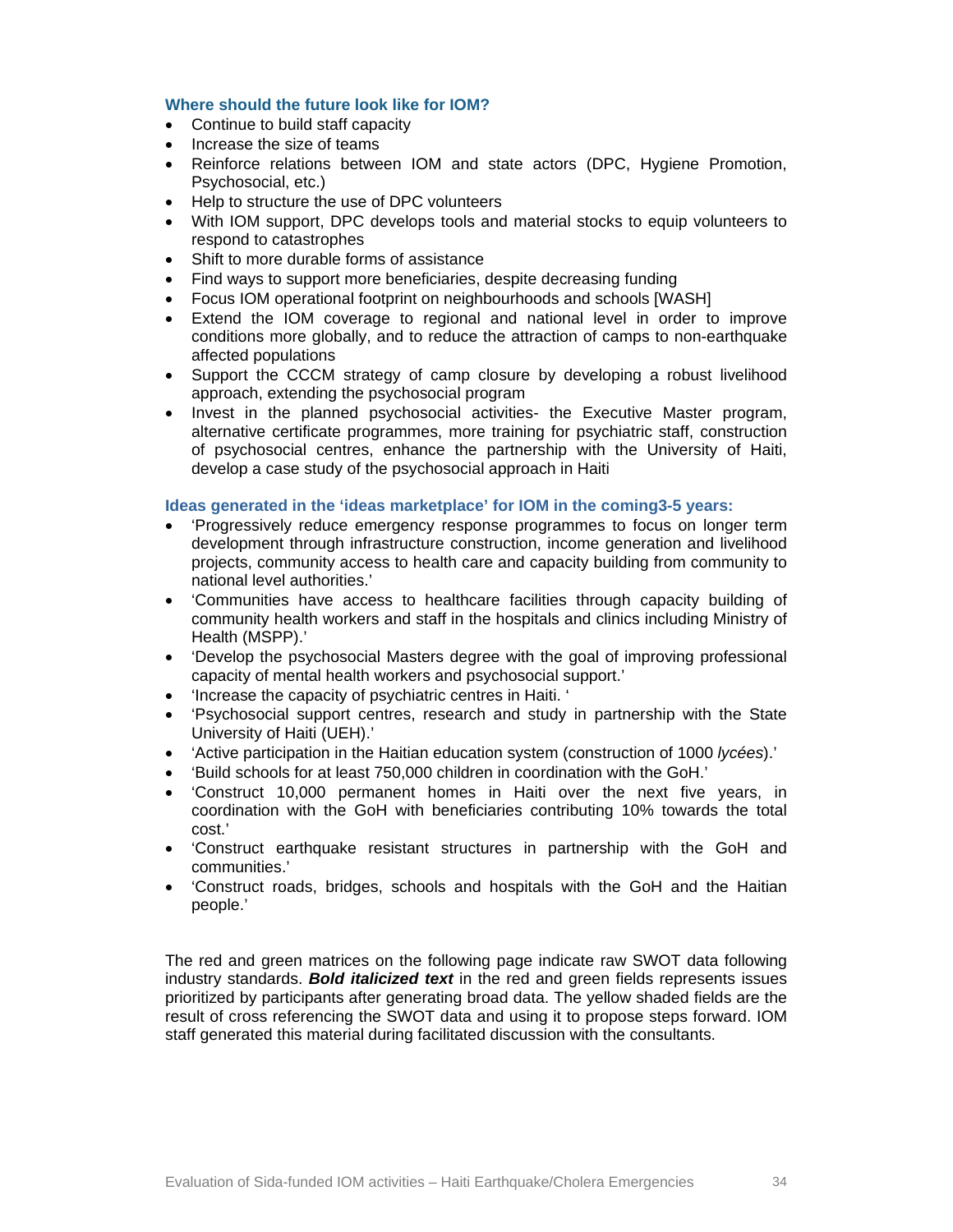| <b>SWOT focus:</b>                                                                                                                                                                                                                                                                                                                                                                              | <b>Strengths</b>                                                                                                                                                                                                                                                                                                                                                                                                                                                                        | <b>Weaknesses</b>                                                                                                                                                                                                                                                                                                                                            |
|-------------------------------------------------------------------------------------------------------------------------------------------------------------------------------------------------------------------------------------------------------------------------------------------------------------------------------------------------------------------------------------------------|-----------------------------------------------------------------------------------------------------------------------------------------------------------------------------------------------------------------------------------------------------------------------------------------------------------------------------------------------------------------------------------------------------------------------------------------------------------------------------------------|--------------------------------------------------------------------------------------------------------------------------------------------------------------------------------------------------------------------------------------------------------------------------------------------------------------------------------------------------------------|
| IOM's unique value in the transition from<br>emergency programming                                                                                                                                                                                                                                                                                                                              | <b>CCCM</b> mandate bridges field-strategic<br>٠<br>policy issues<br>Able to link the 'upstream with the<br>٠<br>downstream'<br><b>Low staff turnover</b><br>Historic, contextual, comprehensive knowledge<br>of Haiti, including geographic coverage<br>Rapid operational capacity<br>$\bullet$<br>Specialized, rich, diverse capacities<br>Freedom to pursue, develop and implement<br>new ideas<br>Entrepreneurial<br>٠<br><b>Cluster consistency</b><br>IT/social media innovations | <b>Difficult to make long-term commitments</b><br>$\bullet$<br><b>No core funding</b><br>$\bullet$<br><b>Understaffed and underequipped</b><br>$\bullet$<br>Lack institutional support in knowledge<br>$\bullet$<br>management, policy development and fund-<br>raising<br><b>Project driven</b><br>$\bullet$<br>Strategy and niche not articulated in Haiti |
| <b>Opportunities</b>                                                                                                                                                                                                                                                                                                                                                                            | Potential strategic directions for IOM, based on SWOT analysis cross referencing                                                                                                                                                                                                                                                                                                                                                                                                        |                                                                                                                                                                                                                                                                                                                                                              |
| Urban emergencies - nobody knows how to respond<br>except IOM<br>GoH needs capacity building - increasing gaps in<br>service provision will results in needs that must be<br>addressed<br>Perception of IOM value by all stakeholders<br>$\bullet$<br>Good relations of trust/confidence with government<br>Stated commitment of funders for long-term<br>HI tech/IT communications innovations | S/O<br>Conduct and promote IOM Haiti case study of<br>$\bullet$<br>large-scale urban displacement<br>Leverage IOM experience/knowledge to build<br><b>GoH</b> capacity<br>Co-develop a transition strategy with donors                                                                                                                                                                                                                                                                  | W/O<br>Connect with GoH partners to fill IOM internal<br>$\bullet$<br>staffing gaps                                                                                                                                                                                                                                                                          |
| <b>Threats</b><br><b>Funders don't understand staff-heavy program</b><br><b>needs</b><br><b>Volatile context</b><br>$\bullet$<br><b>Declining donor commitments to Haiti</b><br>$\bullet$<br><b>Public expectations</b><br>$\bullet$<br><b>Volatile political context</b>                                                                                                                       | ST<br>Upgrade communications to manage public<br>expectations                                                                                                                                                                                                                                                                                                                                                                                                                           | <b>W/T</b><br>Document lessons/innovations in order to<br>$\bullet$<br>educate donors<br>Explore new funding partners/strategies                                                                                                                                                                                                                             |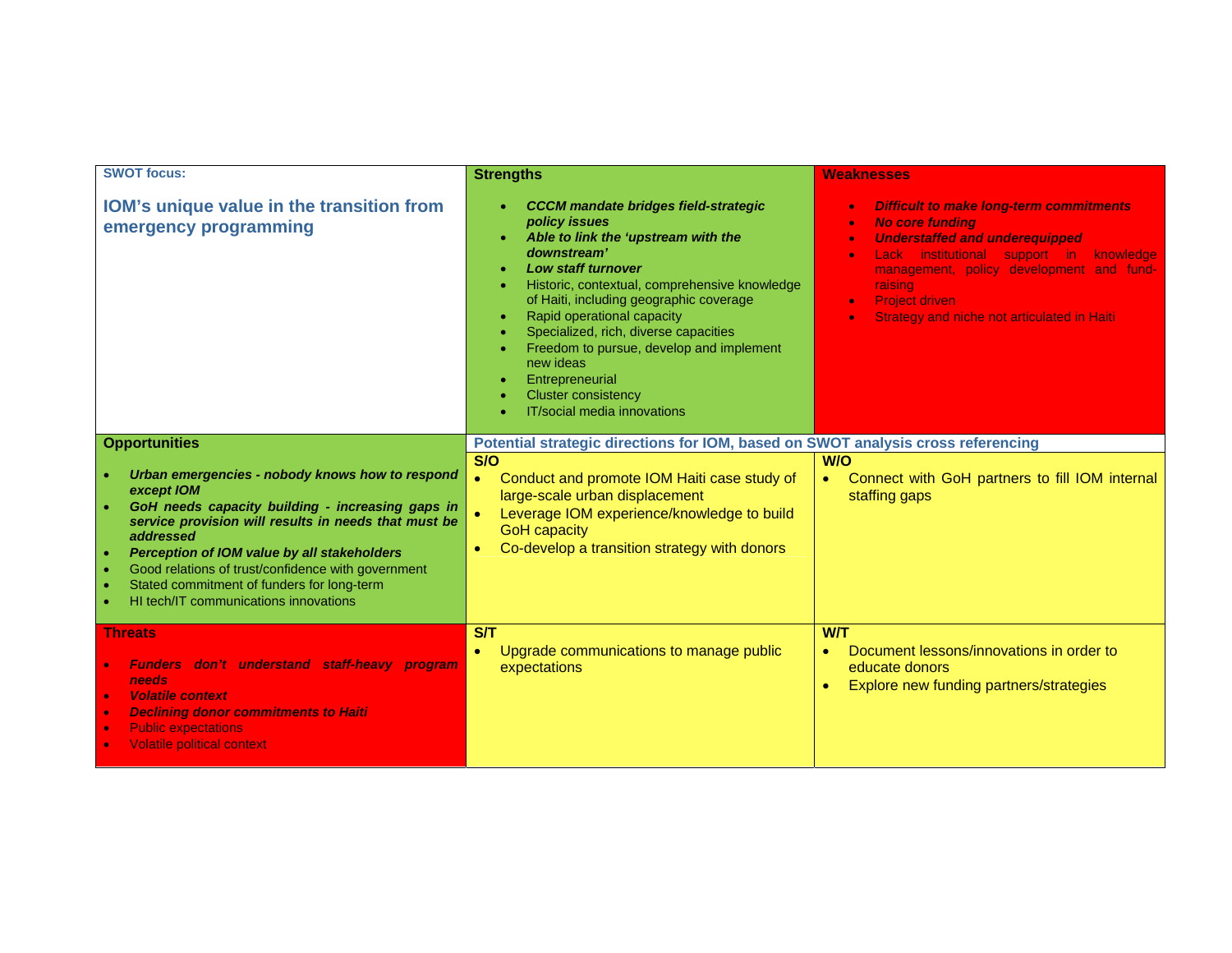# **Annex 5 – Theory of Change Model and Evaluation Framework**

| <b>Reconstructed Theory of Change Model</b> |                                                                                                                                                                                                                                                                                                                                                                                                                                                                                                                                                                                                                                                                                                                                                                                                                 |                                                                                                                                                                                                                                                                                                                                                                                                                  |                                                                                                                                                                                                                                                                                                                                                                                                 |                                                       |
|---------------------------------------------|-----------------------------------------------------------------------------------------------------------------------------------------------------------------------------------------------------------------------------------------------------------------------------------------------------------------------------------------------------------------------------------------------------------------------------------------------------------------------------------------------------------------------------------------------------------------------------------------------------------------------------------------------------------------------------------------------------------------------------------------------------------------------------------------------------------------|------------------------------------------------------------------------------------------------------------------------------------------------------------------------------------------------------------------------------------------------------------------------------------------------------------------------------------------------------------------------------------------------------------------|-------------------------------------------------------------------------------------------------------------------------------------------------------------------------------------------------------------------------------------------------------------------------------------------------------------------------------------------------------------------------------------------------|-------------------------------------------------------|
|                                             | <b>Outputs</b>                                                                                                                                                                                                                                                                                                                                                                                                                                                                                                                                                                                                                                                                                                                                                                                                  | <b>Short Term Outcomes</b>                                                                                                                                                                                                                                                                                                                                                                                       | <b>Medium Term Outcomes</b>                                                                                                                                                                                                                                                                                                                                                                     | Impacts                                               |
| Psychosocial                                | • Persons living in camps and other settlement<br>identified by the CCCM Cluster will receive<br>psychosocial first aid.<br>• Persons living in camps and other settlements<br>identified by the CCCM Cluster will receive<br>counselling follow up and referral.<br>• IASC MHPSS working group provides guidance and<br>referral services.<br>• Humanitarian workers able to provide psychosocial<br>first aid.<br>• Community, primary, secondary health workers<br>trained on psychosocial first aid.<br>• Recreational and counselling centres are available<br>for patients needing psychosocial assistance.<br>• Needs assessment elaborated as a basis for the<br>implementation of a national in service course of<br>academic level, to enhance the national capacity of<br>response on the long term. | • Provide<br>psychosocial<br>and<br>support,<br>humanitarian<br>psychosocially<br>aware<br>assistance and shelter, for affected victims<br>resettled in the IOM, or CMCC identified<br>shelter including facilitating referrals to other<br>required services, while facilitating the<br>country's capacity to respond, through<br>capacity building of professionals, and<br>creation of decentralized centres. | Reduce<br>morbidity<br>and<br>mortality<br>due to emotional<br>distress of the population,<br>particularly<br>the<br>most<br>vulnerable groups over the<br>short term, prevent the<br>stagnation<br>of<br>relevant<br>behavioural,<br>emotional<br>and<br>cognitive<br>outcomes.<br>and<br>guarantee<br>that<br>basic<br>psychosocial<br>awareness<br>informs<br>the<br>assistance<br>provided. | Captured in 'La Strategie<br>de l'OIM en Bref' (2010) |
| <b>WASH</b>                                 | • Effective WASH monitoring system for IDP<br>settlements established.<br>• Hygiene promotion activities to reduce public health<br>risks.<br>• Urgent needs and WASH emergencies in IDP<br>settlements are resolved.<br>• Vector Control measures are increased in IDP<br>settlements.                                                                                                                                                                                                                                                                                                                                                                                                                                                                                                                         | • To contribute to on-going Government and<br>international community efforts to enhance<br>IDPs' access to water, sanitation and<br>facilities,<br>WASH<br>hygiene<br>through<br>interventions.                                                                                                                                                                                                                 | The living conditions and<br>health of IDPs in temporary<br>settlements are improved.                                                                                                                                                                                                                                                                                                           |                                                       |
| CCCM                                        | • Increase local risk and disaster management<br>capacities within the camps in coordination in strong<br>coordination with the Civil Protection Direction (DPC)                                                                                                                                                                                                                                                                                                                                                                                                                                                                                                                                                                                                                                                | • To ensure the implementation of risk<br>management strategies in the camps to<br>increase awareness regarding current risks<br>faced by IDPs, promote the development and<br>implementation of mitigating measures.                                                                                                                                                                                            | To reduce the vulnerability of<br>Internally Displaced Persons<br>(IDP) living in spontaneous<br>settlements and organized<br>priority camps.                                                                                                                                                                                                                                                   |                                                       |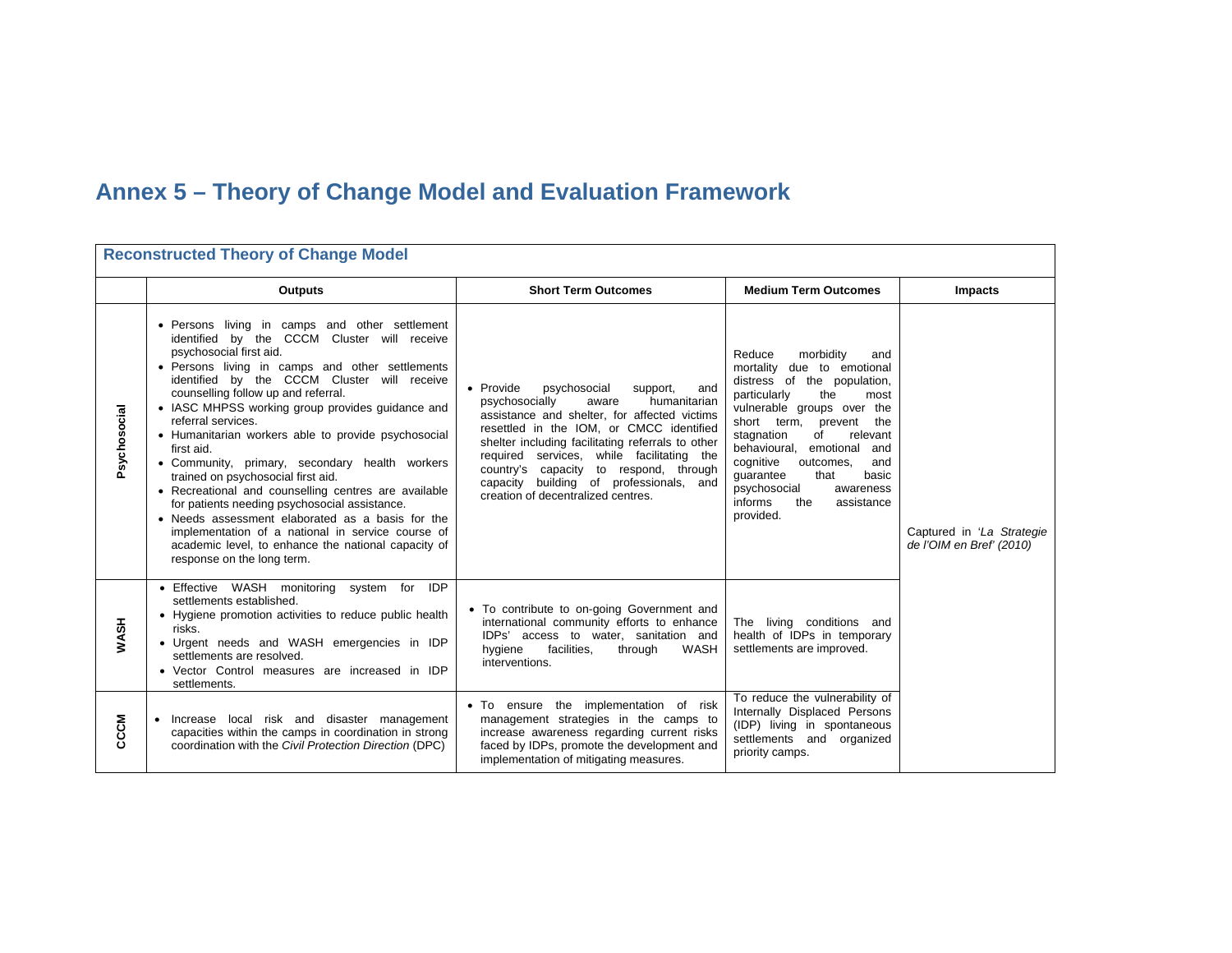| Cholera       | • Conditions in up to 250 IDP sites improved through<br>promotion<br>WASH<br>hygiene<br>and<br>facility<br>construction/rehabilitation /cleaning (including hand<br>washing stations, water tanks and latrines) to support<br>efforts of ORS focal points.<br>Capacity of CCCM partners to carry out Cholera<br>response and prevention activities improved through<br>continued support from the CCCM Cluster.                                                                                                                                                                                                       | $\bullet$<br>$\bullet$ | To augment prevention initiatives through<br>community mobilization and hygiene<br>promotion in up to 250 high risk sites with<br>no clear WASH or camp management<br>agency<br>To support cholera response initiatives<br>through improving WASH conditions in IDP<br>sites where ORS focal points are<br>established and in need of additional<br>support.<br>To continue to provide support to partners<br>as CCCM Cluster lead ensuring that basic<br>services, particularly in relation to<br>prevention and treatment of cholera, remain<br>accessible to the displaced population. | Within the framework of Camp<br>Coordination<br>Camp<br>and<br>Management, this proposal<br>aims to carry out cholera<br>prevention and response<br>activities in support of the<br>GoH and the Humanitarian<br>Community's<br>cholera<br>response strategy.                                                           |  |
|---------------|-----------------------------------------------------------------------------------------------------------------------------------------------------------------------------------------------------------------------------------------------------------------------------------------------------------------------------------------------------------------------------------------------------------------------------------------------------------------------------------------------------------------------------------------------------------------------------------------------------------------------|------------------------|-------------------------------------------------------------------------------------------------------------------------------------------------------------------------------------------------------------------------------------------------------------------------------------------------------------------------------------------------------------------------------------------------------------------------------------------------------------------------------------------------------------------------------------------------------------------------------------------|------------------------------------------------------------------------------------------------------------------------------------------------------------------------------------------------------------------------------------------------------------------------------------------------------------------------|--|
| Cash for Work | • Labour-intensive<br>rehabilitation/reconstruction<br>projects are identified in most vulnerable areas.<br>• Rubble, garbage and debris removal, street cleaning<br>and repairs, as well as rehabilitation/reconstruction of<br>minor infrastructure (such as small scale basic<br>infrastructure, critical social facilities, public lighting,<br>etc.) is carried out, through cash-for-work and/or<br>cash-and-food-for-work program;<br>• Immediate income-generating opportunities are<br>created for the displaced population, thereby<br>reducing their vulnerability and supporting their early<br>recovery. |                        | • To facilitate clearance and removal of rubble<br>and debris and rehabilitation of minor<br>infrastructure                                                                                                                                                                                                                                                                                                                                                                                                                                                                               | To facilitate clearance and<br>removal of rubble, garbage<br>and debris and to engage into<br>rehabilitation, in order to<br>support reconstruction in view<br>of facilitating the eventual<br>return and reintegration of<br>displaced people and to<br>initiate the resumption of<br>economic and social activities. |  |
| Shelter       | • Up to 100 transitional shelters are provided to<br>medical institutions in Carrefour feuille (20), Croix<br>des Bouquets (58) and Port au Prince (22).<br>· 250 IDP families in Petit Goave provided with<br>transitional shelters.<br>• Affected populations are informed and updated of<br>shelter assistance interventions, through community<br>outreach and public information activities.<br>• Guidance and technical support is availed to the<br>Government of Haiti for the development of the<br>design and establishment of durable shelters and<br>human settlements.                                   | $\bullet$              | To provide transitional shelter assistance to<br>earthquake-affected medical institutions<br>and IDP families in Haiti. The objective of<br>the proposal is in line with the strategy of<br>the Cluster for information sharing and<br>coordination<br>of<br>activities.<br>through<br>established Cluster mechanisms.                                                                                                                                                                                                                                                                    | To provide comprehensive<br>shelter<br>assistance<br>to<br>earthquake-affected<br>communities in Haiti. The<br>objective of the proposal is in<br>line with the strategy of the<br>Cluster for information sharing<br>and coordination of activities.<br>through established Cluster<br>mechanisms.                    |  |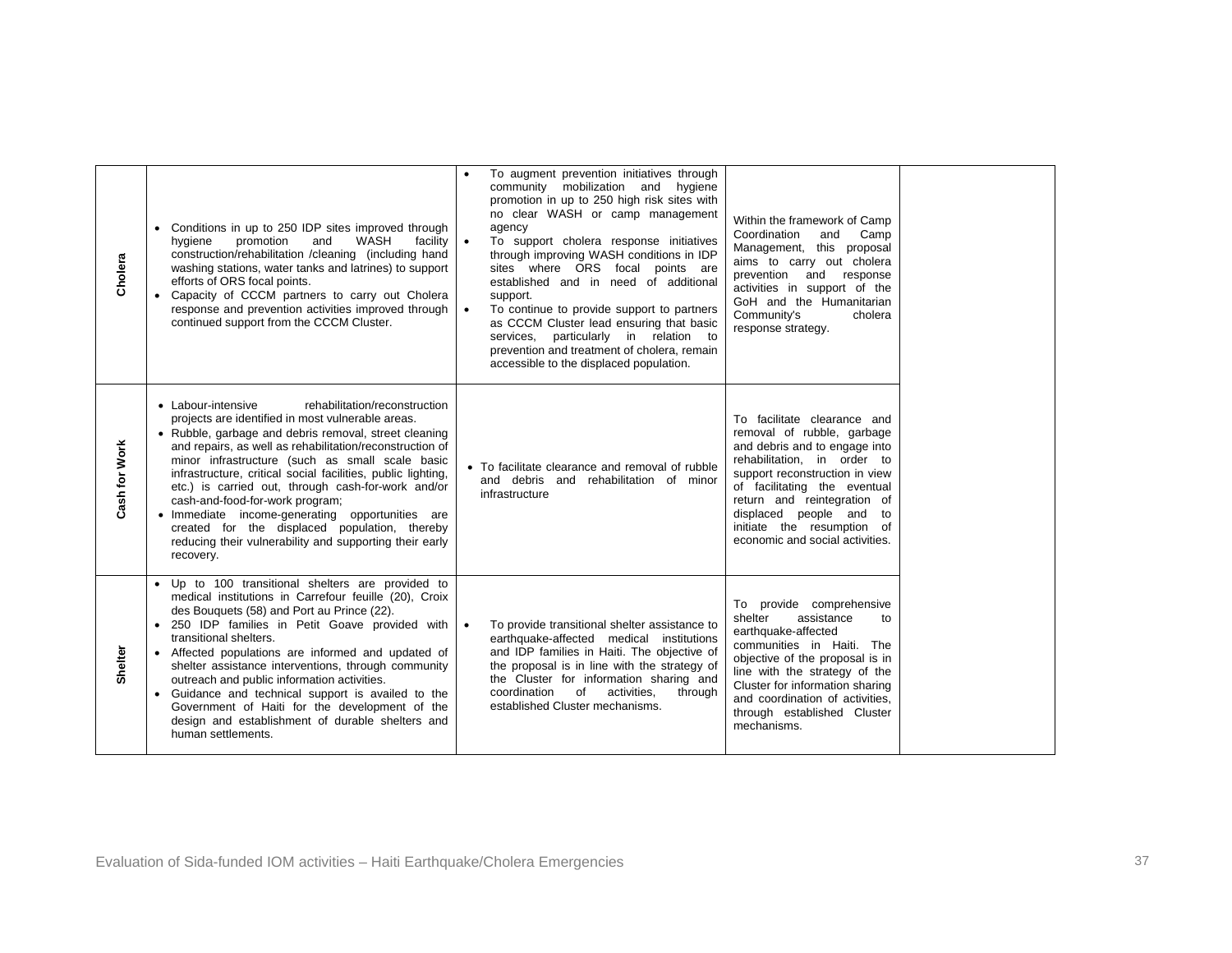| <b>Evaluation Framework</b>                                                                                                                                                                                                                                                                                                                                             |                                                                                                                                                                                                                                                        |                                                                                                                                               |                                                                                                                                                                                                                        |  |
|-------------------------------------------------------------------------------------------------------------------------------------------------------------------------------------------------------------------------------------------------------------------------------------------------------------------------------------------------------------------------|--------------------------------------------------------------------------------------------------------------------------------------------------------------------------------------------------------------------------------------------------------|-----------------------------------------------------------------------------------------------------------------------------------------------|------------------------------------------------------------------------------------------------------------------------------------------------------------------------------------------------------------------------|--|
| <b>Activity</b>                                                                                                                                                                                                                                                                                                                                                         | <b>Proposed indicators</b>                                                                                                                                                                                                                             | <b>Proposed tools</b>                                                                                                                         | Sources/Location                                                                                                                                                                                                       |  |
| Psychosocial<br>psychosocial<br>support provided<br>Was<br>population in camps identified by CCCM<br>Cluster?<br>Was humanitarian and shelter assistance<br>provided in a psychosocially aware manner?<br>Did the referral system function?<br>Was capacity built with professionals and<br>$\bullet$<br>decentralized centres?<br>Was the need assessment carried out? | Awareness<br>of<br>psychosocial<br>importance/support by stakeholders and<br>to<br>targets beneficiaries<br>psychosocially<br>Use<br>of<br>aware<br>humanitarian assistance and shelter<br>Number of referrals, capacity building<br>efforts, training | Interviews and focus group discussions<br>Document review<br>Need analysis on psychosocial conditions                                         | Project documents<br>Visit to project sites<br>Camps and other settlements<br>Partners<br><b>IASC MHPSS WG</b><br>Community, primary, secondary health<br>workers<br>Humanitarian workers<br><b>Target populations</b> |  |
| <b>Cash for Work</b><br>Were relevant projects identified in most<br>vulnerable areas and<br>addressing critical<br>infrastructure needs?<br>Did these activities lead to reduction in<br>$\bullet$<br>vulnerability and early recovery of beneficiaries?<br>How were these activities linked to similar<br>activities undertaken by other actors?                      | Clear<br>criteria<br>for<br>areas<br>project/vulnerability selection<br>Clearance<br>of<br>rubble<br>and<br>debris/rehabilitation<br>of<br>minor<br>infrastructure and/or facilitation of these<br>activities                                          | Interviews and focus group discussions<br>Document review<br>Need analysis on vulnerability of target<br>population and most vulnerable areas | Project documents<br>Visit to project sites<br>Government officials<br><b>IOM</b> contractors<br><b>Target populations</b>                                                                                             |  |
| <b>CCCM</b><br>Were local risk and disaster management<br>capacities in camp coordination increased?<br>Was there strong coordination with the Civile<br>$\bullet$<br>Protection Direction (DPC)?<br>How did this initiative contribute to promoting the<br>development and implementation of mitigating<br>measures by national authorities?                           | Change in risk and disaster management<br>capacity of DPC<br>Structured coordination and relationship<br>with DPC<br>Links to risk management strategies at<br>strategic levels                                                                        | Interviews and focus group discussions<br>Document review                                                                                     | Project documents<br>Visit to project sites<br><b>CCCM Cluster</b><br>Humanitarian organizations active in<br>camps<br>Government officials<br><b>Target beneficiaries</b>                                             |  |
| <b>Shelter</b><br>Were planned transitional shelters provided?<br>Are affected populations aware of shelter<br>$\bullet$<br>assistance through community outreach?<br>To what extent did these activities align with the<br>$\bullet$<br>Cluster strategy for information sharing and<br>coordination of activities through established<br>Cluster mechanisms?          | Number/location of transitional shelters<br>of<br>awareness<br>of<br>affected<br>Level<br>populations of shelter assistance<br>Comparison of IOM approach with shelter<br>Cluster strategy                                                             | Interviews and focus group discussions<br>Document review                                                                                     | Project documents<br>Visit to project sites<br><b>CCCM Cluster</b><br><b>Shelter Cluster</b><br>Humanitarian organizations involved in<br>shelter activities<br>Government officials                                   |  |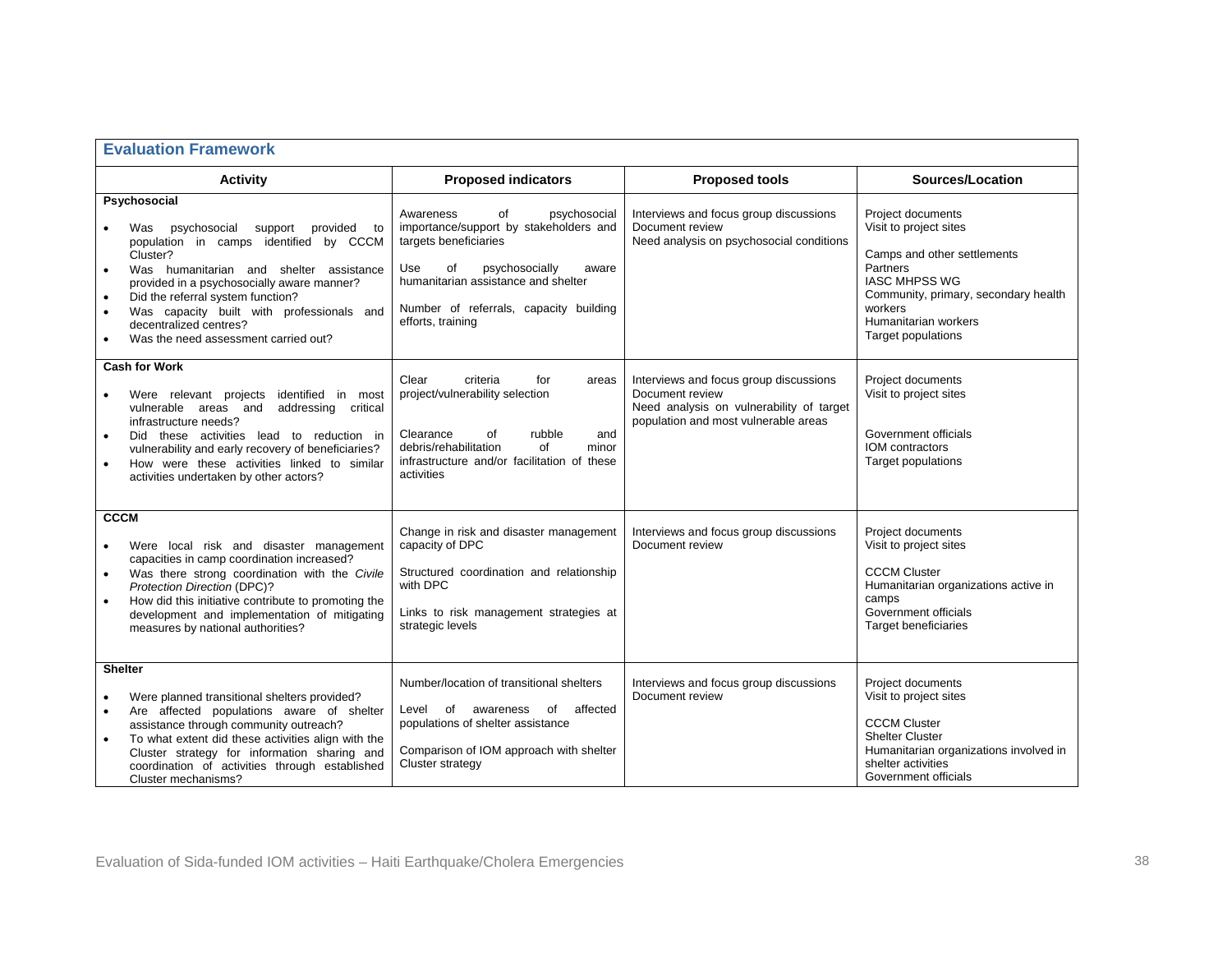|                          | Were guidance<br>technical<br>assistance<br>and<br>provided to GoH?                                                                                                                                                                                                                                                                                                                                                                        |                                                                                                                                                                                                                                                                                                           |                                                                                                                                     | <b>Target populations</b>                                                                                                                                                                                                                         |
|--------------------------|--------------------------------------------------------------------------------------------------------------------------------------------------------------------------------------------------------------------------------------------------------------------------------------------------------------------------------------------------------------------------------------------------------------------------------------------|-----------------------------------------------------------------------------------------------------------------------------------------------------------------------------------------------------------------------------------------------------------------------------------------------------------|-------------------------------------------------------------------------------------------------------------------------------------|---------------------------------------------------------------------------------------------------------------------------------------------------------------------------------------------------------------------------------------------------|
| <b>WASH</b><br>$\bullet$ | Was a WASH monitoring system for IDP<br>settlements established?<br>Did hygiene promotion activities have an impact<br>on hygiene behaviour?<br>Were urgent WASH needs in IDP settlements<br>addressed?<br>Were vector control measures increased in IDP<br>settlements?<br>How well connected were IOM's WASH activities<br>to GoH and international community efforts in<br>IDP's access to water, sanitation and hygiene<br>facilities? | Existence and use of WASH monitoring<br>system<br>Identification of- and reduction in- public<br>health risks<br>Definition of urgent WASH needs and<br>activities undertaken<br>Vector control measures increased                                                                                        | Interviews and focus group discussions<br>Document review<br>Need analysis public health risks,<br>cataloguing of urgent WASH needs | Project documents<br>Visit to project sites<br><b>WASH Cluster</b><br>Partner organizations<br>Government officials<br>Target populations                                                                                                         |
|                          | Cholera<br>Did conditions in up to 250 IDP sites improve to<br>support ORS focal points? (hygiene promotion,<br>WASH facility construction/rehab/cleaning)<br>Was capacity of CCCM partners in Cholera<br>response and prevention improved?<br>How connected was IOM's Cholera response to<br>that of the broader humanitarian community?                                                                                                  | Development of prevention initiatives in<br>250 high risk sites with no clear WASH or<br>camp management agency<br>Improvement in WASH conditions in IDP<br>sites where ORS focal points are<br>established on in need of additional<br>support<br>Level/type of support provided to partners<br>via CCCM | Interviews and focus group discussions<br>Document review<br>Baseline data on WASH facilities and<br>public health conditions       | Project documents<br>Visit to project sites<br>Camps and other settlements<br><b>CCCM Cluster</b><br><b>WASH Cluster</b><br>Community, primary, secondary health<br>workers<br>Humanitarian workers<br>Government officials<br>Target populations |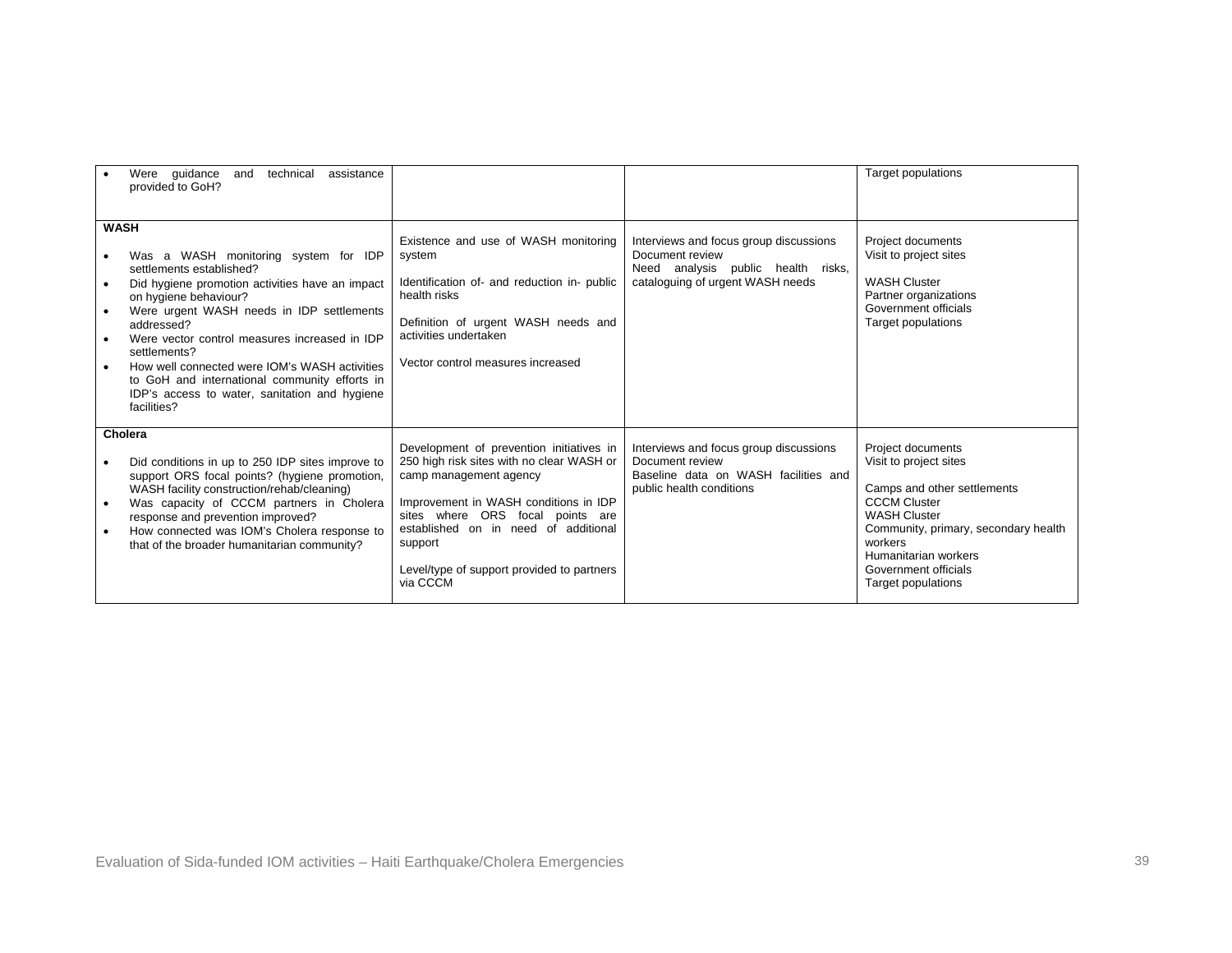# **Annex 6 – TOR**

# **Advertisement Open International Competition (OIC)**

**Country of Destination:** Haiti (PaP and field visits in earthquake affected areas).

**Description:** External evaluation of the International Organization for Migration on going activities developed under the agreement between Sida and IOM on support to the flash appeal for Haiti earthquake 2010 and cholera outbreak.

Through Sida funding, IOM was able to carry out six emergency response projects in response to the 12 January 2010 earthquake and cholera outbreak:

- **Cash-for-Work**: Facilitating return and restoring livelihoods through rehabilitation reconstruction and rubble removal (Cap Project Code: HTI-10/ER/31415/R)
- Provision of comprehensive **shelter assistance** to earthquake-affected communities in Haiti (Cap Project Code: HTI-10/ S-NF/31777/R).
- **Emergency Psychosocial Assistance** (Cap Project Code: HTI-10/H/31438/R)
- Emergency support for IDPs through **provision of Water and Sanitation facilities** (Cap Project Code: HTI-10/WS/31476/R).
- **Camp Coordination Support** (Cap Project Code: HTI-10/CSS/31454/R/298)
- **Cholera Response/Support to cholera prevention and containment/CCCM**  (HTI-11/CSS/40184)

### **Posting Date: 22 March 2011 Deadline for Submission: 20 April 2011 Time-schedule for the start of the assignment: 29 April 2011**

International Organization for Migration (IOM) hereby invites qualified associations/individuals/firm to submit proposal for consulting services to carry out the External Evaluation of IOM on going activities developed under the agreement between Sida and IOM on support to the flash appeal for Haiti earthquake 2010 and cholera outbreak.

The core evaluation team will ideally be comprised of a maximum of two international consultants. Depending on the evaluation approach developed by this core team, other national consultants, advisers and/or agencies fluent in creole and with specific expertise in the relevant emergency field may be hired to contribute to the evaluation process.

The evaluation team should possess the following qualifications:

- a) The team leader will possess at least 10 15 years of professional experience in international program and project evaluation of relevance to emergency response. He/she will also have a strong record in leading and/or conducting evaluations (required).
- b) Advanced university degree in specialized fields of social and/or political sciences, with related experiences in emergency response in urban affected area, natural disaster management, IDP management, epidemic outbreak containment response.
- c) Professional experience/expertise in the fields of Livelihood, Shelter construction, Psychosocial assistance, WASH, Camp Coordination and Epidemiology strongly recommended.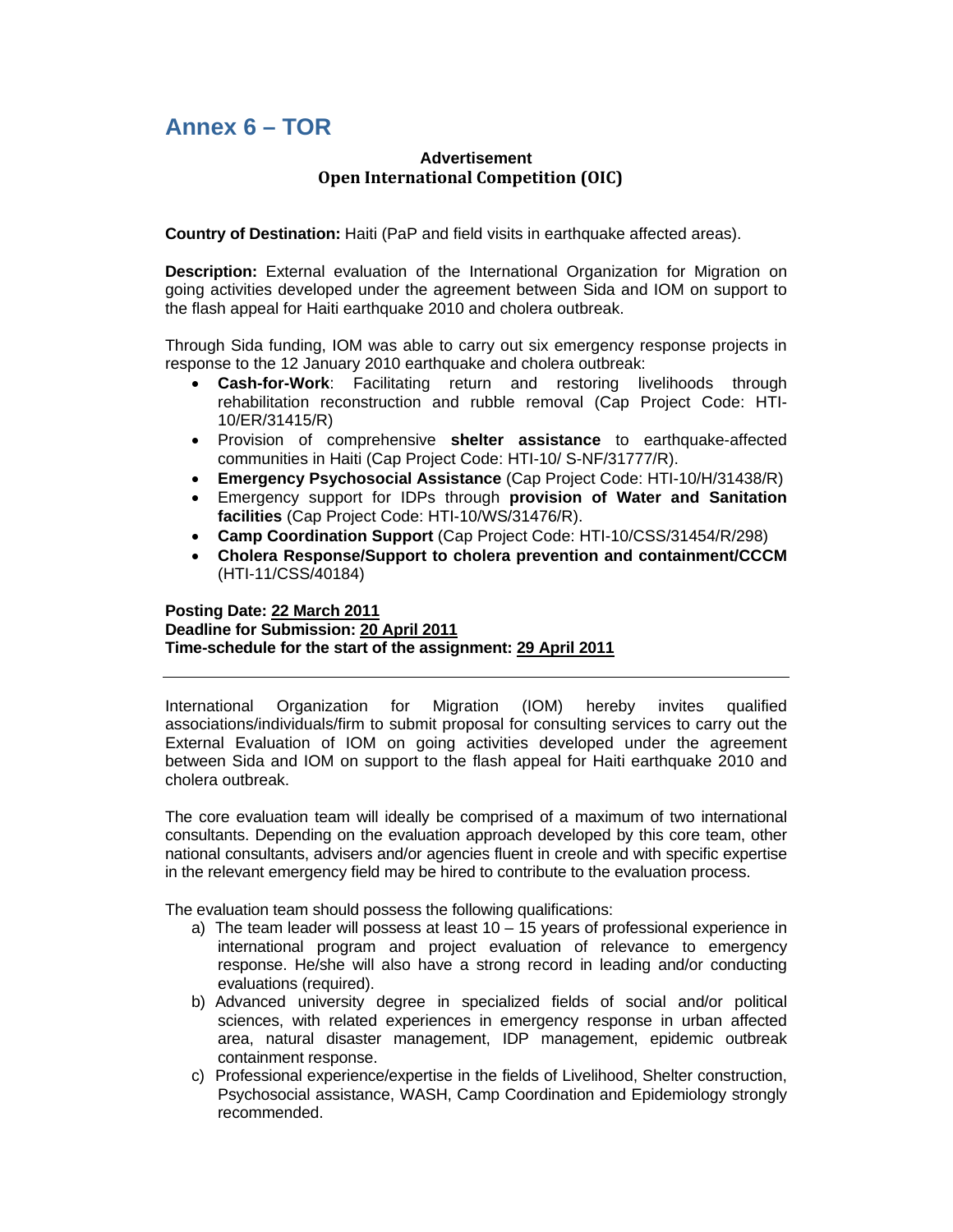- d) Strong knowledge of the United Nations, including previous work experience or assignments for the UN (required).
- e) One team member will have experience in gender analysis or gender evaluation methodologies (required).
- f) Excellent oral communication and report writing skills in English and French (required).
- g) Other team members will have professional experience in emergency program and project evaluation (preferred).
- h) Evaluation team should preferably be members of the ALNAP network (preferred).
- i) The evaluation team is expected to adhere to the DAC Evaluation Quality Standards and UNEG norms, standards and ethical guidelines.

Preference will be given to evaluation teams that are multicultural with appropriate gender balance and geographic representation.

All enquiries regarding this advertisement and the proposal shall be addressed to the IOM contact person, Miss. Valeria Falaschi, at the following e-mail address vfalaschi@iom.int with copy to bdoumbia@iom.int.

The Evaluation Terms of Reference (ToR) specify the details of this assignment and the proposal should be elaborate on the basis of the given information.

The proposal shall be produced in English and it will include:

Up dated CV of evaluation team members clearly standing the specific experience related to the above mentioned qualifications.

Two samples of previous evaluation work, preferably relevant to the subjects of this evaluation.

A technical proposal comprehensive of work plan, evaluation team member responsibilities toward the evaluation, work methodology and detailed budget.

Contact details for three references from clients with previous contracting experience with the team leader.

No remuneration will be made to companies/individuals for preparation and submission of their proposals.

# **Conflict of interest**

Any of the members of the evaluation team, shall have any existing or potential conflict of interest in undertaking the assignment. By conflict of interest is meant, in particular, that any individual member of the evaluation team has been involved in the planning or implementation of any parts of the object under evaluation, nor has, or has had any financial or similar interest in the object of the evaluation which can affect the outcome of the evaluation.

Any conflict of interest which may potentially harm the independence of the evaluation shall be stated in the proposal, providing detailed information on the character and scope of previous association with either object of evaluation, or persons involved in the intervention. In such cases the proposal should include details on how this conflict of interest would be dealt with if the proposal were to be selected.

#### **Terms of References**

**of the external evaluation of the International Organization for Migration on going activities developed under the agreement between Sida and IOM on support to the flash appeal for Haiti earthquake 2010**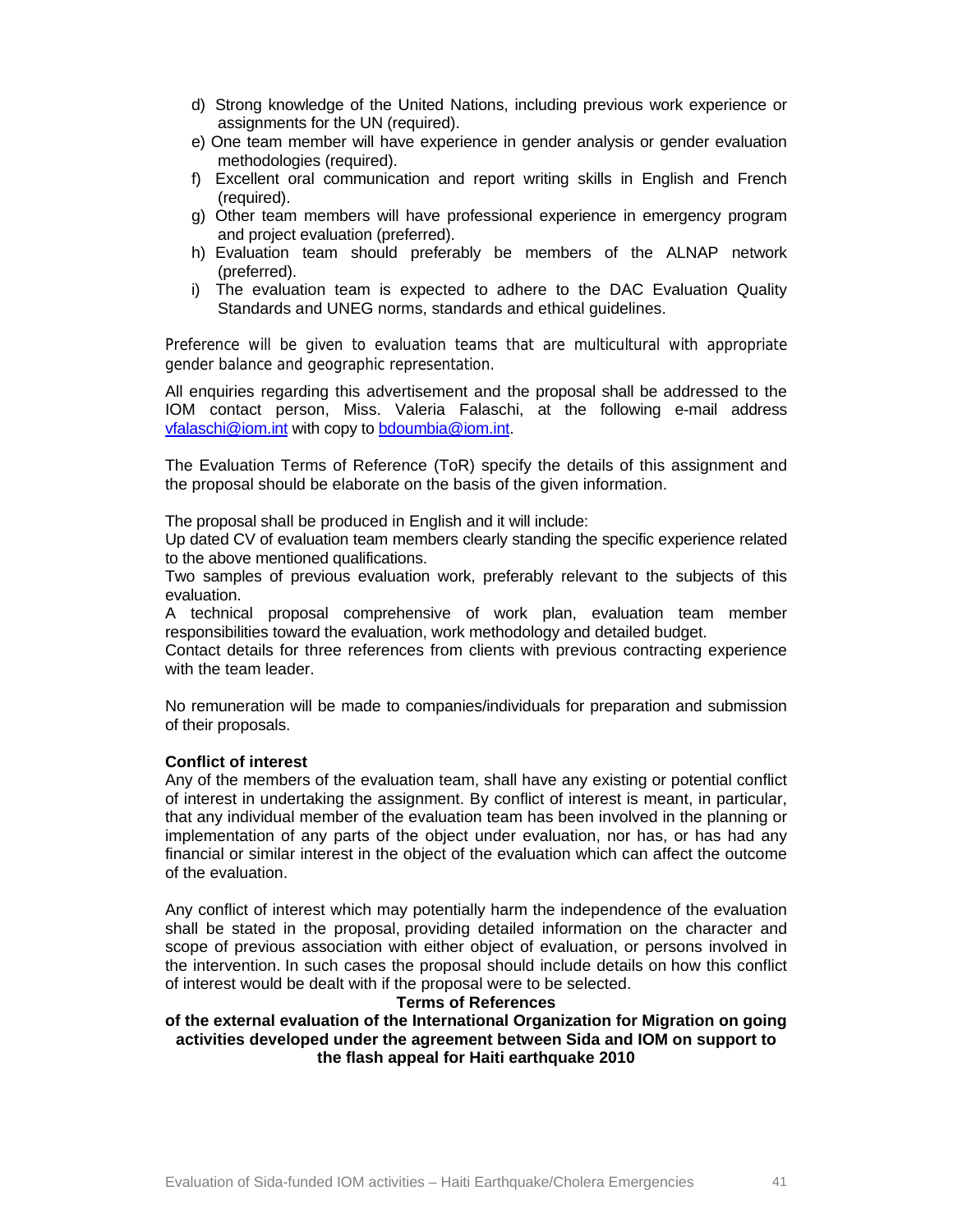# **Introduction**

The UN Flash appeal in response to the  $12<sup>th</sup>$  January 2010 earthquake in Haiti was first launched on 16<sup>th</sup> January 2010 and then revised on 18<sup>th</sup> February 2010. On 19<sup>th</sup> April 2010, an agreement was signed between Sida and the International Organization for Migration in order to fund the implementation of activities related to five projects developed by IOM within the framework of the revised UN Flash appeal earthquake response Haiti 2010.

On 19 November 2010, the cholera outbreak was announced in the Artibonite Department and a UN Flash appeal specific to the cholera response was released. In this context, Sida announced its willingness to support IOM projects and an amendment to the existing projects was signed on 10<sup>th</sup> December 2010.

Sida expressed its interest in financing an external evaluation on the project activities listed in the agreement.

# **External evaluation objective**

The purpose of this external evaluation is to assess the performance and whenever possible the outcome and impact of the activities carried out by IOM, with a main focus on funding received from Sida, in order to identify lessons learnt and good practices for IOM's implementation of projects and management. The evaluation was planned to take place during the implementation in order to provide IOM Haiti program managers with useful inputs that could be used as suggestions before the end of the project itself and for the implementation of other projects.

The evaluation specific objectives are:

- To **assess the projects** through **evaluation criteria** (relevance of the intervention to the humanitarian situation, effectiveness, efficiency, impact and sustainability. A particular attention will be paid to the coverage, coherence, connectedness, coordination among other subjects) with a particular focus on the results (Results-Based Evaluation) and in particular to identify the **lessons learnt** and related recommendations based on the qualitative and quantitative analysis of results in terms of the changes occurred in the lives of beneficiaries and the degree to which the level of previous living condition have improved.
- To identify **best practices** that could be applied on a **wider scale** in the activities implementation, taking into account the **particular profile and vulnerability of the target beneficiaries**.

The evaluation should also serve as accountability purposes towards the donor, in particular towards the Sida-IOM agreement', and partners and providing transparent information between programmes and IOM units allowing improvement in the planning and management of current and future projects.

# **General information**

Beginning in 1994, IOM Haiti has been implementing programming ranging from participatory community development and stabilization, demobilization, communal governance, migration and border management to counter-trafficking. As a result, IOM has established a strong partnership with the government and has gained the trust and support of Haitian communities and local authorities. These relationships have facilitated the comprehensive role IOM has played following the 12 January 2010 earthquake, in particular at the camp level. IOM Camp Management Officers (CMOs) have been working in camps with Cluster partners, local Haitian organizations and Government of Haiti (GoH) agencies, including the MSPP, DINEPA and DPC, to meet the needs of displaced populations. In addition, as CCCM Cluster lead and provider of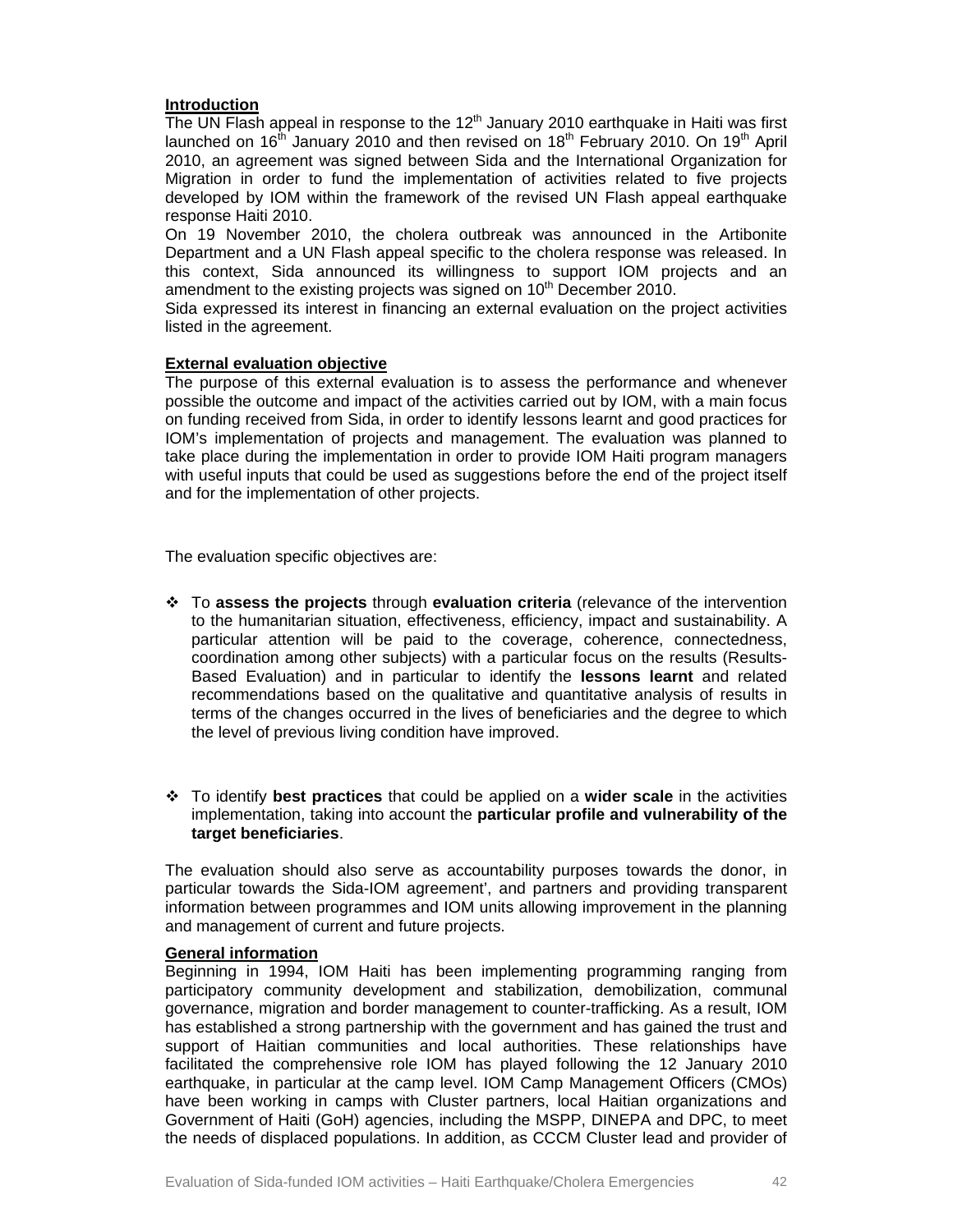last resort, IOM maintains a regular presence in hundreds of IDP sites and has strong connections with GoH and the Haitian people. IOM showed the same level of strong partnership with GoH in supporting its cholera response efforts, including dissemination of hygiene promotion communications, strengthened monitoring and case response mechanisms, supplies and equipment, and NFI procurement/distribution

Through Sida funding, IOM was able to carry out five emergency response projects in response to the 12 January 2010 earthquake. These projects<sup>7</sup> are:

- **Cash-for-Work**: Facilitating return and restoring livelihoods through rehabilitation reconstruction and rubble removal (Cap Project Code: HTI-10/ER/31415/R)
- Provision of comprehensive **shelter assistance** to earthquake-affected communities in Haiti (Cap Project Code: HTI-10/ S-NF/31777/R).
- **Emergency Psychosocial Assistance** (Cap Project Code: HTI-10/H/31438/R)
- Emergency support for IDPs through **provision of Water and Sanitation facilities** (Cap Project Code: HTI-10/WS/31476/R).
- **Camp Coordination Support** (Cap Project Code: HTI-10/CSS/31454/R/298)

All projects are in accordance with the project descriptions in the UN Consolidated Appeal 2010 for Haiti. The agreement between Sida and IOM was signed on the.19<sup>th</sup> April 2011 for a period of more than 20 months. Additional funding from Sida was received to contribute to cholera response efforts in the country and an amendment was signed on the  $10<sup>th</sup>$  of December 2010, bringing the projects implementation period until the 31<sup>st</sup> of May 2011.

As per the above agreement, IOM is free to move funds as needed between approved projects and to use a single donor result and reporting framework, in line with the CAP project descriptions, subject to consultation with Sida.

# **Evaluation Phases**

- Preparation phase
- Field work
- Analysis and Reporting

# **Methodology**

The evaluation team will review the activities achieved and the overall performance of IOM implementation through on site observation and a combination of data collection and interviews.

The following methodology and steps will have to be implemented:

- 1) Study of documents related to the projects (primary and secondary source of information)
- 2) Meeting with IOM staff directly involved in the projects implementation
- 3) Semi structured interviews with local and international partners involved directly and indirectly with the projects implementation
- 4) Structured interviews and/or focus groups with direct beneficiaries for each projects
- 5) Sites visit (direct observation organized through check lists)
- 6) Reporting
- 7) Sharing of findings and suggestions
- 8) Presentation of findings and suggestions

 $\overline{a}$ 7These projects are in accordance with the project descriptions in the UN Flash Appeal dated 16 January 2010 and revised 18 February 2010.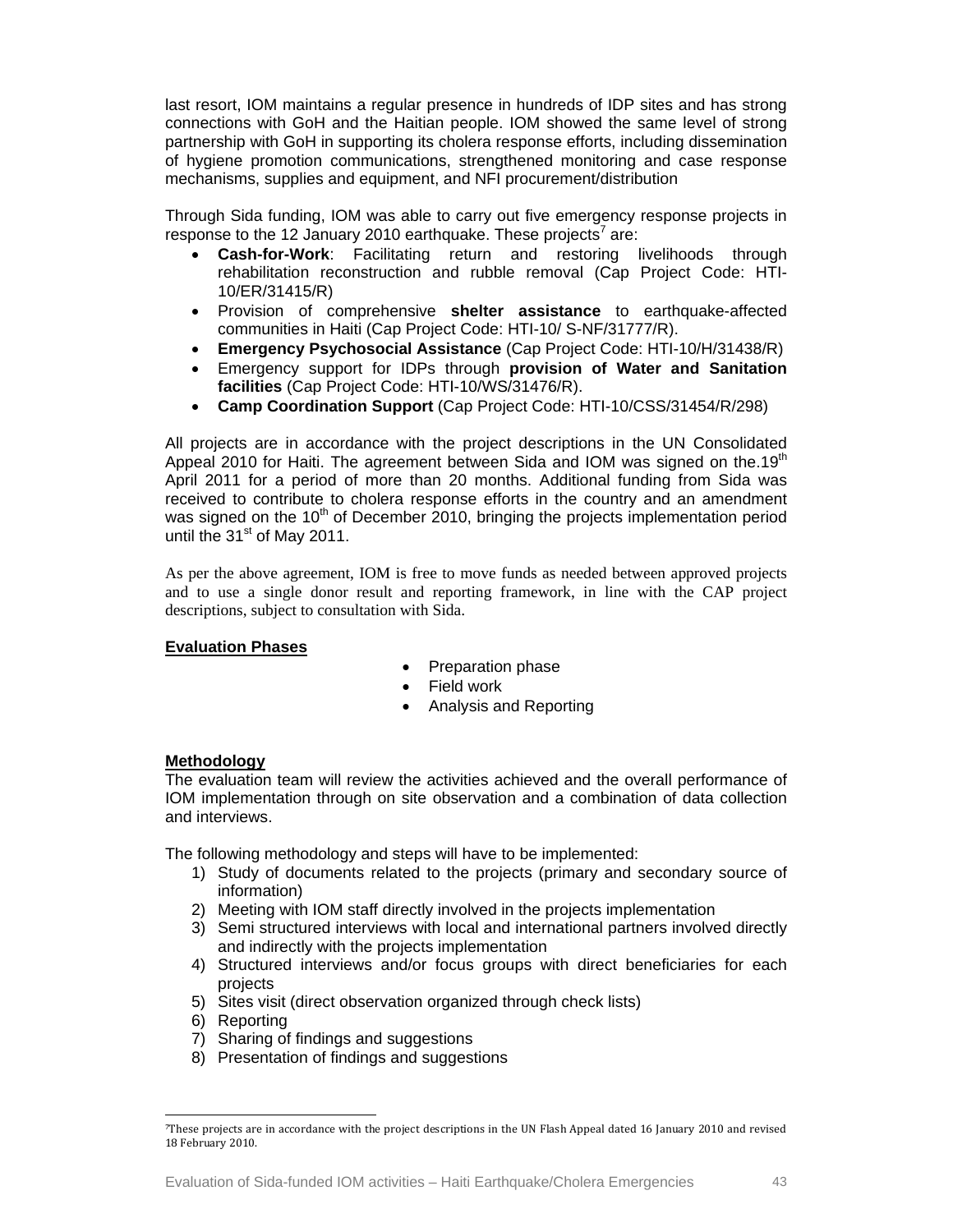In particular and not exclusively a list of secondary source of information is provided below and documents shall be handed over to the selected evaluation team:

- Signed IOM donor agreement
- Original and updated project budgets with matching RAFs on Sida funded projects.
- Flash appeal dated 16 January 2010 (http://www.reliefweb.int/rw/RWFiles2010.nsf/FilesByRWDocUnidFilename/SODA‐ 7ZQPUC-full\_report.pdf/\$File/full\_report.pdf) and dated 18 February 2010 (http://www.unicef.org/infobycountry/files/Haiti\_Appeal\_Revised\_18\_Feb\_2010.pdf) and CAP appeal project descriptions and budgets dated 12 of November 2010 http://ochaonline.un.org/humanitarianappeal/webpage.asp?Page=1921 OECD-DAC Guidelines for Evaluations of Humanitarian Assistancehttp://www.oecd.org/dataoecd/9/50/2667294.pdf
- Reports provided to Sida on the projects.
- UNEG Norms, Standards and Ethical guidelines (IOM adhered to UNEG Norms) (http://www.iom.int/jahia/webdav/site/myjahiasite/shared/shared/mainsite/about\_i om/eva\_techref/UNEG\_ethical\_guidelines.pdf)
- Other evaluations conducted in Haiti with relevance to the projectshttp://www.alnap.org/current/haitiportalresources.aspx

The data collection and analysis methods can be divided in two parts:

- 1. A **qualitative and quantitative survey** of target beneficiaries, which will involve a representative sample of beneficiaries. All the specific dimensions of the project outcomes described in the focus of the evaluation will be translated into specific questions in the survey and others will be added after document study.
- 2. **Field visit**, which will be a combination of **direct** on-site **observation**, **semistructured interviews** and/or **focus group** with a sample of selected beneficiaries, training providers, key IOM project staff and other main stakeholders, including other NGOs working in the same sector of intervention. Some specific dimensions of the project outcomes and the project approach described in the focus of the evaluation will be translated into specific questions in the semi-structured interviews.

The **two parts will be carried out in parallel**, but it will be preferable that the sample beneficiaries' visit be done with their filled questionnaires already available, in order to save time and keep separate the two levels of data collection.

The first draft report, in accordance with the format given below, shall be submitted by electronic transmission (MS Word 7.0 or higher) to relevant persons at both Sida and IOM simultaneously and respectively, as part of an Evaluation Review Board that will submit their remarks and comments within 3 working days.

A final report will be submitted within 5 working days and will account for both Sida and IOM's remarks and comments.

The evaluation will result in the drawing of one report written in a straightforward manner, in English, including the Executive Summary which should include lesson learned and recommendations.

The Evaluation result will be presented in PowerPoint format to IOM staff. A copy of the presentation will be sent to Sida.

All exchanges related to the Evaluation should be in English.

# **Chronogram Time Activities**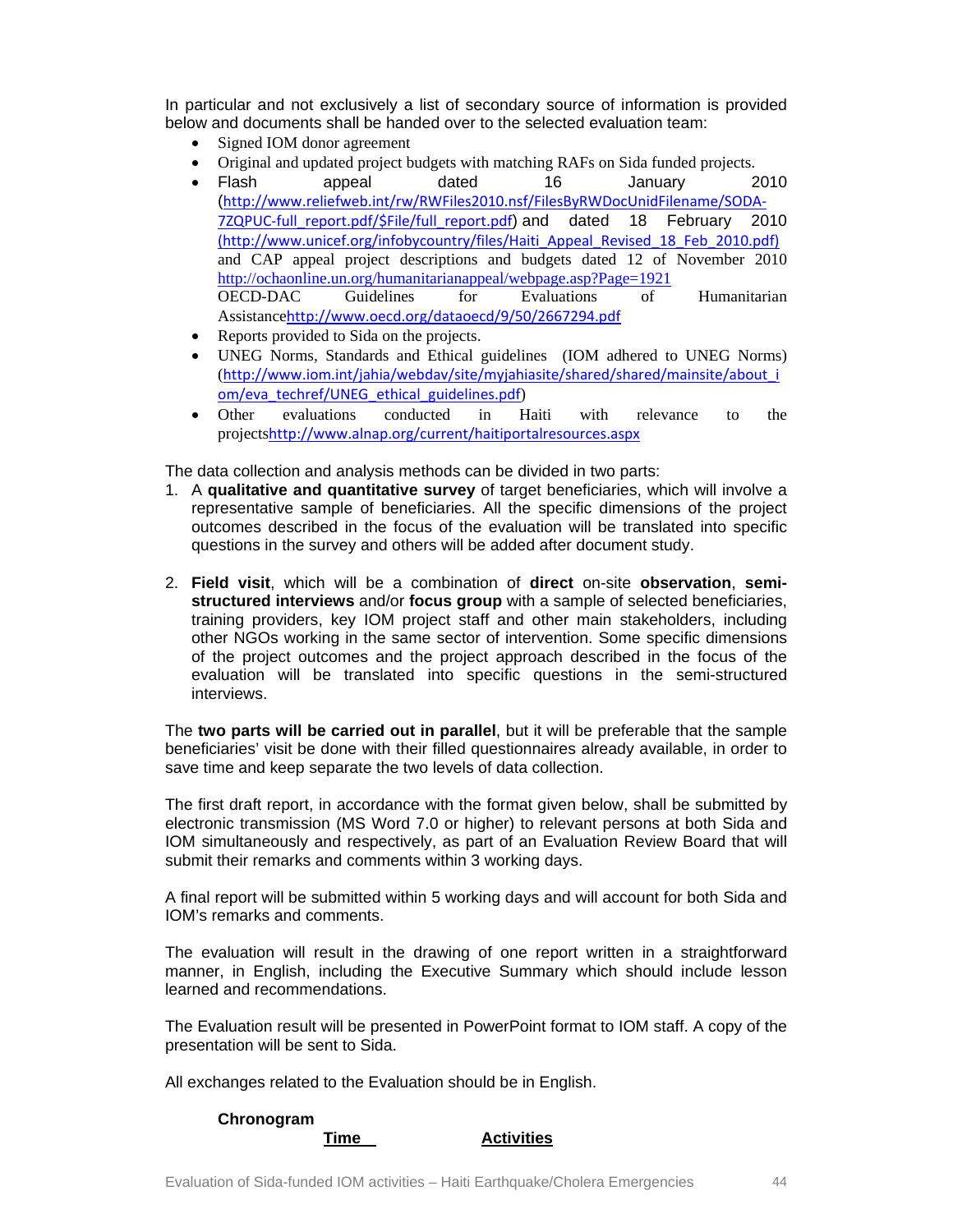| 1 week  | Preparation phase          |
|---------|----------------------------|
| 10 days | Field work                 |
| 1 week  | Draft report               |
| 1 week  | Collecting inputs form IOM |
| 4 days  | Redaction of final report  |
| 1 day   | PowerPoint presentation    |

# **Estimated start and end date of evaluation**

Beginning of May to Middle June 2011

# **Evaluation team**

1 evaluation team leader Evaluation team members

Suitable consultants will preferably be identified through the ALNAP network.

# **Roles, Responsibilities, and Coordination**

IOM and Sida shall both approve the selection of the independent consultant(s).

The evaluation shall be conducted by the evaluation team, in close consultation with both IOM and Sida.

The specific projects teams will be the direct counterparts of the evaluators.

The specific projects teams will introduce the evaluation team to potential participants. IOM team will be responsible for making direct contact, arranging interviews while the evaluation team will be responsible of conducting them.

# Tasks description:

# **IOM will be responsible for**

- Provision of all documents related to the project
- Facilitate the contact with resource personnel and with actors involved in the project
- Planning of the meeting and organization of the transportation
- Final report delivering to actors' involved in the project including donor
- Address to IOM management a letter as a response to the findings and recommendations of the evaluation

# **Evaluation team will be responsible for**

- Evaluation planning
- Evaluation project activities indicators design
- Evaluation tools preparation according to objectives and methodology
- Document and second source document analysis
- Evaluation field activities
- Draft report writing
- Final report writing after IOM and Sida inputs
- Evaluation finding presentation in PowerPoint format to IOM and Sida representative (if present). A copy of the presentation could be sent to Sida together with the evaluation report, in case a Sida representative is not present.

# **Budget**

The total budget should not exceed 27,500 USD.

# **Evaluation Principles**

The evaluation should be conducted according to the following general evaluation standards and principles: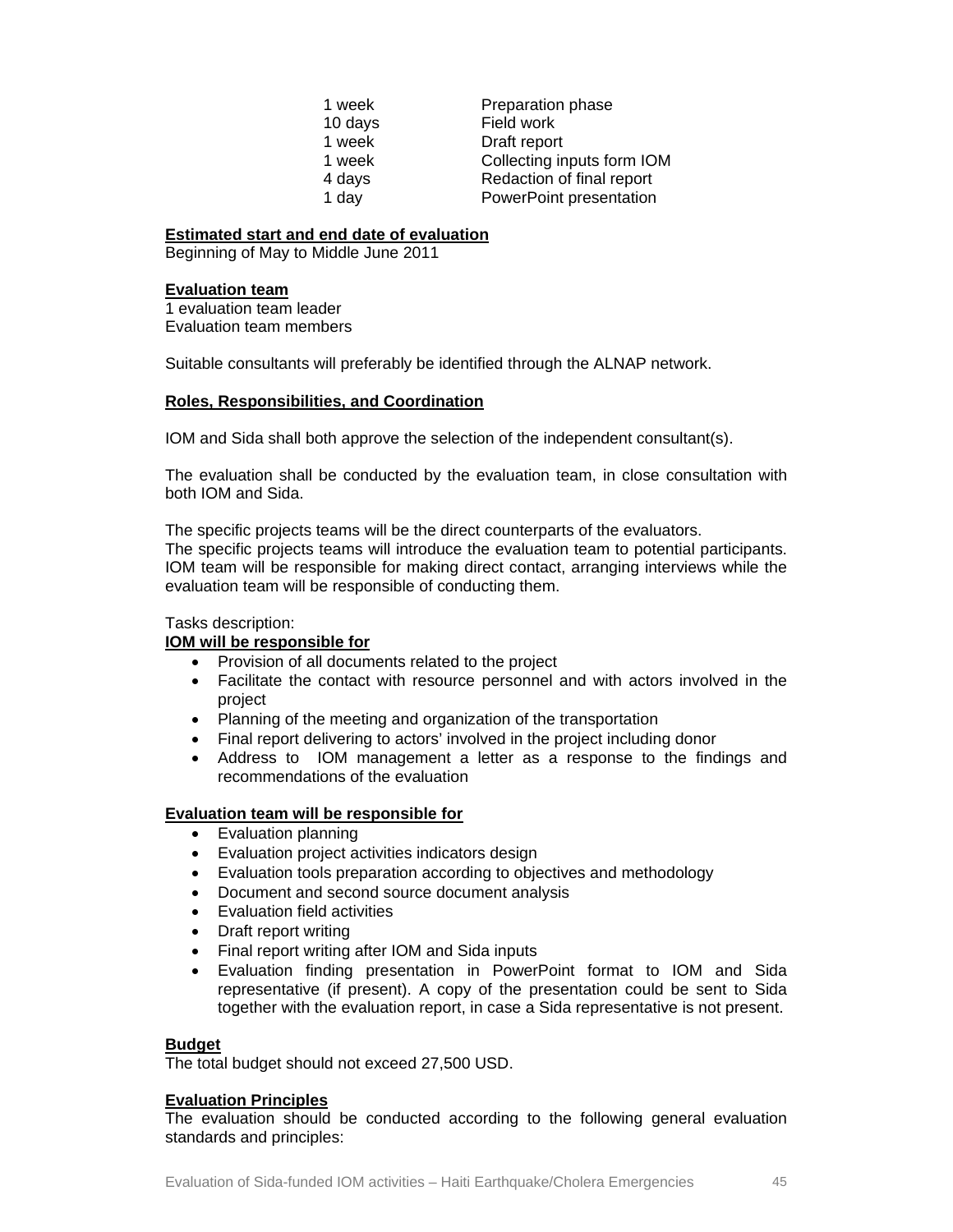Utility: evaluations should serve the information needs of intended users;

Feasibility: the viability should be well assessed before engaging in an evaluation, such as the availability of data, key stakeholders, and project staff;

Ethics: managers should carefully assess if evaluation is the appropriate tool to use in a given situation. Managers should remain open to the results, and consider the welfare of those involved in and affected by evaluations;

Credibility: evaluators should adhere to standards or good practices of evaluations;

Supporting an evaluation culture: evaluation should be a tool to help staff improve their work and results, and should be incorporated into on-going work processes and incentive systems;

Transparency: there should be clear communication with all those involved in and affected by the evaluation;

Accessibility: results should, as far as possible, be available to partners, donors and other stakeholders;

Impartiality: evaluation should be fair and complete and review both strengths and weaknesses. The procedures should aim at minimizing distortion caused by personal bias;

Security and safety: the welfare of informants and the safety of venues in which interviews or other data collection methods take place are paramount, as are considerations for the implication on informants of talking to evaluators. Judgments will be made on a case-by-case basis in consultation with local partners and contacts;

Confidentiality: all persons contributing to the evaluation will be assured that their contributions will be kept confidential and non-attributable, if they so desire. Participants will be asked to make clear their level of consent for the use of their interview material, which will always be adhered to at all times, including consent to audio recording, photos or to identified by name, etc.; and

Sensitivity: it will be made clear that interviews, focus groups or other methods for data collection can be stopped at any time by both parties. Participants will be able to specify who they are comfortable with having in the room during any data collection exercise.

**Annex 1:** Evaluation reports format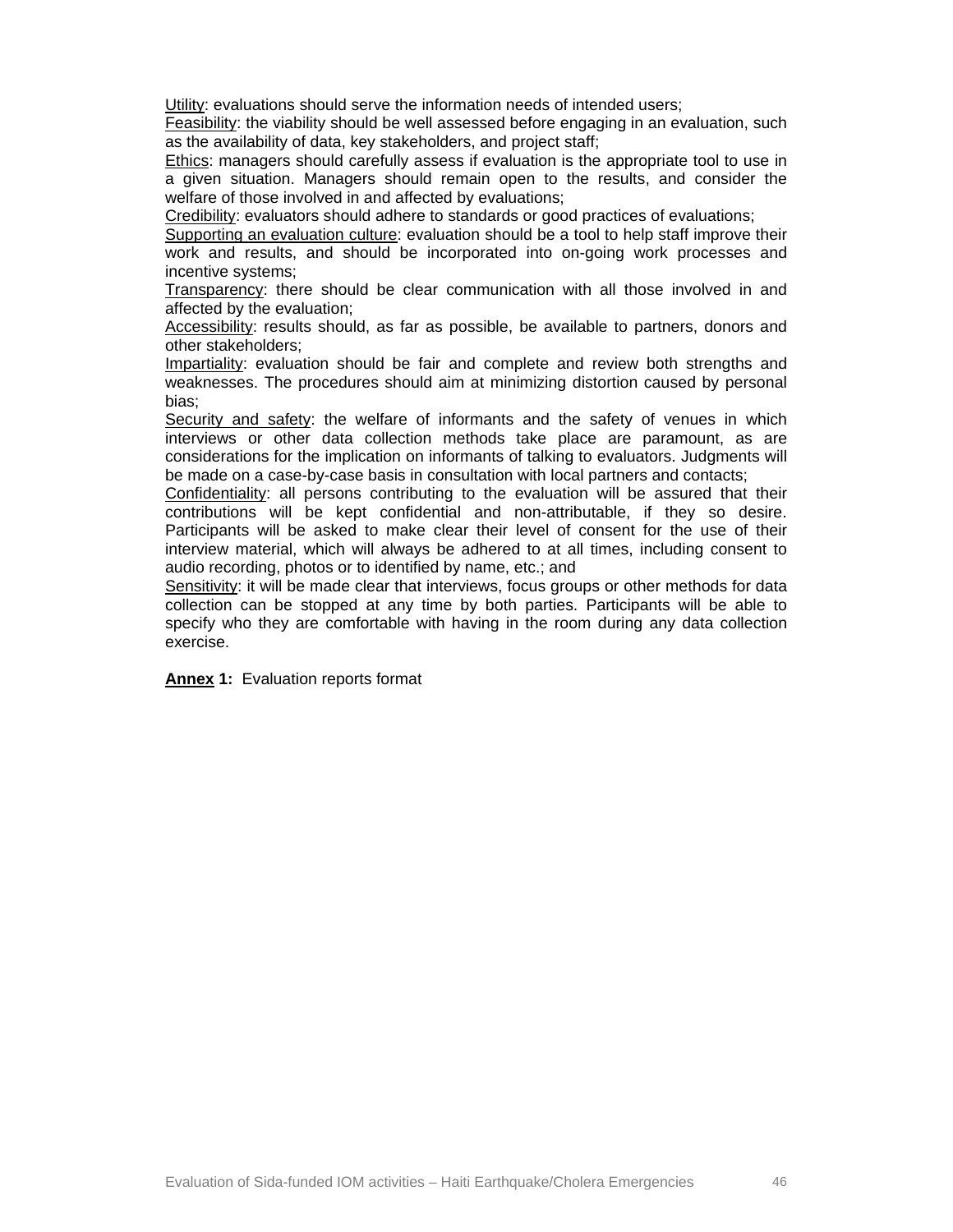# **Annex 1: EVALUATION REPORTS FORMAT**

# **Executive Summary**

Length: 5-6 pages

The executive summary is an essential part of the report: it is more influential and has higher readership than the main body of the report. It should focus on the main purpose and issues of the evaluation, emphasize performance highlights, and clearly indicate the main conclusions, lessons learnt and specific recommendations. Cross-references should be made to the corresponding page or paragraph numbers in the main text that follows.

The executive summary should contain information on: (a) Purpose of the evaluation; (b) Context of the evaluation; (c) Methodology; (d) Analysis of main results; (e) Conclusions and recommendations.

# **Introduction**

Length: 1-2 pages

Briefly describe the purpose of the report and the scope and context of the project being evaluated. Acknowledgements to those who contributed to the evaluation can be included.

#### **Methodology**

Length: 3 pages

Indicate how the evaluation questions were addressed and what limitations were experienced. Describe the performance indicators used, as well as the sources of information and the methods for information collection and analysis. Stakeholders' contribution to the evaluation should also be provided.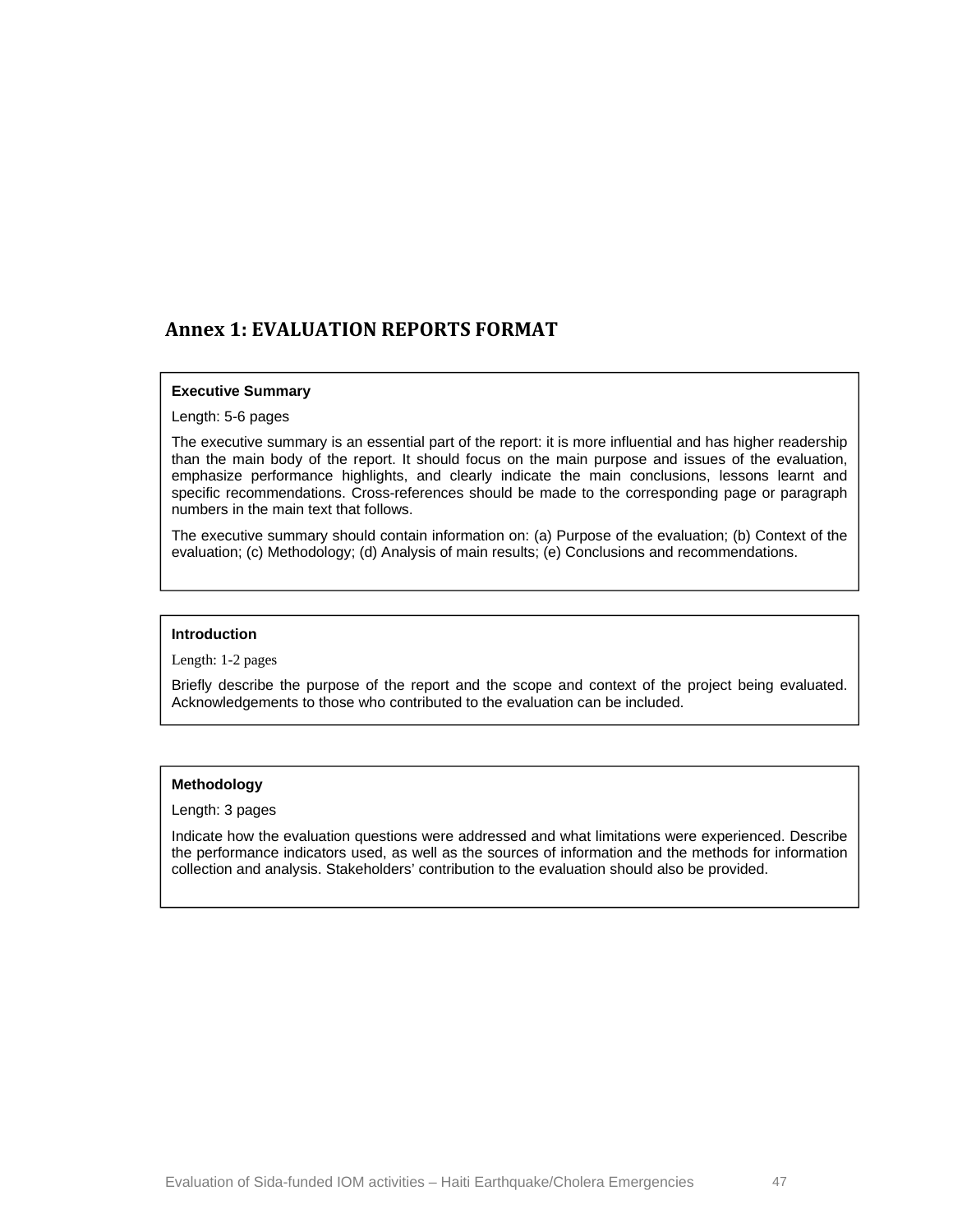# **Findings**

Length: this is the longest section of the report, 30 pages

Findings constitute statements based on the information collected. The core of the report should follow the five evaluation criteria, describing the facts and interpreting or analyzing them in accordance with the key questions pertinent to each criterion.

- i. Relevance: whether the design of the project was originally, and still is, sound, i.e. it targets the real needs and problems of the intended beneficiaries.
- ii. Efficiency:How well resources in general (funds, expertise, time, etc.), or inputs, are used to undertake activities, and are converted to results
- iii. Effectiveness: whether the specific objectives were in fact achieved and the planned benefits received by the beneficiaries; whether the results achieved lead to the project purpose.
- iv. Cost Effectiveness: Whether the same results could have been achieved at lower cost, whether there might have been different, more appropriate ways of achieving the same results.
- v. Impact: Refers to the projects contribution to well-being of the beneficiaries and assesses changes brought about.
- vi. Sustainability: whether the flow of benefits to the beneficiaries, and to society generally, is likely to continue or not, and why.
- vii. Accountability towards donors: To demonstrate that the work is consistent with the contract terms.

#### **Conclusions and recommendations**

#### Length: 3-6 pages

Conclusions describe the results achieved and how they compare with the expectations set out during project planning and design phases. Recommendations are statements derived from the evidence that prescribe who should do what in the future, and provide suggestions for introducing improvements and/or identify matters for follow-up. Wherever possible, for each key conclusion there should be a corresponding recommendation.

The ultimate value of an evaluation depends on the quality and credibility of the recommendations offered. Recommendations should therefore be as realistic, operational and pragmatic as possible; that is, they should take careful account of the circumstances currently prevailing in the context of the project, and of the resources available to implement them both locally and in the Commission.

Recommendations should be carefully targeted to the appropriate audiences at all levels.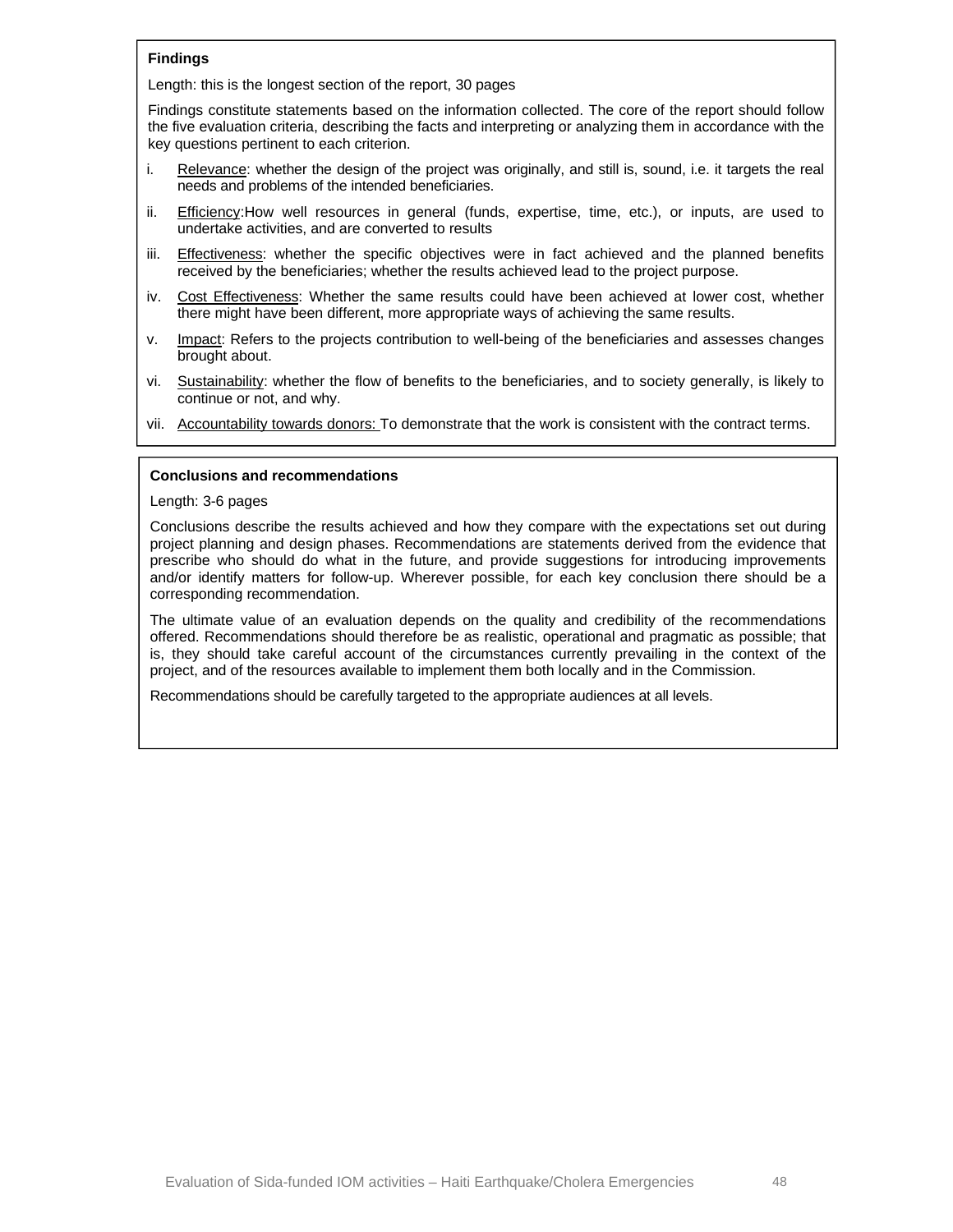#### **Annexes**

The report should generally include the following annexes:

Conclusions describe the results achieved and how they compare with the expectations set out during project planning and design phases. Recommendations are statements derived from the evidence that prescribe who should do what in the future, and provide suggestions for introducing improvements and/or identify matters for follow-up. Wherever possible, for each key conclusion there should be a corresponding recommendation.

- 1. The Terms of Reference of the evaluation
- 2. The composition of the evaluation team (CVs should be shown, better if summarized)
- 3. Logical Framework matrices (original and possibly improved/updated)
- 4. Technical annexes (e.g. statistical analyses)
- 5. Map of project area, if relevant
- 6. List of persons met/organizations consulted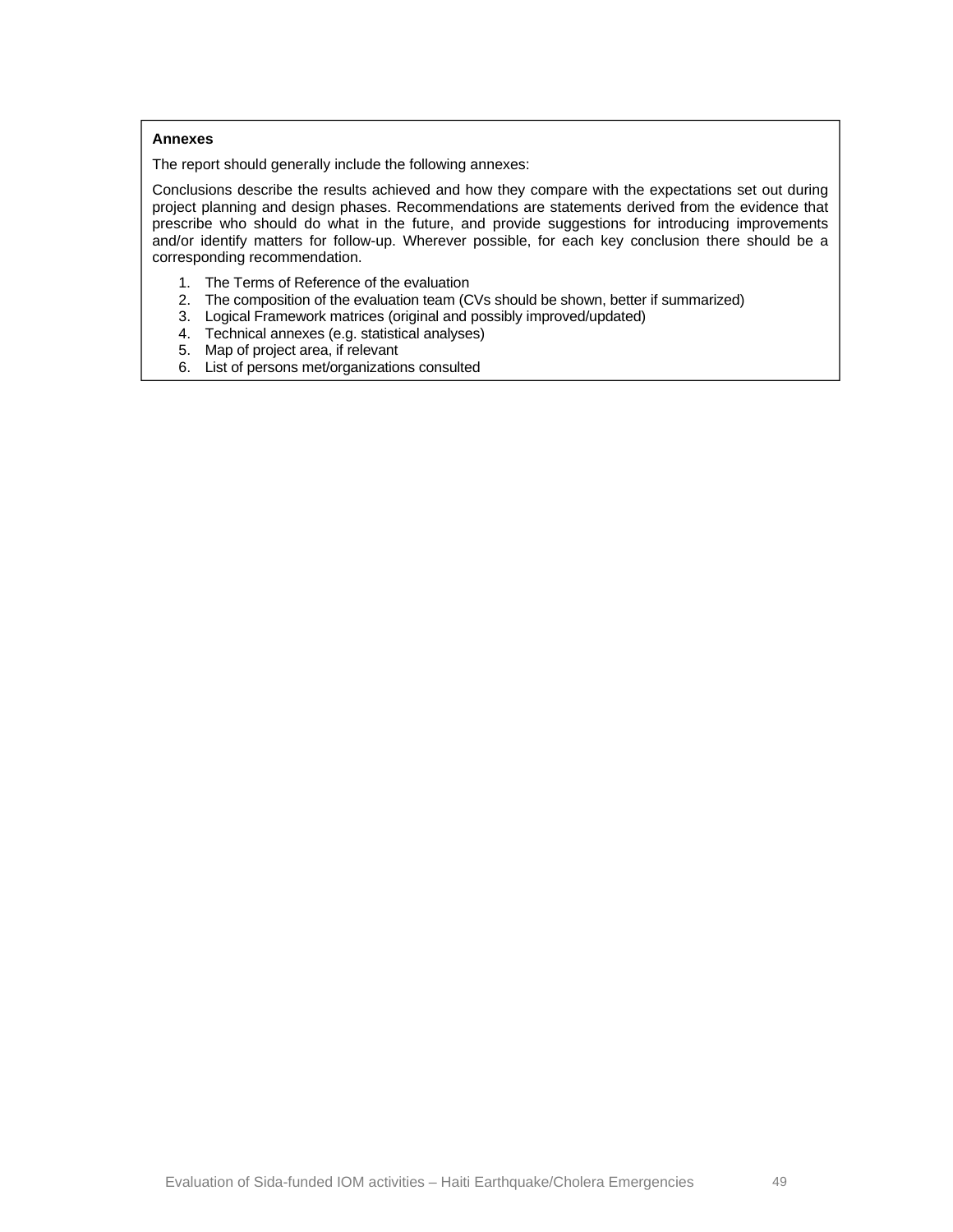# **Annex 7 – Credentials of the Consultants**

# **Raj RANA – Team Leader**

The WolfGroup | Rue Hugo-de-Senger 3, 1205 Geneva Switzerland Tel: ++41 22 575 4954 |Email: raj@theWolfgroup.org Nationality: Swiss & Canadian | Languages: English, French, German, Russian

Since founding the WolfGroup | Performance Consultants in 2006, Raj has developed a global network of public and private sector consultants. The group's focus is on **enhancing organizational performance**. Through evaluation, troubleshooting and facilitation, we partner with clients to take stock of past performance, diagnose their current challenges, and help them define their strategy for the future. We specialize in connecting expertise from development, corporate, academic and the public and private sectors to create innovative approaches that match the needs of our clients. The WolfGroup puts strong emphasis on how we communicate the results of our work, and use visual thinking, graphic recording/strategic illustration as often as we can.

Raj is a professional management consultant with 15 years of international experience, evaluating organizations and facilitating initiatives to enhance their strategies, structures, processes, competencies, and corporate culture. He is a Certified Professional Facilitator (CPF) and an Accredited Auditor/SGS NGO Benchmarking Certification System (on-going). His recent clients have included international agencies (WFP, IOM, UNRWA, WWC), governments (the Philippines Government, SIDA), and Non-Governmental Organizations (DRC, OXFAM and CARE).

Recent assignments include:

- **Life & Peace Institute**: Seconded by PeaceNexus foundation to take stock of organizational effectiveness and structures, and accompany a 12-month OD process to build policy advocacy capacity in support of their field peacebuilding operations.
- **CARE International** (CI): Strategic review of CARE International's capacity in global advocacy and developing strategic options to strengthen CI's capacity and impact.
- **Geneva Call**: Team leader of an impact evaluation of the projects in Columbia and Myanmar, complemented by a meta-evaluation and development of tools for M&E, resource prioritization and annual planning at the organizational level.
- **International Organization for Migration** (IOM) Team leader evaluation of IOM's Haiti operation following the earthquake and cholera outbreaks

**Country experience (onsite evaluation/assessments and capacity development):** Afghanistan, Armenia, Bangladesh, Bosnia-Herzegovina, Burundi, Cambodia, Croatia, Democratic Republic of Congo (DRC), Georgia, Guatemala, Haiti, Indonesia, Iraq, Israel (including oPt), Jordan, Kuwait, Maldives, Malaysia, Mongolia, Mozambique, Nepal, Pakistan, Philippines, Qatar, Russian Federation (North Caucasus), Rwanda, Sri Lanka, Sudan, Thailand, Ukraine.

His profile on LinkedIn: www.linkedin.com/in/rajrana His company: www.theWolfgroup.org